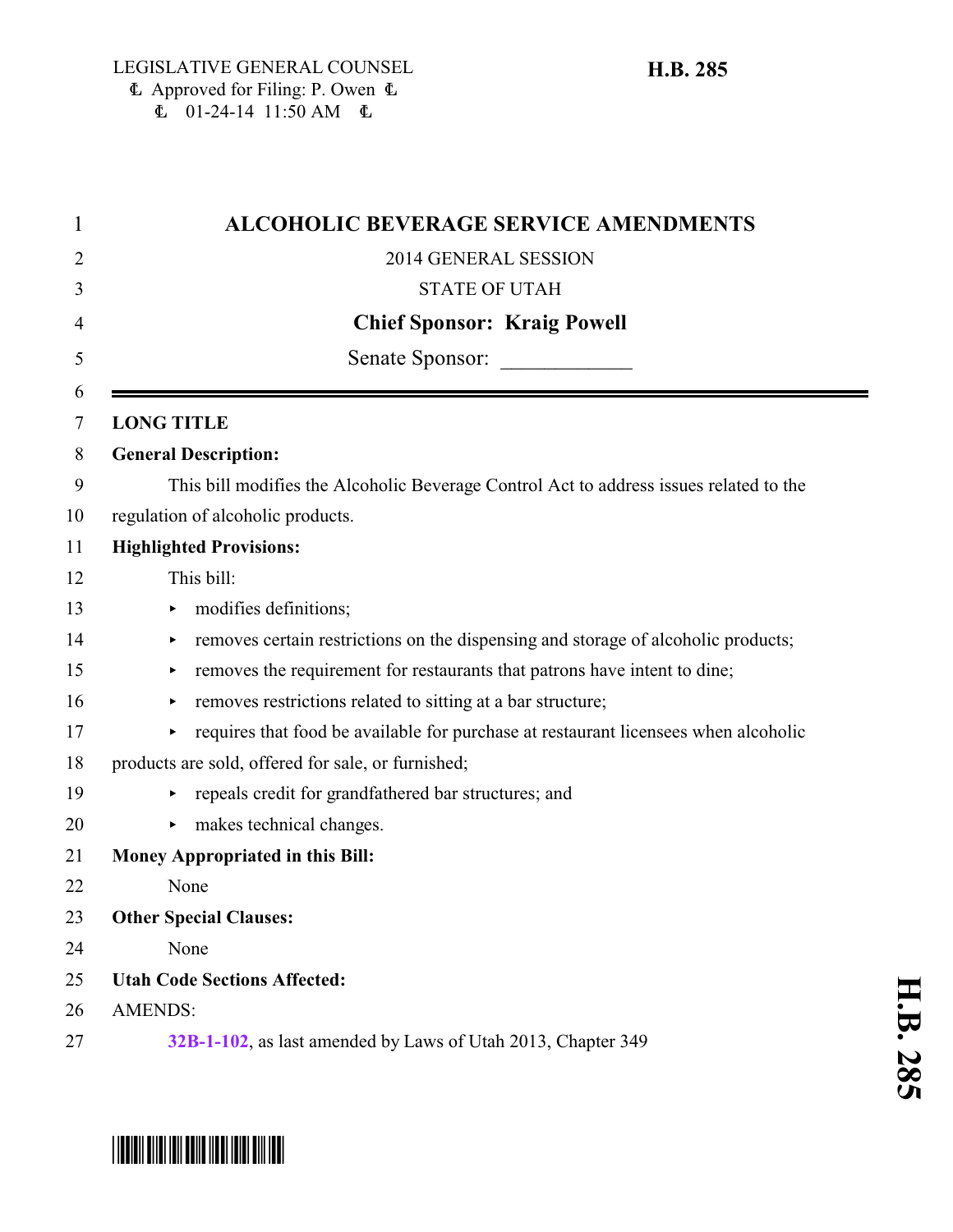<span id="page-1-0"></span>

| 28 | 32B-6-205, as last amended by Laws of Utah 2013, Chapter 353                                     |
|----|--------------------------------------------------------------------------------------------------|
| 29 | 32B-6-302, as last amended by Laws of Utah 2011, Chapter 334                                     |
| 30 | 32B-6-305, as last amended by Laws of Utah 2013, Chapter 353                                     |
| 31 | 32B-6-703, as last amended by Laws of Utah 2011, Second Special Session, Chapter 2               |
| 32 | 32B-6-805, as last amended by Laws of Utah 2012, Chapter 365                                     |
| 33 | 32B-6-905, as last amended by Laws of Utah 2013, Chapter 353                                     |
| 34 | 32B-8-402, as last amended by Laws of Utah 2011, Chapter 334                                     |
| 35 | <b>REPEALS:</b>                                                                                  |
| 36 | 32B-6-202, as last amended by Laws of Utah 2011, Chapter 334                                     |
| 37 | 32B-6-205.1, as enacted by Laws of Utah 2010, Chapter 276                                        |
| 38 | 32B-6-305.1, as enacted by Laws of Utah 2010, Chapter 276                                        |
| 39 | 32B-6-902, as last amended by Laws of Utah 2011, Second Special Session, Chapter 2               |
| 40 |                                                                                                  |
| 41 | Be it enacted by the Legislature of the state of Utah:                                           |
| 42 | Section 1. Section 32B-1-102 is amended to read:                                                 |
| 43 | 32B-1-102. Definitions.                                                                          |
| 44 | As used in this title:                                                                           |
| 45 | (1) "Airport lounge" means a business location:                                                  |
| 46 | (a) at which an alcoholic product is sold at retail for consumption on the premises; and         |
| 47 | (b) that is located at an international airport with a United States Customs office on the       |
| 48 | premises of the international airport.                                                           |
| 49 | (2) "Airport lounge license" means a license issued in accordance with Chapter 5,                |
| 50 | Retail License Act, and Chapter 6, Part 5, Airport Lounge License.                               |
| 51 | (3) "Alcoholic beverage" means the following:                                                    |
| 52 | $(a)$ beer; or                                                                                   |
| 53 | $(b)$ liquor.                                                                                    |
| 54 | $(4)$ (a) "Alcoholic product" means a product that:                                              |
| 55 | (i) contains at least $.5\%$ of alcohol by volume; and                                           |
| 56 | (ii) is obtained by fermentation, infusion, decoction, brewing, distillation, or other           |
| 57 | process that uses liquid or combinations of liquids, whether drinkable or not, to create alcohol |
| 58 | in an amount equal to or greater than .5% of alcohol by volume.                                  |
|    |                                                                                                  |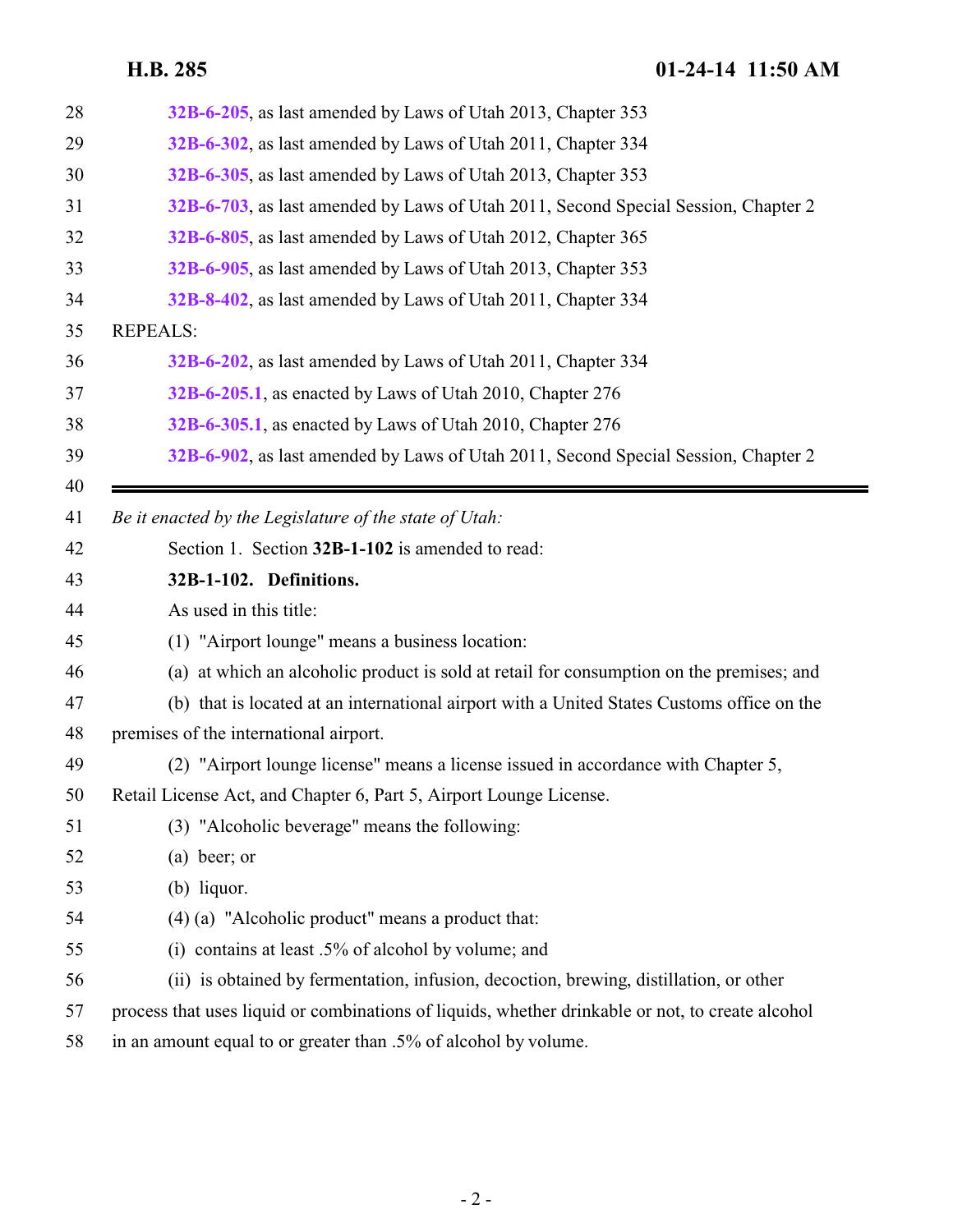| 59 | (b) "Alcoholic product" includes an alcoholic beverage.                                       |
|----|-----------------------------------------------------------------------------------------------|
| 60 | (c) "Alcoholic product" does not include any of the following common items that               |
| 61 | otherwise come within the definition of an alcoholic product:                                 |
| 62 | (i) except as provided in Subsection $(4)(d)$ , an extract;                                   |
| 63 | (ii) vinegar;                                                                                 |
| 64 | (iii) cider;                                                                                  |
| 65 | (iv) essence;                                                                                 |
| 66 | $(v)$ tincture;                                                                               |
| 67 | (vi) food preparation; or                                                                     |
| 68 | (vii) an over-the-counter medicine.                                                           |
| 69 | (d) "Alcoholic product" includes an extract containing alcohol obtained by distillation       |
| 70 | when it is used as a flavoring in the manufacturing of an alcoholic product.                  |
| 71 | (5) "Alcohol training and education seminar" means a seminar that is:                         |
| 72 | (a) required by Chapter 5, Part 4, Alcohol Training and Education Act; and                    |
| 73 | (b) described in Section $62A-15-401$ .                                                       |
| 74 | (6) "Banquet" means an event:                                                                 |
| 75 | (a) that is held at one or more designated locations approved by the commission in or         |
| 76 | on the premises of a:                                                                         |
| 77 | $(i)$ hotel;                                                                                  |
| 78 | (ii) resort facility;                                                                         |
| 79 | (iii) sports center; or                                                                       |
| 80 | (iv) convention center;                                                                       |
| 81 | (b) for which there is a contract:                                                            |
| 82 | (i) between a person operating a facility listed in Subsection $(6)(a)$ and another person;   |
| 83 | and                                                                                           |
| 84 | (ii) under which the person operating a facility listed in Subsection $(6)(a)$ is required to |
| 85 | provide an alcoholic product at the event; and                                                |
| 86 | (c) at which food and alcoholic products may be sold, offered for sale, or furnished.         |
| 87 | $(7)$ (a) "Bar" means a surface or structure:                                                 |
| 88 | (i) at which an alcoholic product is:                                                         |
| 89 | (A) stored; or                                                                                |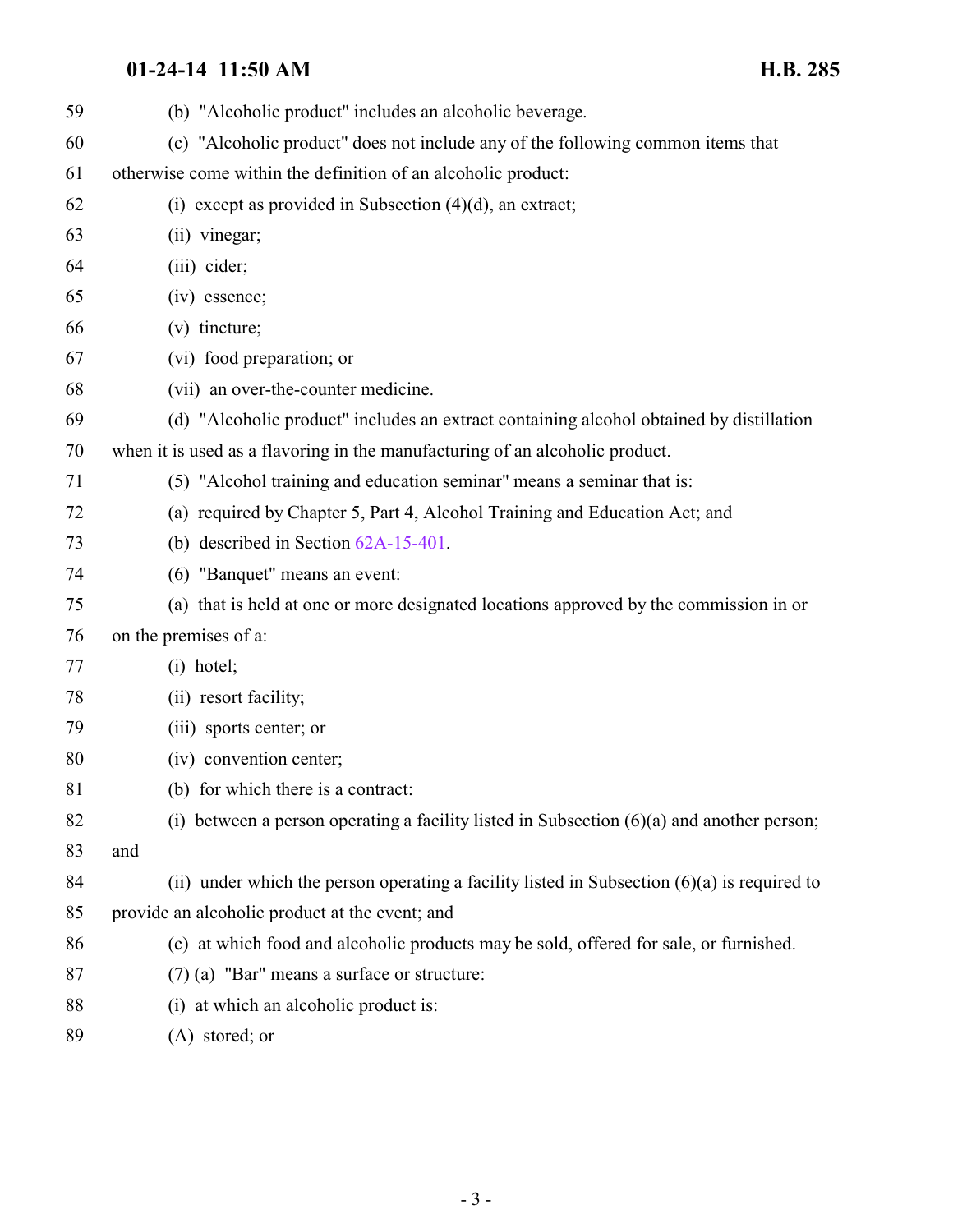| 90  | (B) dispensed; or                                                                       |
|-----|-----------------------------------------------------------------------------------------|
| 91  | (ii) from which an alcoholic product is served.                                         |
| 92  | (b) "Bar structure" means a surface or structure on a licensed premises if on or at any |
| 93  | place of the surface or structure an alcoholic product is:                              |
| 94  | (i) stored; or                                                                          |
| 95  | (ii) dispensed.                                                                         |
| 96  | $(8)$ (a) Subject to Subsection $(8)(d)$ , "beer" means a product that:                 |
| 97  | (i) contains at least .5% of alcohol by volume, but not more than 4% of alcohol by      |
| 98  | volume or 3.2% by weight; and                                                           |
| 99  | (ii) is obtained by fermentation, infusion, or decoction of malted grain.               |
| 100 | (b) "Beer" may or may not contain hops or other vegetable products.                     |
| 101 | (c) "Beer" includes a product that:                                                     |
| 102 | (i) contains alcohol in the percentages described in Subsection $(8)(a)$ ; and          |
| 103 | (ii) is referred to as:                                                                 |
| 104 | $(A)$ beer;                                                                             |
| 105 | $(B)$ ale;                                                                              |
| 106 | $(C)$ porter;                                                                           |
| 107 | (D) stout;                                                                              |
| 108 | $(E)$ lager; or                                                                         |
| 109 | (F) a malt or malted beverage.                                                          |
| 110 | (d) "Beer" does not include a flavored malt beverage.                                   |
| 111 | (9) "Beer-only restaurant license" means a license issued in accordance with Chapter 5, |
| 112 | Retail License Act, and Chapter 6, Part 9, Beer-Only Restaurant License.                |
| 113 | (10) "Beer retailer" means a business:                                                  |
| 114 | (a) that is engaged, primarily or incidentally, in the retail sale of beer to a patron, |
| 115 | whether for consumption on or off the business premises; and                            |
| 116 | (b) to whom a license is issued:                                                        |
| 117 | (i) for an off-premise beer retailer, in accordance with Chapter 7, Part 2, Off-Premise |
| 118 | Beer Retailer Local Authority; or                                                       |
| 119 | (ii) for an on-premise beer retailer, in accordance with Chapter 5, Retail License Act, |
| 120 | and Chapter 6, Part 7, On-Premise Beer Retailer License.                                |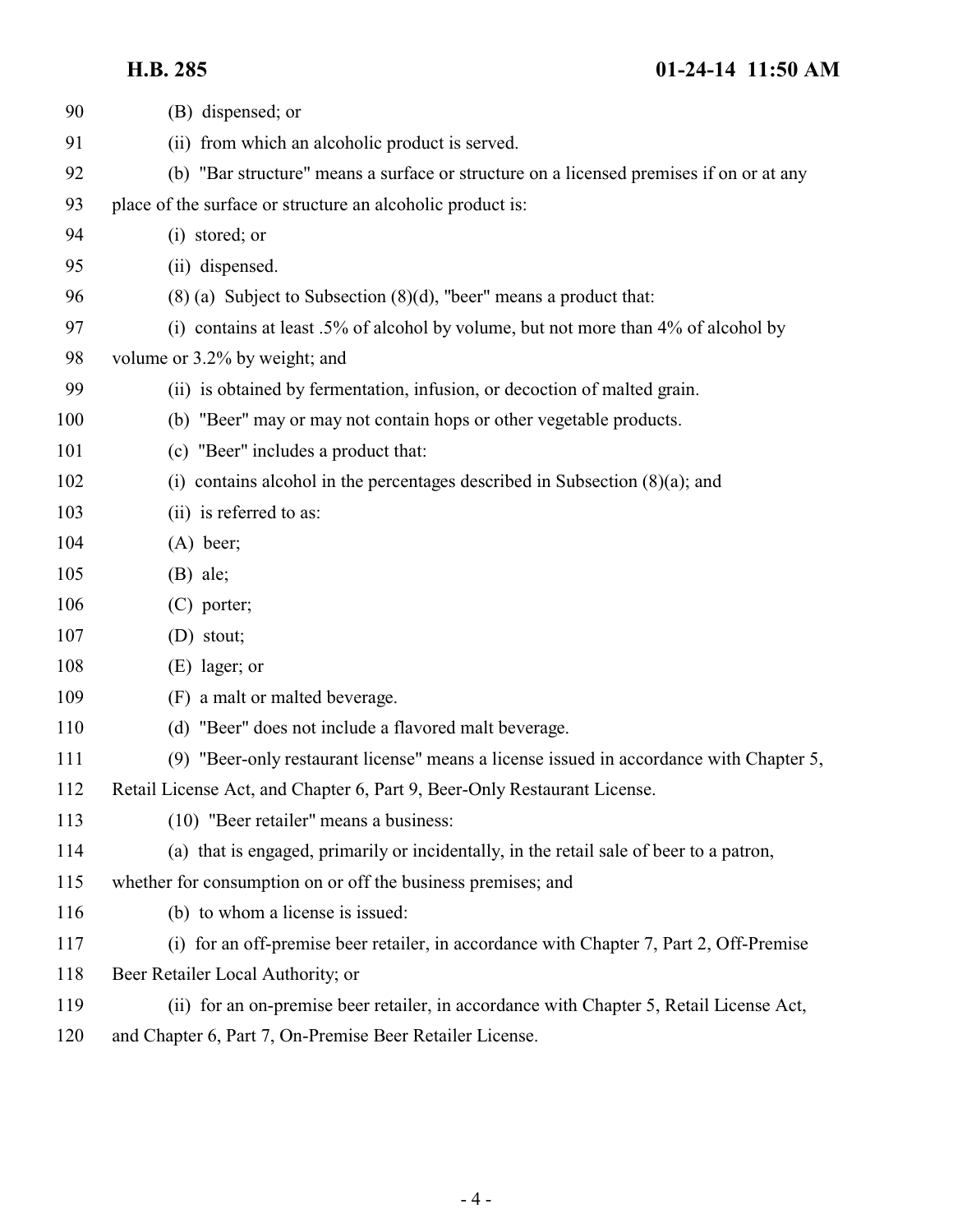| 121 | (11) "Beer wholesaling license" means a license:                                         |
|-----|------------------------------------------------------------------------------------------|
| 122 | (a) issued in accordance with Chapter 13, Beer Wholesaling License Act; and              |
| 123 | (b) to import for sale, or sell beer in wholesale or jobbing quantities to one or more   |
| 124 | retail licensees or off-premise beer retailers.                                          |
| 125 | (12) "Billboard" means a public display used to advertise, including:                    |
| 126 | (a) a light device;                                                                      |
| 127 | (b) a painting;                                                                          |
| 128 | (c) a drawing;                                                                           |
| 129 | $(d)$ a poster;                                                                          |
| 130 | $(e)$ a sign;                                                                            |
| 131 | (f) a signboard; or                                                                      |
| 132 | (g) a scoreboard.                                                                        |
| 133 | (13) "Brewer" means a person engaged in manufacturing:                                   |
| 134 | $(a)$ beer;                                                                              |
| 135 | (b) heavy beer; or                                                                       |
| 136 | (c) a flavored malt beverage.                                                            |
| 137 | (14) "Brewery manufacturing license" means a license issued in accordance with           |
| 138 | Chapter 11, Part 5, Brewery Manufacturing License.                                       |
| 139 | (15) "Certificate of approval" means a certificate of approval obtained from the         |
| 140 | department under Section 32B-11-201.                                                     |
| 141 | (16) "Chartered bus" means a passenger bus, coach, or other motor vehicle provided by    |
| 142 | a bus company to a group of persons pursuant to a common purpose:                        |
| 143 | (a) under a single contract;                                                             |
| 144 | (b) at a fixed charge in accordance with the bus company's tariff; and                   |
| 145 | (c) to give the group of persons the exclusive use of the passenger bus, coach, or other |
| 146 | motor vehicle, and a driver to travel together to one or more specified destinations.    |
| 147 | $(17)$ "Church" means a building:                                                        |
| 148 | (a) set apart for worship;                                                               |
| 149 | (b) in which religious services are held;                                                |
| 150 | (c) with which clergy is associated; and                                                 |
| 151 | (d) that is tax exempt under the laws of this state.                                     |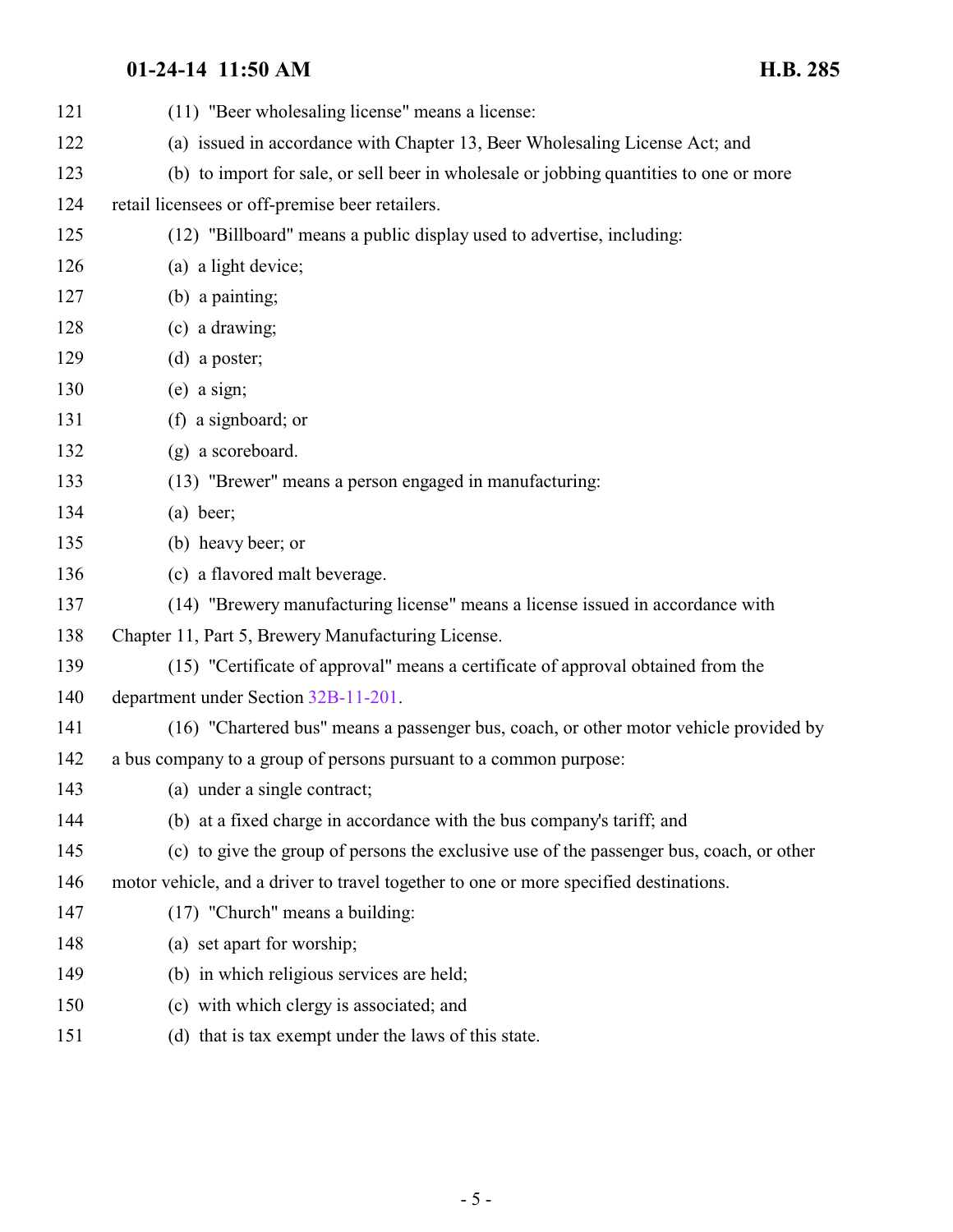| 152 | (18) (a) "Club license" means a license issued in accordance with Chapter 5, Retail           |
|-----|-----------------------------------------------------------------------------------------------|
| 153 | License Act, and Chapter 6, Part 4, Club License.                                             |
| 154 | (b) "Club license" includes:                                                                  |
| 155 | (i) a dining club license;                                                                    |
| 156 | (ii) an equity club license;                                                                  |
| 157 | (iii) a fraternal club license; or                                                            |
| 158 | (iv) a social club license.                                                                   |
| 159 | (19) "Commission" means the Alcoholic Beverage Control Commission created in                  |
| 160 | Section 32B-2-201.                                                                            |
| 161 | (20) "Commissioner" means a member of the commission.                                         |
| 162 | (21) "Community location" means:                                                              |
| 163 | (a) a public or private school;                                                               |
| 164 | $(b)$ a church;                                                                               |
| 165 | (c) a public library;                                                                         |
| 166 | (d) a public playground; or                                                                   |
| 167 | (e) a public park.                                                                            |
| 168 | (22) "Community location governing authority" means:                                          |
| 169 | (a) the governing body of the community location; or                                          |
| 170 | (b) if the commission does not know who is the governing body of a community                  |
| 171 | location, a person who appears to the commission to have been given on behalf of the          |
| 172 | community location the authority to prohibit an activity at the community location.           |
| 173 | (23) "Container" means a receptacle that contains an alcoholic product, including:            |
| 174 | (a) a bottle;                                                                                 |
| 175 | (b) a vessel; or                                                                              |
| 176 | (c) a similar item.                                                                           |
| 177 | (24) "Convention center" means a facility that is:                                            |
| 178 | (a) in total at least 30,000 square feet; and                                                 |
| 179 | (b) otherwise defined as a "convention center" by the commission by rule.                     |
| 180 | $(25)$ (a) Subject to Subsection $(25)(b)$ , "counter" means a surface or structure in a      |
| 181 | dining area of a licensed premises where seating is provided to a patron for service of food. |
| 182 | (b) "Counter" does not include a surface or structure if on or at any point of the surface    |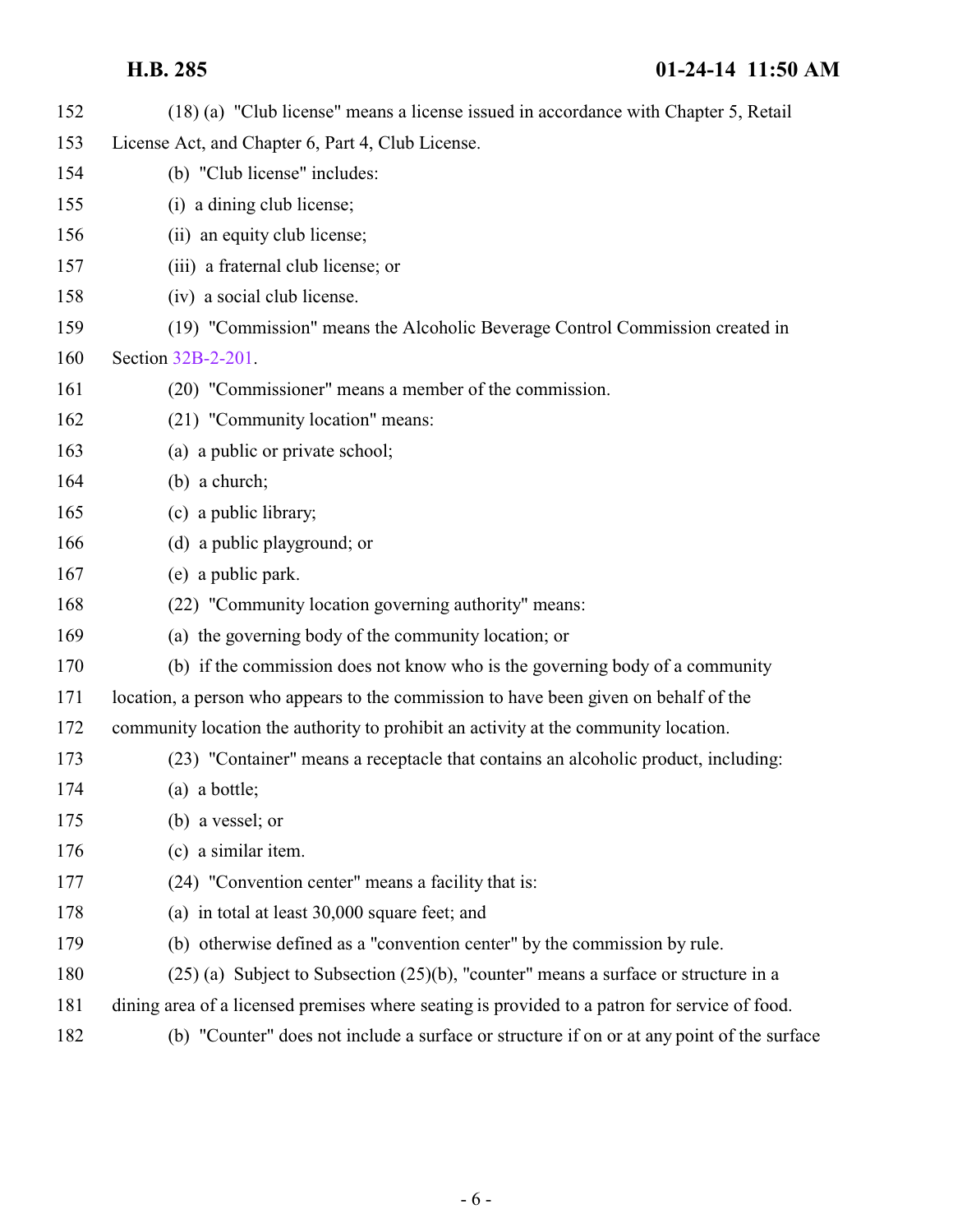| 183 | or structure an alcoholic product is:                                                                                                        |
|-----|----------------------------------------------------------------------------------------------------------------------------------------------|
| 184 | (i) stored; or                                                                                                                               |
| 185 | (ii) dispensed.                                                                                                                              |
| 186 | (26) "Department" means the Department of Alcoholic Beverage Control created in                                                              |
| 187 | Section 32B-2-203.                                                                                                                           |
| 188 | (27) "Department compliance officer" means an individual who is:                                                                             |
| 189 | (a) an auditor or inspector; and                                                                                                             |
| 190 | (b) employed by the department.                                                                                                              |
| 191 | (28) "Department sample" means liquor that is placed in the possession of the                                                                |
| 192 | department for testing, analysis, and sampling.                                                                                              |
| 193 | (29) "Dining club license" means a license issued in accordance with Chapter 5, Retail                                                       |
| 194 | License Act, and Chapter 6, Part 4, Club License, that is designated by the commission as a                                                  |
| 195 | dining club license.                                                                                                                         |
| 196 | (30) "Director," unless the context requires otherwise, means the director of the                                                            |
| 197 | department.                                                                                                                                  |
| 198 | (31) "Disciplinary proceeding" means an adjudicative proceeding permitted under this                                                         |
| 199 | title:                                                                                                                                       |
| 200 | (a) against a person subject to administrative action; and                                                                                   |
| 201 | (b) that is brought on the basis of a violation of this title.                                                                               |
| 202 | [(32) (a) Subject to Subsection (32)(b), "dispense" means:]                                                                                  |
| 203 | $[(i)$ drawing of an alcoholic product:                                                                                                      |
| 204 | $[(A)$ from an area where it is stored; or                                                                                                   |
| 205 | [(B) as provided in Subsection $32B-6-205(12)(b)(ii)$ , $32B-6-305(12)(b)(ii)$ ,                                                             |
| 206 | $32B-6-805(15)(b)(ii)$ , or $32B-6-905(12)(b)(ii)$ ; and                                                                                     |
| 207 | $\left[\frac{1}{11}\right]$ using the alcoholic product described in Subsection $\left(32\right)\left(\frac{1}{1}\right)$ on the premises of |
| 208 | the licensed premises to mix or prepare an alcoholic product to be furnished to a patron of the                                              |
| 209 | retail licensee.                                                                                                                             |
| 210 | $[(b)$ The definition of "dispense" in this Subsection (32) applies only to:                                                                 |
| 211 | $[(i)$ a full-service restaurant license;                                                                                                    |
| 212 | $\left[\left(\text{iii}\right)$ a limited-service restaurant license;                                                                        |
|     |                                                                                                                                              |

213 [(iii) a reception center license; and]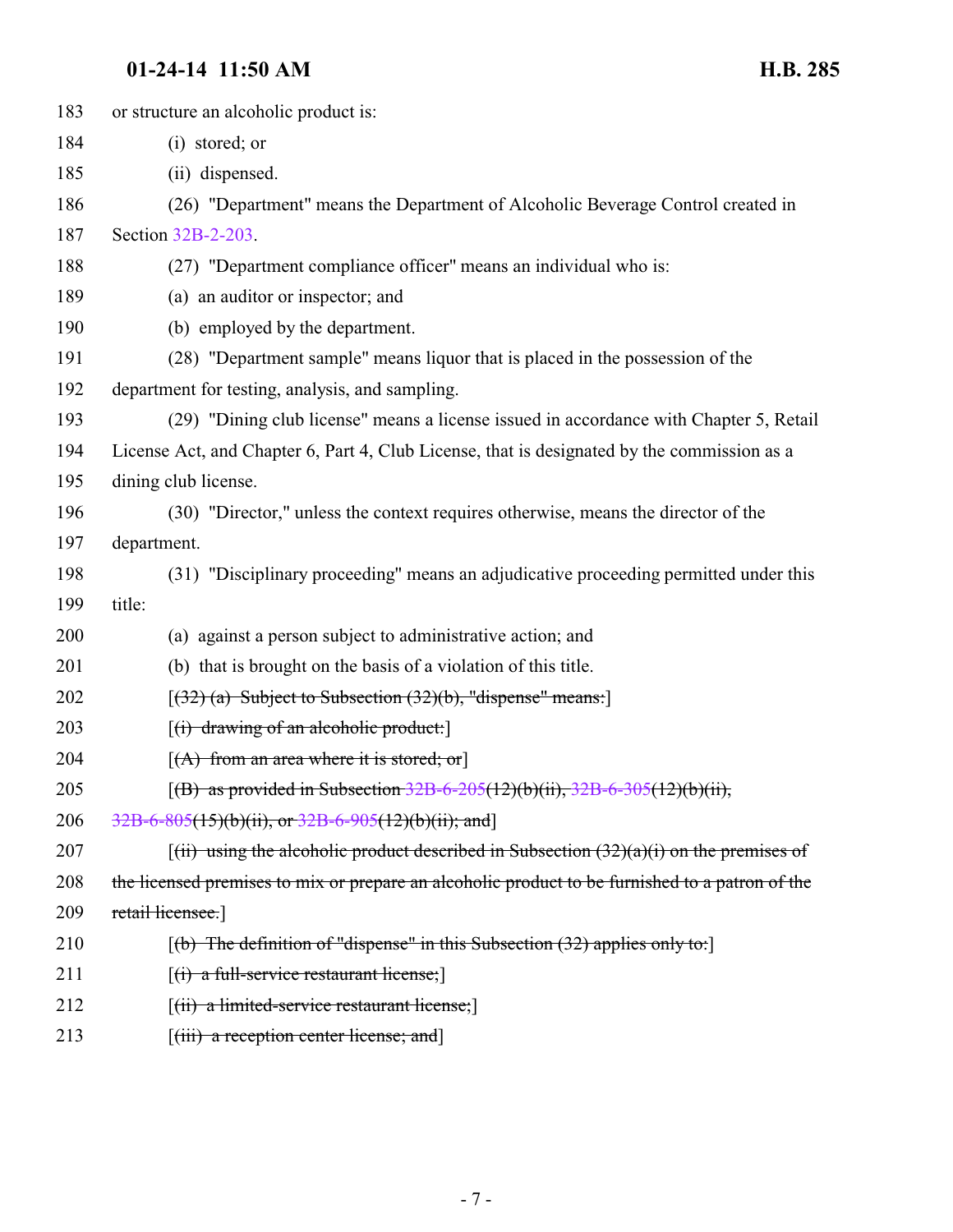| 214 | $[(iv)$ a beer-only restaurant license.                                                       |
|-----|-----------------------------------------------------------------------------------------------|
| 215 | $[333]$ (32) "Distillery manufacturing license" means a license issued in accordance          |
| 216 | with Chapter 11, Part 4, Distillery Manufacturing License.                                    |
| 217 | $[34]$ (33) "Distressed merchandise" means an alcoholic product in the possession of          |
| 218 | the department that is saleable, but for some reason is unappealing to the public.            |
| 219 | $[35]$ (34) "Educational facility" includes:                                                  |
| 220 | (a) a nursery school;                                                                         |
| 221 | (b) an infant day care center; and                                                            |
| 222 | (c) a trade and technical school.                                                             |
| 223 | $[ (36) ]$ (35) "Equity club license" means a license issued in accordance with Chapter 5,    |
| 224 | Retail License Act, and Chapter 6, Part 4, Club License, that is designated by the commission |
| 225 | as an equity club license.                                                                    |
| 226 | $[\left(37\right)]$ (36) "Event permit" means:                                                |
| 227 | (a) a single event permit; or                                                                 |
| 228 | (b) a temporary beer event permit.                                                            |
| 229 | $[38]$ (37) "Exempt license" means a license exempt under Section 32B-1-201 from              |
| 230 | being considered in determining the total number of a retail license that the commission may  |
| 231 | issue at any time.                                                                            |
| 232 | $[39]$ (38) (a) "Flavored malt beverage" means a beverage:                                    |
| 233 | (i) that contains at least .5% alcohol by volume;                                             |
| 234 | (ii) that is treated by processing, filtration, or another method of manufacture that is not  |
| 235 | generally recognized as a traditional process in the production of a beer as described in 27  |
| 236 | C.F.R. Sec. 25.55;                                                                            |
| 237 | (iii) to which is added a flavor or other ingredient containing alcohol, except for a hop     |
| 238 | extract; and                                                                                  |
| 239 | (iv) (A) for which the producer is required to file a formula for approval with the           |
| 240 | federal Alcohol and Tobacco Tax and Trade Bureau pursuant to 27 C.F.R. Sec. 25.55; or         |
| 241 | (B) that is not exempt under Subdivision (f) of 27 C.F.R. Sec. 25.55.                         |
| 242 | (b) "Flavored malt beverage" is considered liquor for purposes of this title.                 |
| 243 | $[$ (40)] (39) "Fraternal club license" means a license issued in accordance with Chapter     |
| 244 | 5, Retail License Act, and Chapter 6, Part 4, Club License, that is designated by the         |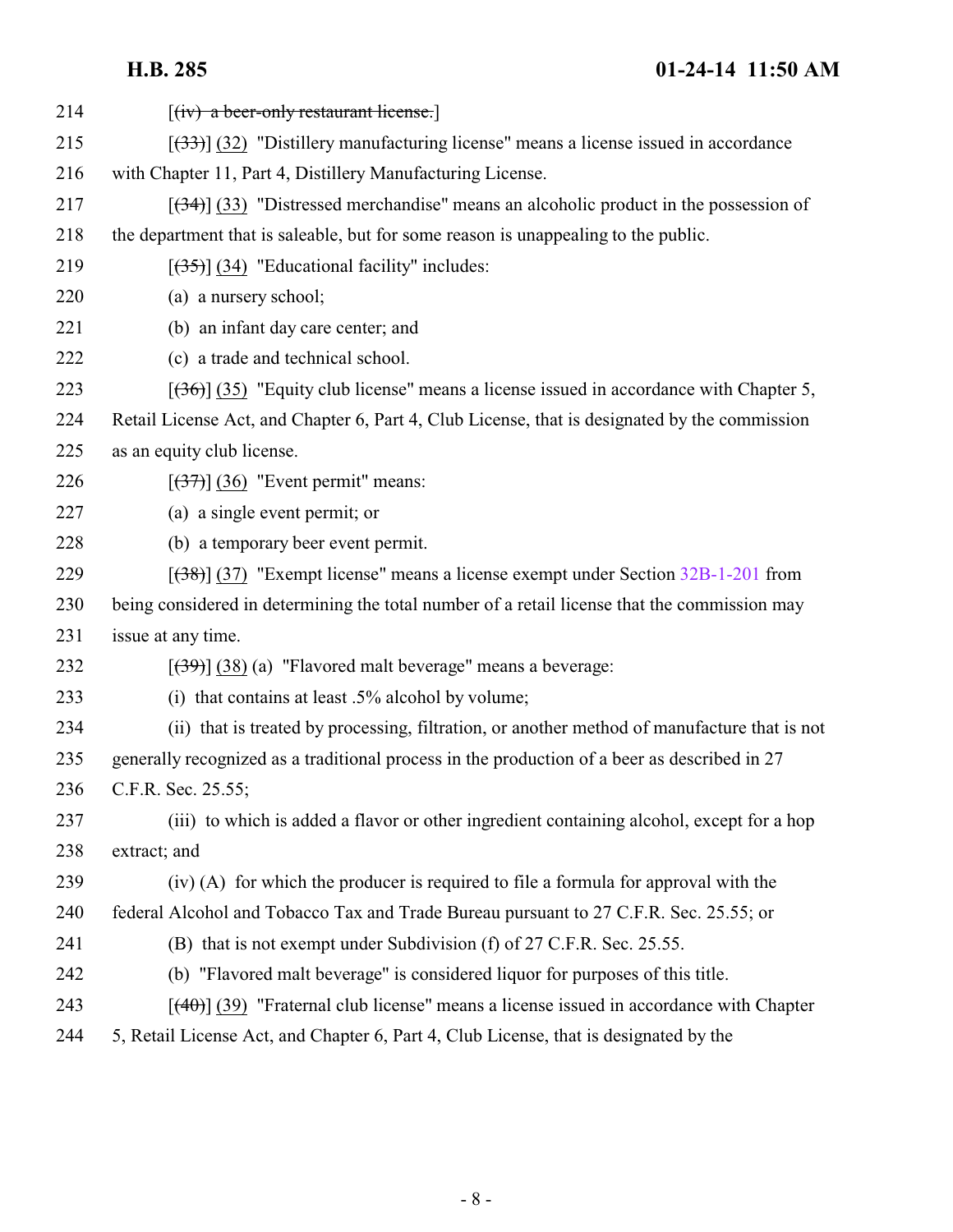| 245 | commission as a fraternal club license.                                                    |
|-----|--------------------------------------------------------------------------------------------|
| 246 | $[$ (41)] (40) "Full-service restaurant license" means a license issued in accordance with |
| 247 | Chapter 5, Retail License Act, and Chapter 6, Part 2, Full-Service Restaurant License.     |
| 248 | $[$ (42)] (41) (a) "Furnish" means by any means to provide with, supply, or give an        |
| 249 | individual an alcoholic product, by sale or otherwise.                                     |
| 250 | (b) "Furnish" includes to:                                                                 |
| 251 | $(i)$ serve;                                                                               |
| 252 | (ii) deliver; or                                                                           |
| 253 | (iii) otherwise make available.                                                            |
| 254 | $[$ (43)] (42) "Guest" means an individual who meets the requirements of Subsection        |
| 255 | $32B-6-407(9)$ .                                                                           |
| 256 | $[$ (44)] (43) "Health care practitioner" means:                                           |
| 257 | (a) a podiatrist licensed under Title 58, Chapter 5a, Podiatric Physician Licensing Act;   |
| 258 | (b) an optometrist licensed under Title 58, Chapter 16a, Utah Optometry Practice Act;      |
| 259 | (c) a pharmacist licensed under Title 58, Chapter 17b, Pharmacy Practice Act;              |
| 260 | (d) a physical therapist licensed under Title 58, Chapter 24b, Physical Therapy Practice   |
| 261 | Act;                                                                                       |
| 262 | (e) a nurse or advanced practice registered nurse licensed under Title 58, Chapter 31b,    |
| 263 | Nurse Practice Act;                                                                        |
| 264 | (f) a recreational therapist licensed under Title 58, Chapter 40, Recreational Therapy     |
| 265 | Practice Act;                                                                              |
| 266 | (g) an occupational therapist licensed under Title 58, Chapter 42a, Occupational           |
| 267 | Therapy Practice Act;                                                                      |
| 268 | (h) a nurse midwife licensed under Title 58, Chapter 44a, Nurse Midwife Practice Act;      |
| 269 | (i) a mental health professional licensed under Title 58, Chapter 60, Mental Health        |
| 270 | Professional Practice Act;                                                                 |
| 271 | (j) a physician licensed under Title 58, Chapter 67, Utah Medical Practice Act;            |
| 272 | (k) an osteopath licensed under Title 58, Chapter 68, Utah Osteopathic Medical             |
| 273 | Practice Act;                                                                              |
| 274 | (1) a dentist or dental hygienist licensed under Title 58, Chapter 69, Dentist and Dental  |
|     |                                                                                            |

Hygienist Practice Act; and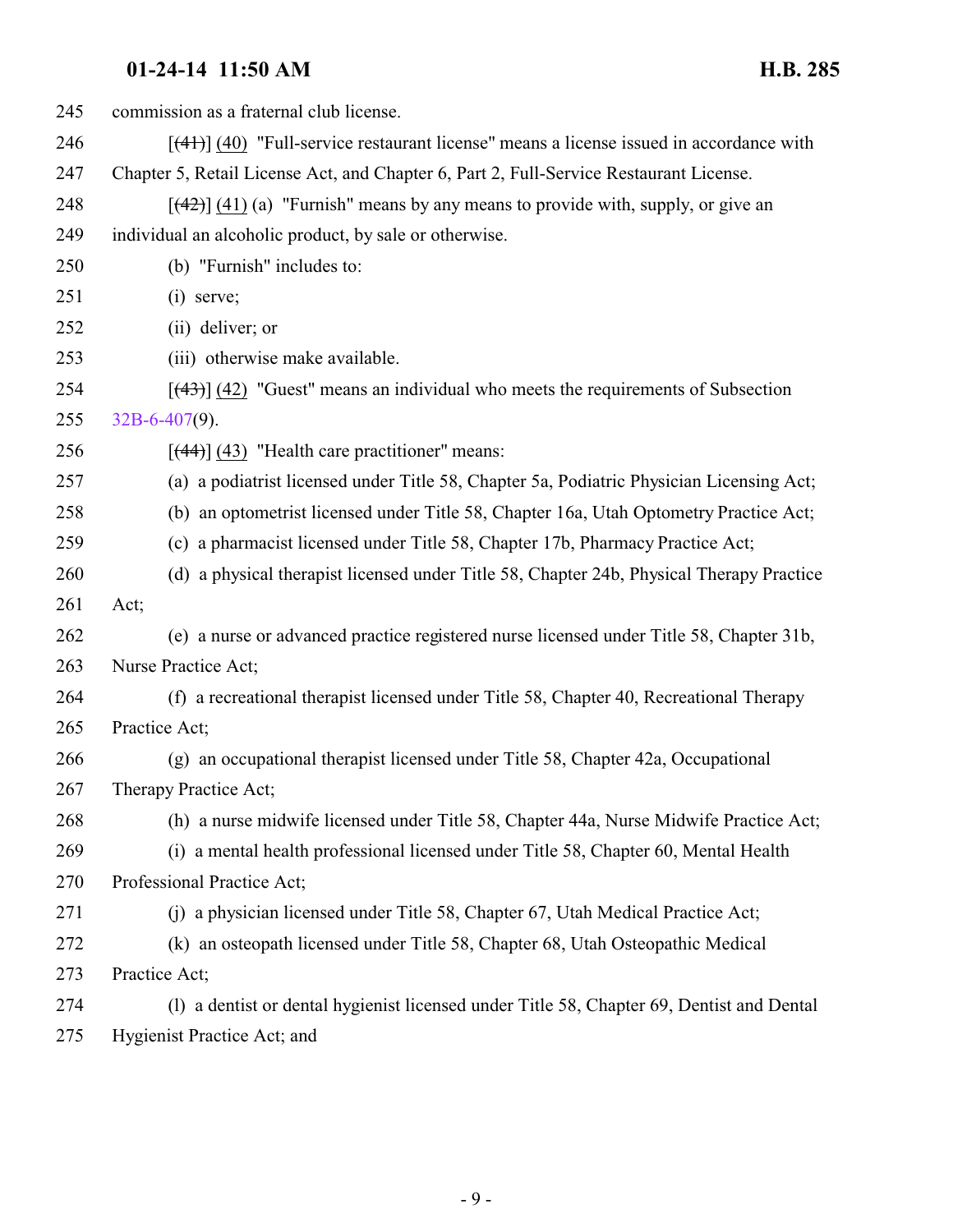| 276 | (m) a physician assistant licensed under Title 58, Chapter 70a, Physician Assistant Act.         |
|-----|--------------------------------------------------------------------------------------------------|
| 277 | $[ (45) ]$ (44) (a) "Heavy beer" means a product that:                                           |
| 278 | (i) contains more than 4% alcohol by volume; and                                                 |
| 279 | (ii) is obtained by fermentation, infusion, or decoction of malted grain.                        |
| 280 | (b) "Heavy beer" is considered liquor for the purposes of this title.                            |
| 281 | $[$ (46)] (45) "Hotel" is as defined by the commission by rule.                                  |
| 282 | $[$ (47) $]$ (46) "Identification card" means an identification card issued under Title 53,      |
| 283 | Chapter 3, Part 8, Identification Card Act.                                                      |
| 284 | $[$ (48)] (47) "Industry representative" means an individual who is compensated by               |
| 285 | salary, commission, or other means for representing and selling an alcoholic product of a        |
| 286 | manufacturer, supplier, or importer of liquor.                                                   |
| 287 | $[$ (49)] (48) "Industry representative sample" means liquor that is placed in the               |
| 288 | possession of the department for testing, analysis, and sampling by a local industry             |
| 289 | representative on the premises of the department to educate the local industry representative of |
| 290 | the quality and characteristics of the product.                                                  |
| 291 | $[50]$ (49) "Interdicted person" means a person to whom the sale, offer for sale, or             |
| 292 | furnishing of an alcoholic product is prohibited by:                                             |
| 293 | $(a)$ law; or                                                                                    |
| 294 | (b) court order.                                                                                 |
| 295 | $[ (51) ] (50)$ "Intoxicated" means that a person:                                               |
| 296 | (a) is significantly impaired as to the person's mental or physical functions as a result of     |
| 297 | the use of:                                                                                      |
| 298 | (i) an alcoholic product;                                                                        |
| 299 | (ii) a controlled substance;                                                                     |
| 300 | (iii) a substance having the property of releasing toxic vapors; or                              |
| 301 | (iv) a combination of Subsections $[\frac{51}{3}]$ $\frac{50}{a}$ (i) through (iii); and         |
| 302 | (b) exhibits plain and easily observed outward manifestations of behavior or physical            |
| 303 | signs produced by the over consumption of an alcoholic product.                                  |
| 304 | $[52]$ (51) "Investigator" means an individual who is:                                           |
| 305 | (a) a department compliance officer; or                                                          |
| 306 | (b) a nondepartment enforcement officer.                                                         |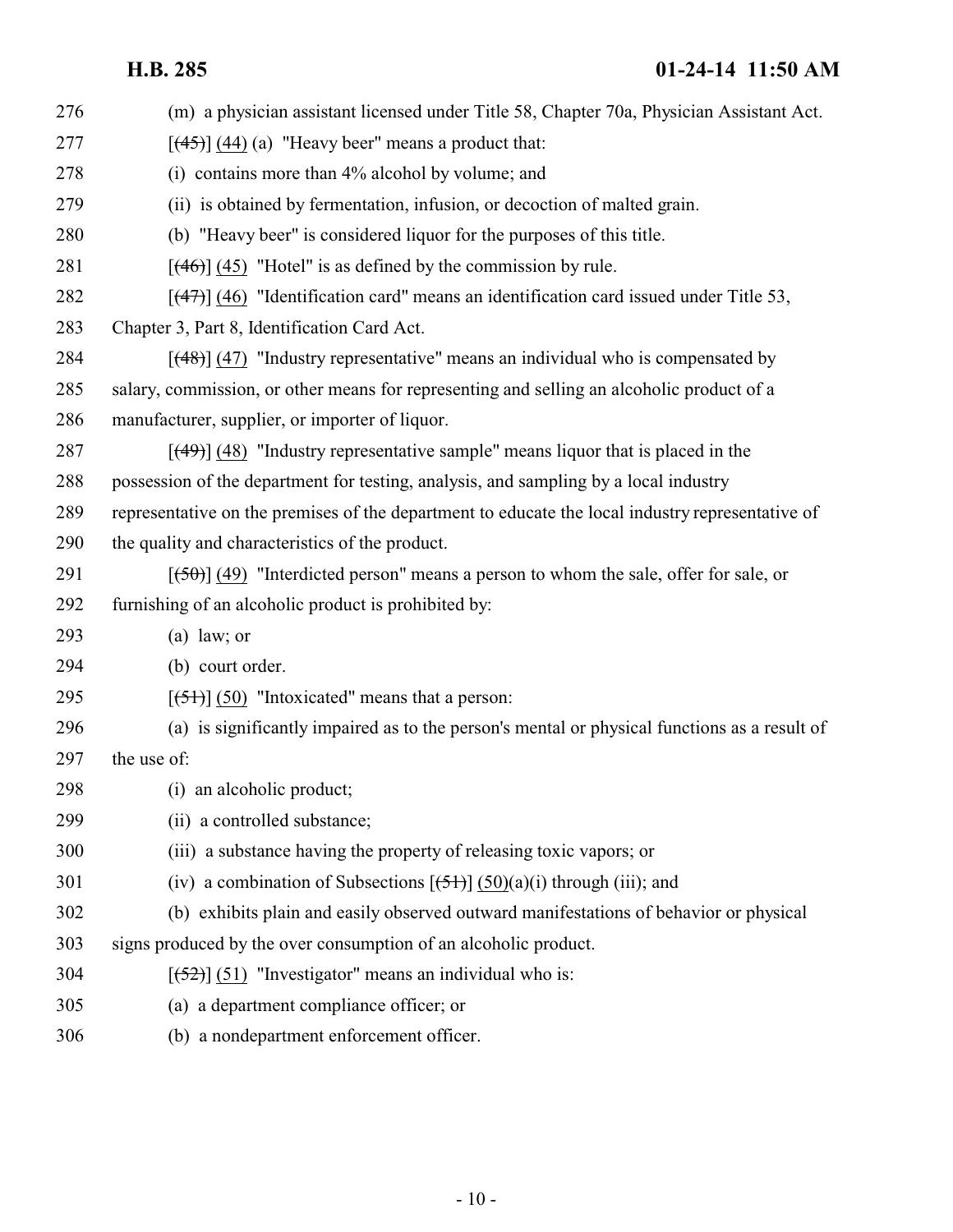| 307 | $[ (53) ] (52)$ "Invitee" is as defined in Section 32B-8-102.                                  |
|-----|------------------------------------------------------------------------------------------------|
| 308 | $[ (54) ] (53)$ "License" means:                                                               |
| 309 | (a) a retail license;                                                                          |
| 310 | (b) a license issued in accordance with Chapter 11, Manufacturing and Related                  |
| 311 | Licenses Act;                                                                                  |
| 312 | (c) a license issued in accordance with Chapter 12, Liquor Warehousing License Act;            |
| 313 | or                                                                                             |
| 314 | (d) a license issued in accordance with Chapter 13, Beer Wholesaling License Act.              |
| 315 | $[ (55) ] (54)$ "Licensee" means a person who holds a license.                                 |
| 316 | $[56]$ (55) "Limited-service restaurant license" means a license issued in accordance          |
| 317 | with Chapter 5, Retail License Act, and Chapter 6, Part 3, Limited-Service Restaurant License. |
| 318 | $[57]$ (56) "Limousine" means a motor vehicle licensed by the state or a local                 |
| 319 | authority, other than a bus or taxicab:                                                        |
| 320 | (a) in which the driver and a passenger are separated by a partition, glass, or other          |
| 321 | barrier;                                                                                       |
| 322 | (b) that is provided by a business entity to one or more individuals at a fixed charge in      |
| 323 | accordance with the business entity's tariff; and                                              |
| 324 | (c) to give the one or more individuals the exclusive use of the limousine and a driver        |
| 325 | to travel to one or more specified destinations.                                               |
| 326 | $[58]$ (57) (a) (i) "Liquor" means a liquid that:                                              |
| 327 | $(A)$ is:                                                                                      |
| 328 | (I) alcohol;                                                                                   |
| 329 | (II) an alcoholic, spirituous, vinous, fermented, malt, or other liquid;                       |
| 330 | (III) a combination of liquids a part of which is spirituous, vinous, or fermented; or         |
| 331 | (IV) other drink or drinkable liquid; and                                                      |
| 332 | (B) (I) contains at least .5% alcohol by volume; and                                           |
| 333 | (II) is suitable to use for beverage purposes.                                                 |
| 334 | (ii) "Liquor" includes:                                                                        |
| 335 | (A) heavy beer;                                                                                |
| 336 | (B) wine; and                                                                                  |
| 337 | (C) a flavored malt beverage.                                                                  |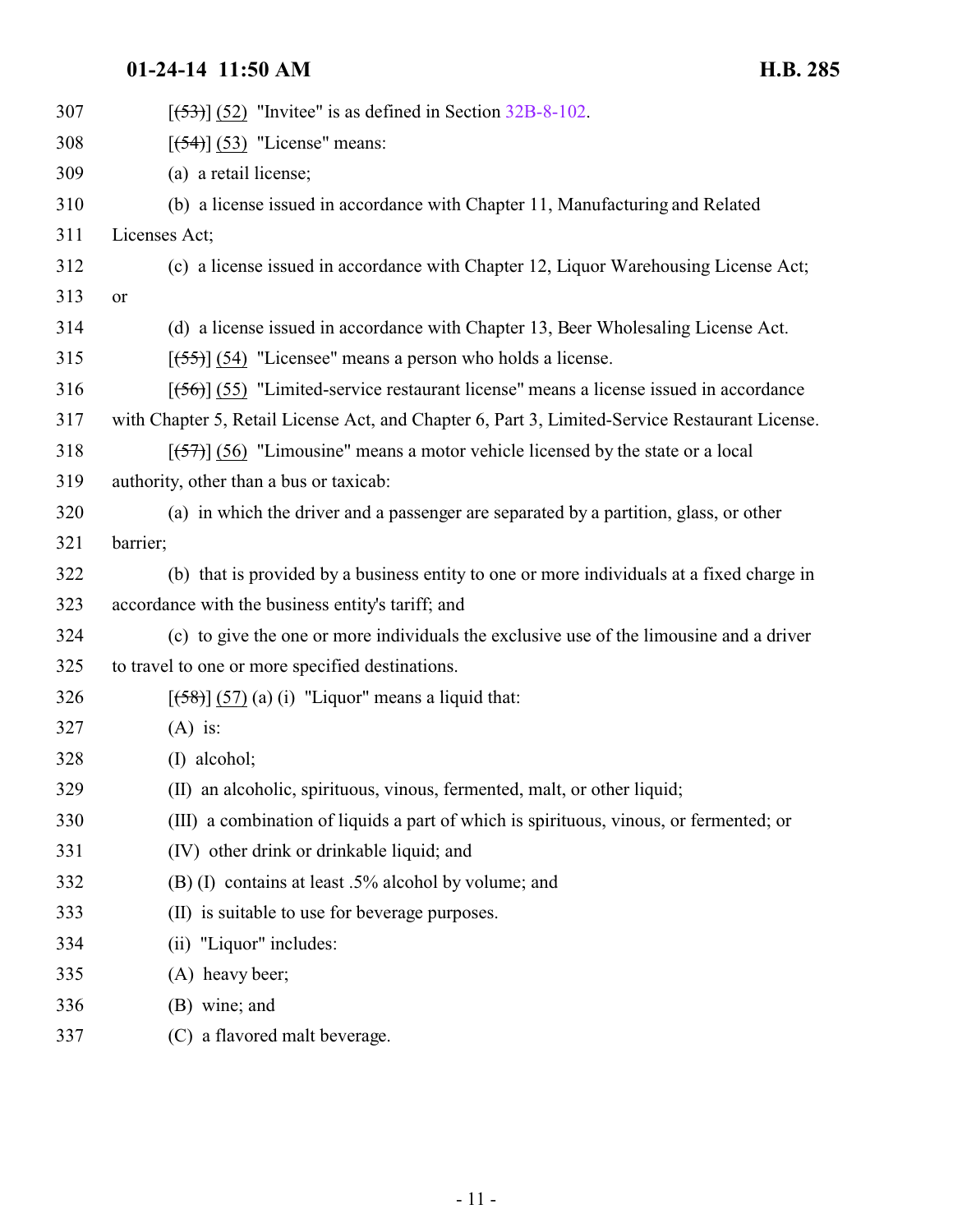| 338 | (b) "Liquor" does not include beer.                                                             |
|-----|-------------------------------------------------------------------------------------------------|
| 339 | $[59]$ (58) "Liquor Control Fund" means the enterprise fund created by Section                  |
| 340 | 32B-2-301.                                                                                      |
| 341 | $[$ (60)] (59) "Liquor warehousing license" means a license that is issued:                     |
| 342 | (a) in accordance with Chapter 12, Liquor Warehousing License Act; and                          |
| 343 | (b) to a person, other than a licensed manufacturer, who engages in the importation for         |
| 344 | storage, sale, or distribution of liquor regardless of amount.                                  |
| 345 | $[ (61) ] (60)$ "Local authority" means:                                                        |
| 346 | (a) for premises that are located in an unincorporated area of a county, the governing          |
| 347 | body of a county; or                                                                            |
| 348 | (b) for premises that are located in an incorporated city or a town, the governing body         |
| 349 | of the city or town.                                                                            |
| 350 | $[62]$ (61) "Lounge or bar area" is as defined by rule made by the commission.                  |
| 351 | $[ (63) ]$ (62) "Manufacture" means to distill, brew, rectify, mix, compound, process,          |
| 352 | ferment, or otherwise make an alcoholic product for personal use or for sale or distribution to |
| 353 | others.                                                                                         |
| 354 | $[ (64) ] (63)$ "Member" means an individual who, after paying regular dues, has full           |
| 355 | privileges in an equity club licensee or fraternal club licensee.                               |
| 356 | $[ (65) ] (64)$ (a) "Military installation" means a base, air field, camp, post, station, yard, |
| 357 | center, or homeport facility for a ship:                                                        |
| 358 | (i) (A) under the control of the United States Department of Defense; or                        |
| 359 | (B) of the National Guard;                                                                      |
| 360 | (ii) that is located within the state; and                                                      |
| 361 | (iii) including a leased facility.                                                              |
| 362 | (b) "Military installation" does not include a facility used primarily for:                     |
| 363 | (i) civil works;                                                                                |
| 364 | (ii) a rivers and harbors project; or                                                           |
| 365 | (iii) a flood control project.                                                                  |
| 366 | $[ (66) ] (65)$ "Minor" means an individual under the age of 21 years.                          |
| 367 | $[ (67) ] (66)$ "Nondepartment enforcement agency" means an agency that:                        |
| 368 | (a) (i) is a state agency other than the department; or                                         |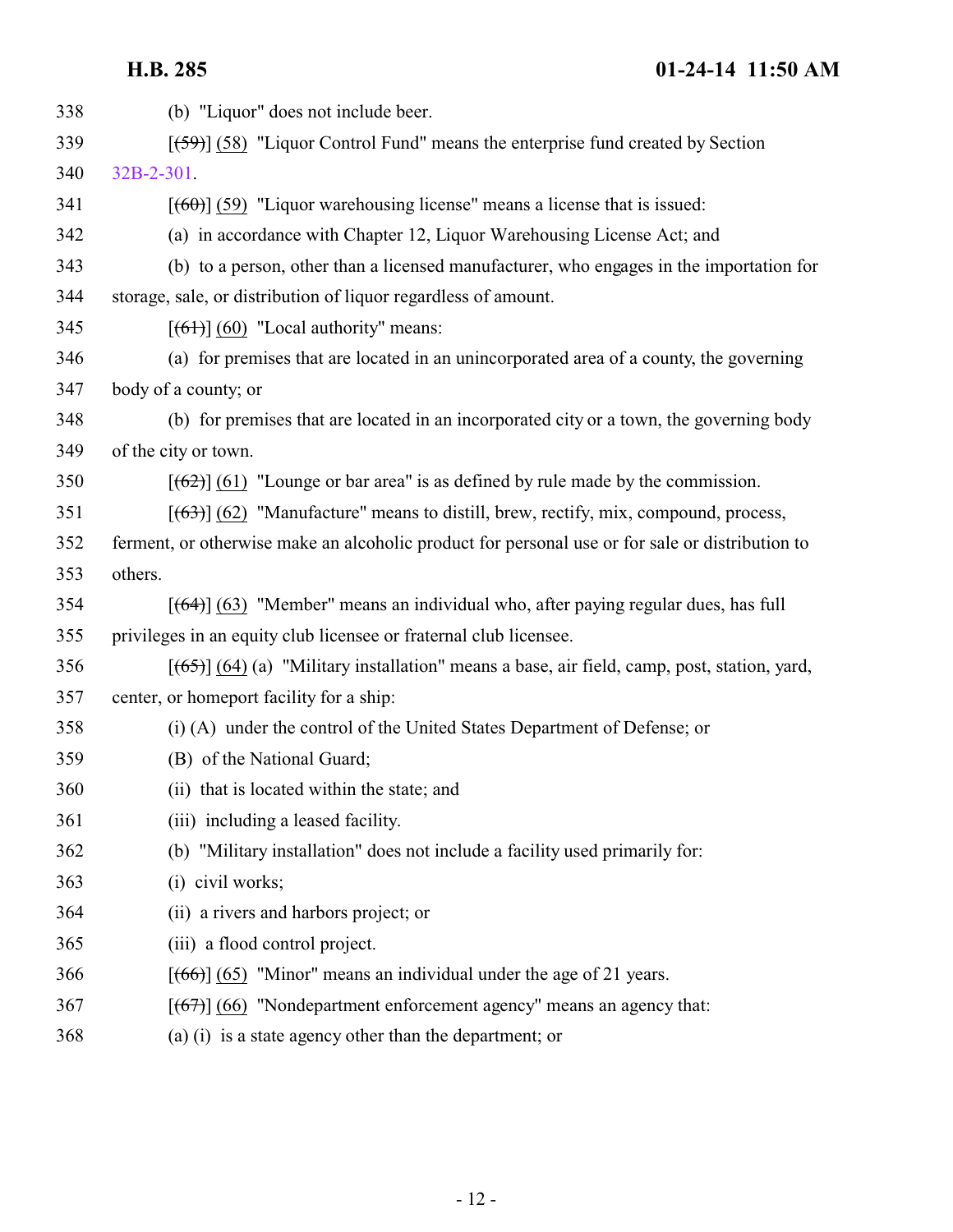| 369 | (ii) is an agency of a county, city, or town; and                                           |
|-----|---------------------------------------------------------------------------------------------|
| 370 | (b) has a responsibility to enforce one or more provisions of this title.                   |
| 371 | $[ (68) ] (67)$ "Nondepartment enforcement officer" means an individual who is:             |
| 372 | (a) a peace officer, examiner, or investigator; and                                         |
| 373 | (b) employed by a nondepartment enforcement agency.                                         |
| 374 | $[ (69) ] (68)$ (a) "Off-premise beer retailer" means a beer retailer who is:               |
| 375 | (i) licensed in accordance with Chapter 7, Part 2, Off-Premise Beer Retailer Local          |
| 376 | Authority; and                                                                              |
| 377 | (ii) engaged in the retail sale of beer to a patron for consumption off the beer retailer's |
| 378 | premises.                                                                                   |
| 379 | (b) "Off-premise beer retailer" does not include an on-premise beer retailer.               |
| 380 | $[$ (470)] (69) "On-premise banquet license" means a license issued in accordance with      |
| 381 | Chapter 5, Retail License Act, and Chapter 6, Part 6, On-Premise Banquet License.           |
| 382 | $[ (71) ] (70)$ "On-premise beer retailer" means a beer retailer who is:                    |
| 383 | (a) authorized to sell, offer for sale, or furnish beer under a license issued in           |
| 384 | accordance with Chapter 5, Retail License Act, and Chapter 6, Part 7, On-Premise Beer       |
| 385 | Retailer License; and                                                                       |
| 386 | (b) engaged in the sale of beer to a patron for consumption on the beer retailer's          |
| 387 | premises:                                                                                   |
| 388 | (i) regardless of whether the beer retailer sells beer for consumption off the licensed     |
| 389 | premises; and                                                                               |
| 390 | (ii) on and after March 1, 2012, operating:                                                 |
| 391 | $(A)$ as a tavern; or                                                                       |
| 392 | (B) in a manner that meets the requirements of Subsection $32B-6-703(2)(e)(i)$ .            |
| 393 | $[ (72) ]$ (71) "Opaque" means impenetrable to sight.                                       |
| 394 | $[$ (73) $]$ (72) "Package agency" means a retail liquor location operated:                 |
| 395 | (a) under an agreement with the department; and                                             |
| 396 | (b) by a person:                                                                            |
| 397 | (i) other than the state; and                                                               |
| 398 | (ii) who is authorized by the commission in accordance with Chapter 2, Part 6, Package      |
|     |                                                                                             |

Agency, to sell packaged liquor for consumption off the premises of the package agency.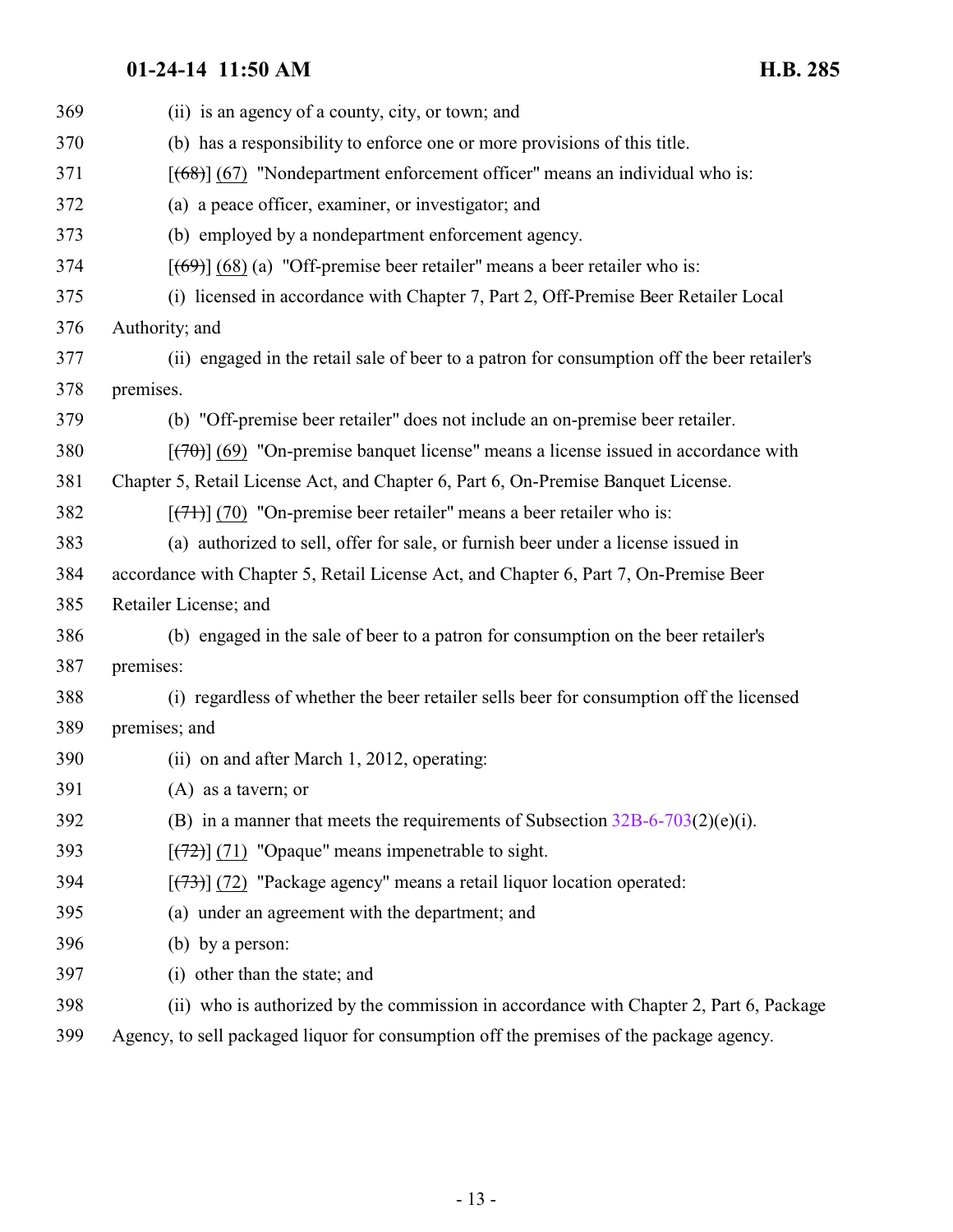| 400 | $\left[\frac{(74)}{(73)}\right]$ "Package agent" means a person who holds a package agency.            |
|-----|--------------------------------------------------------------------------------------------------------|
| 401 | $[\frac{(75)}{(75)}]$ (74) "Patron" means an individual to whom food, beverages, or services are sold, |
| 402 | offered for sale, or furnished, or who consumes an alcoholic product including:                        |
| 403 | (a) a customer;                                                                                        |
| 404 | $(b)$ a member;                                                                                        |
| 405 | $(c)$ a guest;                                                                                         |
| 406 | (d) an attendee of a banquet or event;                                                                 |
| 407 | (e) an individual who receives room service;                                                           |
| 408 | (f) a resident of a resort;                                                                            |
| 409 | (g) a public customer under a resort spa sublicense, as defined in Section $32B-8-102$ ;               |
| 410 | or                                                                                                     |
| 411 | (h) an invitee.                                                                                        |
| 412 | $[ (76) ]$ (75) "Permittee" means a person issued a permit under:                                      |
| 413 | (a) Chapter 9, Event Permit Act; or                                                                    |
| 414 | (b) Chapter 10, Special Use Permit Act.                                                                |
| 415 | $[\frac{(77)}{(76)}]$ "Person subject to administrative action" means:                                 |
| 416 | (a) a licensee;                                                                                        |
| 417 | (b) a permittee;                                                                                       |
| 418 | (c) a manufacturer;                                                                                    |
| 419 | $(d)$ a supplier;                                                                                      |
| 420 | (e) an importer;                                                                                       |
| 421 | (f) one of the following holding a certificate of approval:                                            |
| 422 | (i) an out-of-state brewer;                                                                            |
| 423 | (ii) an out-of-state importer of beer, heavy beer, or flavored malt beverages; or                      |
| 424 | (iii) an out-of-state supplier of beer, heavy beer, or flavored malt beverages; or                     |
| 425 | $(g)$ staff of:                                                                                        |
| 426 | (i) a person listed in Subsections $\left[\left(77\right)\right]$ (76)(a) through (f); or              |
| 427 | (ii) a package agent.                                                                                  |
| 428 | $[ (78) ]$ (77) "Premises" means a building, enclosure, or room used in connection with                |
| 429 | the storage, sale, furnishing, consumption, manufacture, or distribution, of an alcoholic              |
| 430 | product, unless otherwise defined in this title or rules made by the commission.                       |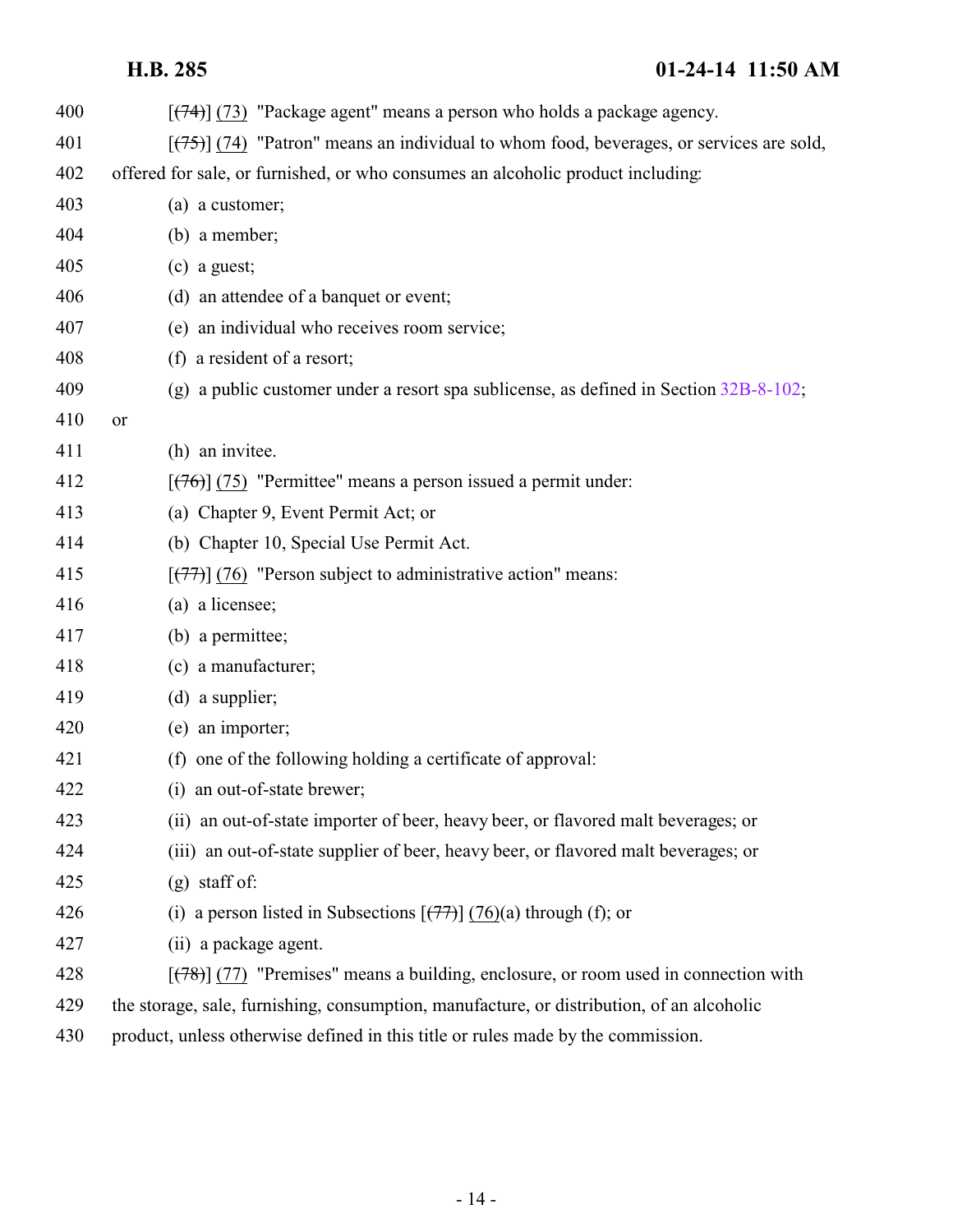| 431 | $[$ (79) $]$ (78) "Prescription" means an order issued by a health care practitioner when:   |
|-----|----------------------------------------------------------------------------------------------|
| 432 | (a) the health care practitioner is licensed under Title 58, Occupations and Professions,    |
| 433 | to prescribe a controlled substance, other drug, or device for medicinal purposes;           |
| 434 | (b) the order is made in the course of that health care practitioner's professional          |
| 435 | practice; and                                                                                |
| 436 | (c) the order is made for obtaining an alcoholic product for medicinal purposes only.        |
| 437 | $[$ (80)] (79) (a) "Private event" means a specific social, business, or recreational event: |
| 438 | (i) for which an entire room, area, or hall is leased or rented in advance by an identified  |
| 439 | group; and                                                                                   |
| 440 | (ii) that is limited in attendance to people who are specifically designated and their       |
| 441 | guests.                                                                                      |
| 442 | (b) "Private event" does not include an event to which the general public is invited,        |
| 443 | whether for an admission fee or not.                                                         |
| 444 | $[ (81) ] (80) (a)$ "Proof of age" means:                                                    |
| 445 | (i) an identification card;                                                                  |
| 446 | (ii) an identification that:                                                                 |
| 447 | (A) is substantially similar to an identification card;                                      |
| 448 | (B) is issued in accordance with the laws of a state other than Utah in which the            |
| 449 | identification is issued;                                                                    |
| 450 | (C) includes date of birth; and                                                              |
| 451 | (D) has a picture affixed;                                                                   |
| 452 | (iii) a valid driver license certificate that:                                               |
| 453 | (A) includes date of birth;                                                                  |
| 454 | (B) has a picture affixed; and                                                               |
| 455 | $(C)$ is issued:                                                                             |
| 456 | (I) under Title 53, Chapter 3, Uniform Driver License Act; or                                |
| 457 | (II) in accordance with the laws of the state in which it is issued;                         |
| 458 | (iv) a military identification card that:                                                    |
| 459 | (A) includes date of birth; and                                                              |
| 460 | (B) has a picture affixed; or                                                                |
| 461 | (v) a valid passport.                                                                        |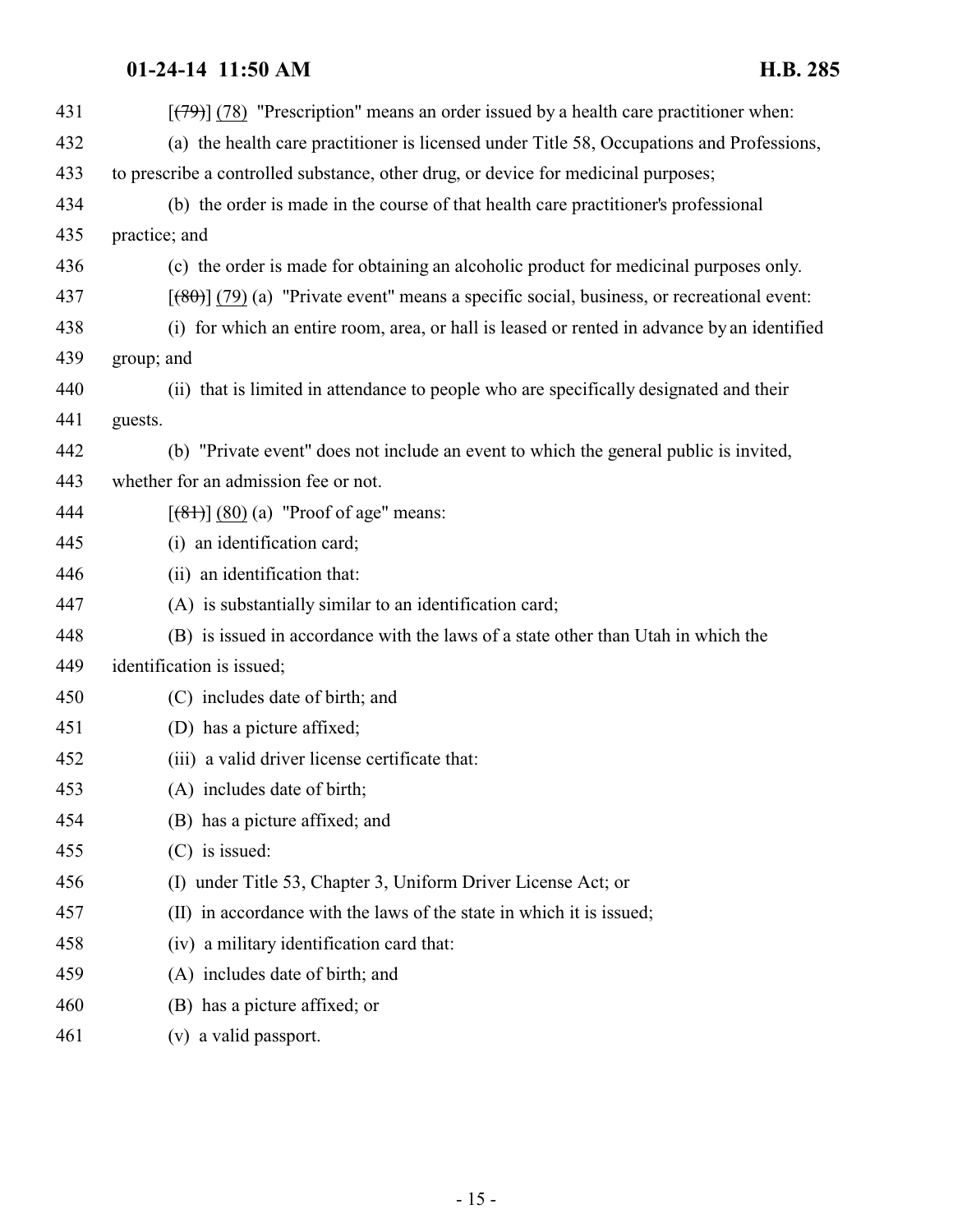| 462 | (b) "Proof of age" does not include a driving privilege card issued in accordance with             |
|-----|----------------------------------------------------------------------------------------------------|
| 463 | Section 53-3-207.                                                                                  |
| 464 | $[$ (82)] (81) (a) "Public building" means a building or permanent structure that is:              |
| 465 | (i) owned or leased by:                                                                            |
| 466 | $(A)$ the state; or                                                                                |
| 467 | (B) a local government entity; and                                                                 |
| 468 | (ii) used for:                                                                                     |
| 469 | (A) public education;                                                                              |
| 470 | (B) transacting public business; or                                                                |
| 471 | (C) regularly conducting government activities.                                                    |
| 472 | (b) "Public building" does not include a building owned by the state or a local                    |
| 473 | government entity when the building is used by a person, in whole or in part, for a proprietary    |
| 474 | function.                                                                                          |
| 475 | $[$ (83) $]$ (82) "Public conveyance" means a conveyance to which the public or a portion          |
| 476 | of the public has access to and a right to use for transportation, including an airline, railroad, |
| 477 | bus, boat, or other public conveyance.                                                             |
| 478 | $[ (84) ]$ (83) "Reception center" means a business that:                                          |
| 479 | (a) operates facilities that are at least 5,000 square feet; and                                   |
| 480 | (b) has as its primary purpose the leasing of the facilities described in Subsection $[$ (84)] $]$ |
| 481 | $(83)(a)$ to a third party for the third party's event.                                            |
| 482 | $[ (85) ]$ (84) "Reception center license" means a license issued in accordance with               |
| 483 | Chapter 5, Retail License Act, and Chapter 6, Part 8, Reception Center License.                    |
| 484 | $[\frac{(86)}{(85)}]$ (a) "Record" means information that is:                                      |
| 485 | (i) inscribed on a tangible medium; or                                                             |
| 486 | (ii) stored in an electronic or other medium and is retrievable in a perceivable form.             |
| 487 | (b) "Record" includes:                                                                             |
| 488 | $(i)$ a book;                                                                                      |
| 489 | (ii) a book of account;                                                                            |
| 490 | (iii) a paper;                                                                                     |
| 491 | $(iv)$ a contract;                                                                                 |
| 492 | (v) an agreement;                                                                                  |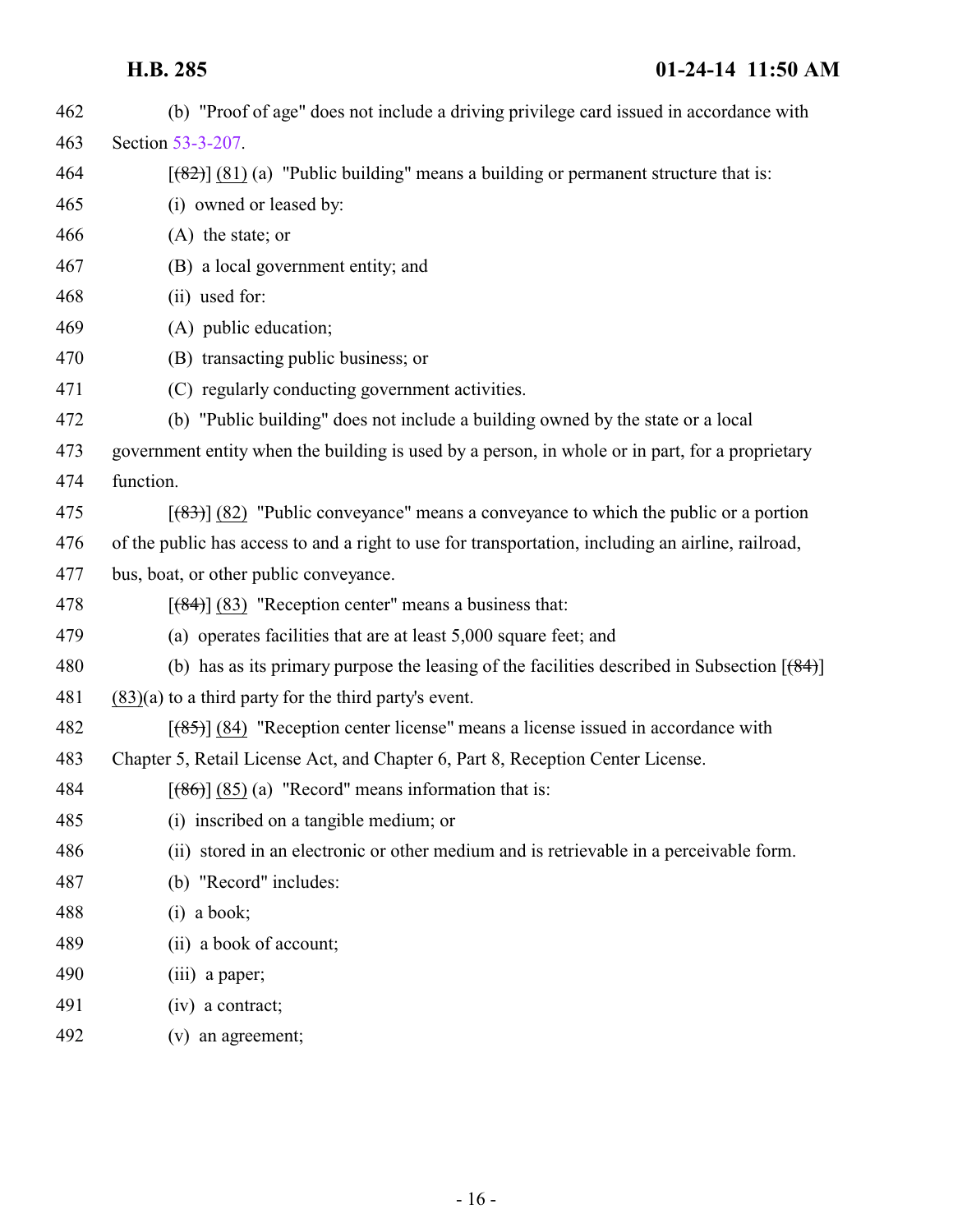| 493 | (vi) a document; or                                                                                |
|-----|----------------------------------------------------------------------------------------------------|
| 494 | (vii) a recording in any medium.                                                                   |
| 495 | $[$ (87) $]$ (86) "Residence" means a person's principal place of abode within Utah.               |
| 496 | $[ (88) ]$ (87) "Resident," in relation to a resort, is as defined in Section 32B-8-102.           |
| 497 | $[ (89) ]$ (88) "Resort" is as defined in Section 32B-8-102.                                       |
| 498 | $[\langle 90 \rangle]$ (89) "Resort facility" is as defined by the commission by rule.             |
| 499 | $[ (91) ]$ (90) "Resort license" means a license issued in accordance with Chapter 5,              |
| 500 | Retail License Act, and Chapter 8, Resort License Act.                                             |
| 501 | $[(92)]$ (91) "Restaurant" means a business location:                                              |
| 502 | (a) at which a variety of foods are prepared;                                                      |
| 503 | (b) at which complete meals are served to the general public; and                                  |
| 504 | (c) that is engaged primarily in serving meals to the general public.                              |
| 505 | $[ (93) ]$ (92) "Retail license" means one of the following licenses issued under this title:      |
| 506 | (a) a full-service restaurant license;                                                             |
| 507 | (b) a master full-service restaurant license;                                                      |
| 508 | (c) a limited-service restaurant license;                                                          |
| 509 | (d) a master limited-service restaurant license;                                                   |
| 510 | (e) a club license;                                                                                |
| 511 | (f) an airport lounge license;                                                                     |
| 512 | (g) an on-premise banquet license;                                                                 |
| 513 | (h) an on-premise beer license;                                                                    |
| 514 | (i) a reception center license; or                                                                 |
| 515 | (i) a beer-only restaurant license.                                                                |
| 516 | $[\frac{104}{100}]$ (93) "Room service" means furnishing an alcoholic product to a person in a     |
| 517 | guest room of a:                                                                                   |
| 518 | (a) hotel; or                                                                                      |
| 519 | (b) resort facility.                                                                               |
| 520 | $[ (95) ]$ (94) "Serve" means to place an alcoholic product before an individual.                  |
| 521 | $[\frac{100}{100}]$ (95) (a) "School" means a building used primarily for the general education of |
| 522 | minors.                                                                                            |
| 523 | (b) "School" does not include an educational facility.                                             |
|     |                                                                                                    |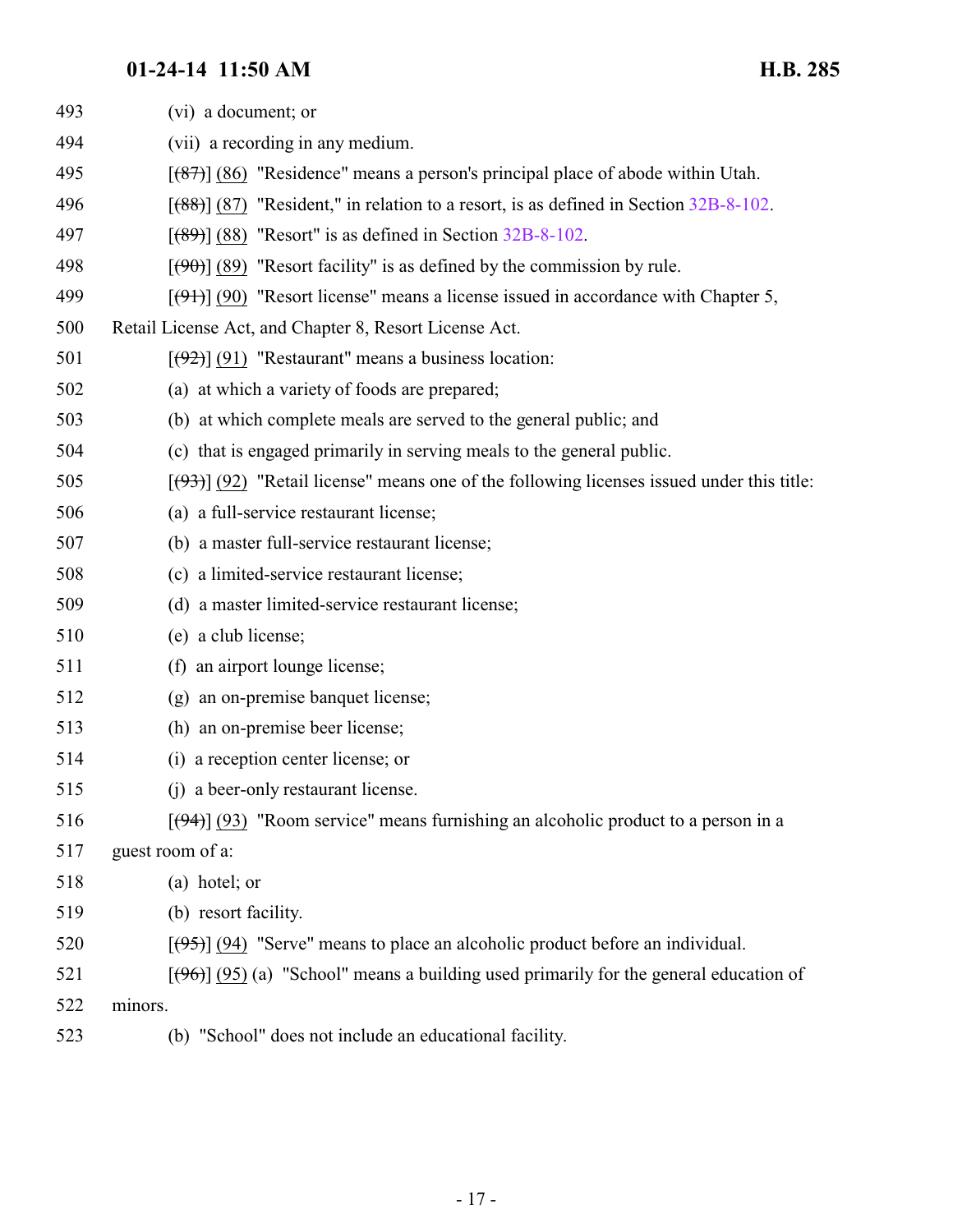| 524 | $[ (97) ]$ (96) "Sell" or "offer for sale" means a transaction, exchange, or barter whereby,              |
|-----|-----------------------------------------------------------------------------------------------------------|
| 525 | for consideration, an alcoholic product is either directly or indirectly transferred, solicited,          |
| 526 | ordered, delivered for value, or by a means or under a pretext is promised or obtained, whether           |
| 527 | done by a person as a principal, proprietor, or as staff, unless otherwise defined in this title or       |
| 528 | the rules made by the commission.                                                                         |
| 529 | $[ (98) ]$ (97) "Sexually oriented entertainer" means a person who while in a state of                    |
| 530 | seminudity appears at or performs:                                                                        |
| 531 | (a) for the entertainment of one or more patrons;                                                         |
| 532 | (b) on the premises of:                                                                                   |
| 533 | (i) a social club licensee; or                                                                            |
| 534 | (ii) a tavern;                                                                                            |
| 535 | (c) on behalf of or at the request of the licensee described in Subsection $[\frac{(98)}{(97)}]$ (97)(b); |
| 536 | (d) on a contractual or voluntary basis; and                                                              |
| 537 | (e) whether or not the person is designated as:                                                           |
| 538 | (i) an employee;                                                                                          |
| 539 | (ii) an independent contractor;                                                                           |
| 540 | (iii) an agent of the licensee; or                                                                        |
| 541 | (iv) a different type of classification.                                                                  |
| 542 | $[\frac{(99)}{(98)}]$ "Single event permit" means a permit issued in accordance with Chapter 9,           |
| 543 | Part 3, Single Event Permit.                                                                              |
| 544 | $[ (100) ]$ (99) "Small brewer" means a brewer who manufactures less than 60,000 barrels                  |
| 545 | of beer, heavy beer, and flavored malt beverages per year.                                                |
| 546 | $[\frac{(101)}{(100)}]$ "Social club license" means a license issued in accordance with Chapter           |
| 547 | 5, Retail License Act, and Chapter 6, Part 4, Club License, that is designated by the                     |
| 548 | commission as a social club license.                                                                      |
| 549 | $[ (102) ]$ (101) "Special use permit" means a permit issued in accordance with Chapter                   |
| 550 | 10, Special Use Permit Act.                                                                               |
| 551 | $[ (102) (a)$ "Spirituous liquor" means liquor that is distilled.                                         |
| 552 | (b) "Spirituous liquor" includes an alcoholic product defined as a "distilled spirit" by                  |
| 553 | 27 U.S.C. Sec. 211 and 27 C.F.R. Sec. 5.11 through 5.23.                                                  |
|     |                                                                                                           |

554  $[(103)$  "Sports center" is as defined by the commission by rule.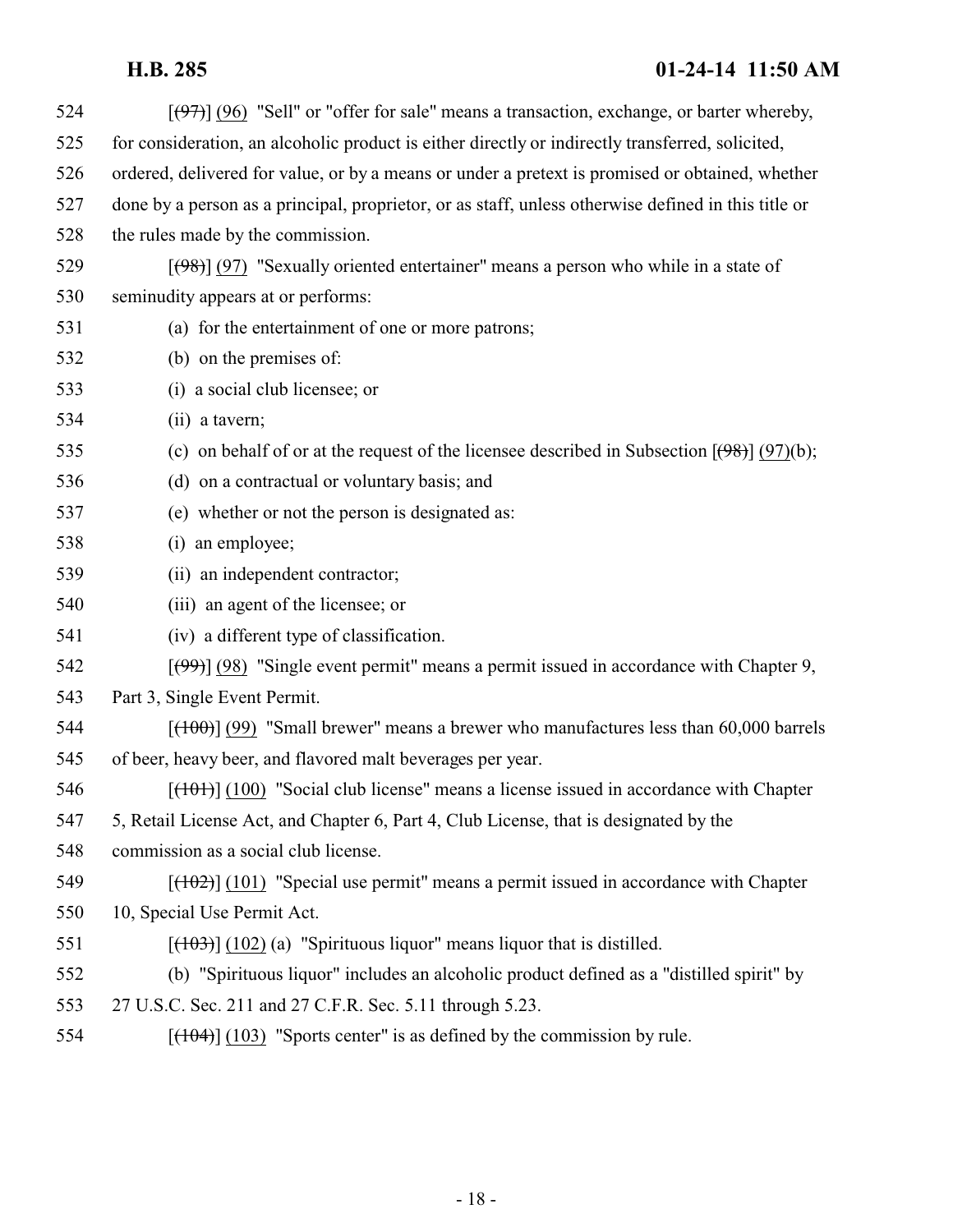| 555 | $[({105})]$ (104) (a) "Staff" means an individual who engages in activity governed by this  |
|-----|---------------------------------------------------------------------------------------------|
| 556 | title:                                                                                      |
| 557 | (i) on behalf of a business, including a package agent, licensee, permittee, or certificate |
| 558 | holder;                                                                                     |
| 559 | (ii) at the request of the business, including a package agent, licensee, permittee, or     |
| 560 | certificate holder; or                                                                      |
| 561 | (iii) under the authority of the business, including a package agent, licensee, permittee,  |
| 562 | or certificate holder.                                                                      |
| 563 | (b) "Staff" includes:                                                                       |
| 564 | (i) an officer;                                                                             |
| 565 | (ii) a director;                                                                            |
| 566 | (iii) an employee;                                                                          |
| 567 | (iv) personnel management;                                                                  |
| 568 | (v) an agent of the licensee, including a managing agent;                                   |
| 569 | (vi) an operator; or                                                                        |
| 570 | (vii) a representative.                                                                     |
| 571 | $[ (106) ] (105)$ "State of nudity" means:                                                  |
| 572 | (a) the appearance of:                                                                      |
| 573 | (i) the nipple or areola of a female human breast;                                          |
| 574 | (ii) a human genital;                                                                       |
| 575 | (iii) a human pubic area; or                                                                |
| 576 | (iv) a human anus; or                                                                       |
| 577 | (b) a state of dress that fails to opaquely cover:                                          |
| 578 | (i) the nipple or areola of a female human breast;                                          |
| 579 | (ii) a human genital;                                                                       |
| 580 | (iii) a human pubic area; or                                                                |
| 581 | (iv) a human anus.                                                                          |
| 582 | $[ (106)$ "State of seminudity" means a state of dress in which opaque clothing             |
| 583 | covers no more than:                                                                        |
| 584 | (a) the nipple and areola of the female human breast in a shape and color other than the    |
| 585 | natural shape and color of the nipple and areola; and                                       |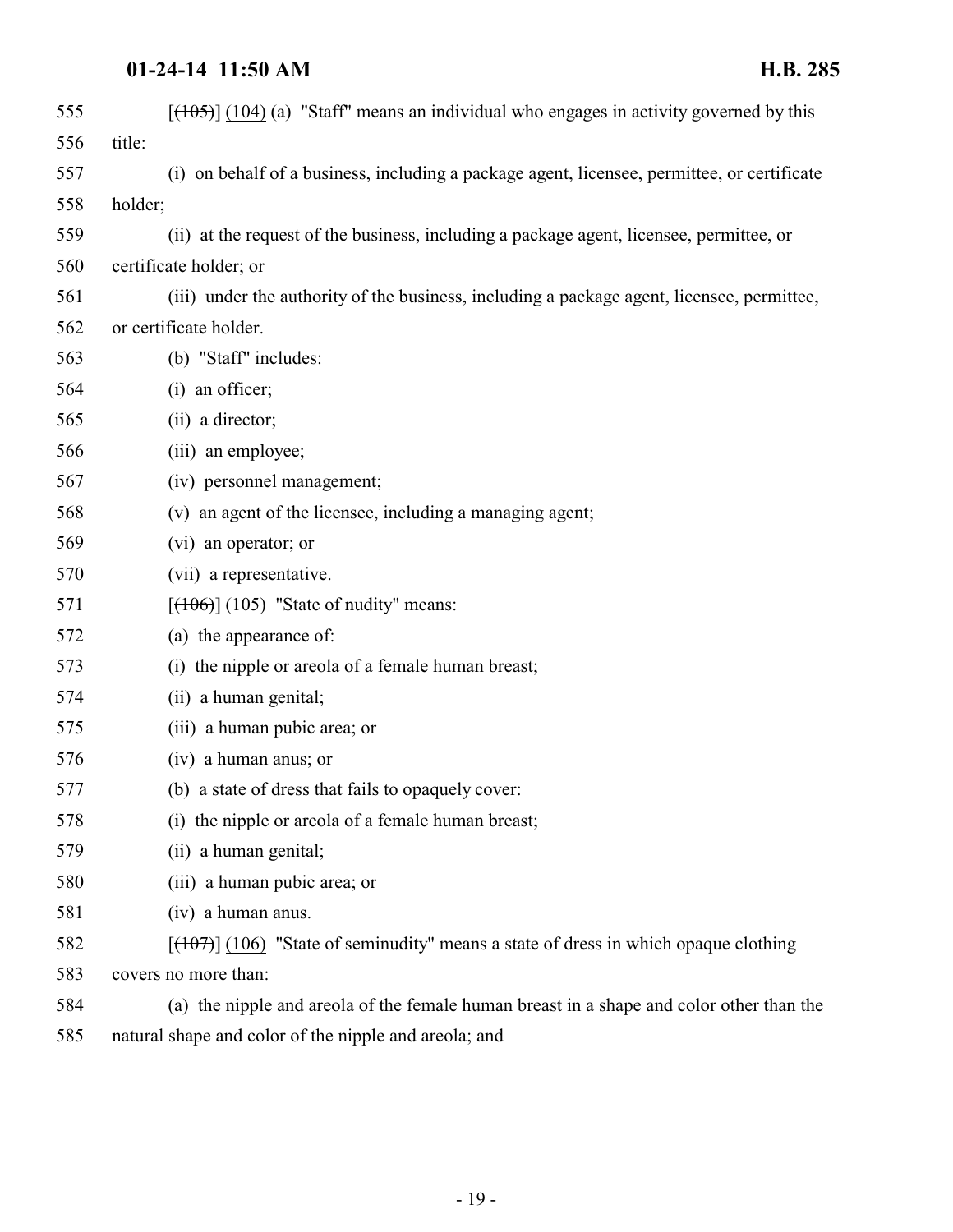| 586 | (b) the human genitals, pubic area, and anus:                                                   |
|-----|-------------------------------------------------------------------------------------------------|
| 587 | (i) with no less than the following at its widest point:                                        |
| 588 | (A) four inches coverage width in the front of the human body; and                              |
| 589 | (B) five inches coverage width in the back of the human body; and                               |
| 590 | (ii) with coverage that does not taper to less than one inch wide at the narrowest point.       |
| 591 | $[ (108) ] (107)$ (a) "State store" means a facility for the sale of packaged liquor:           |
| 592 | (i) located on premises owned or leased by the state; and                                       |
| 593 | (ii) operated by a state employee.                                                              |
| 594 | (b) "State store" does not include:                                                             |
| 595 | (i) a package agency;                                                                           |
| 596 | (ii) a licensee; or                                                                             |
| 597 | (iii) a permittee.                                                                              |
| 598 | $[ (109) ] (108)$ (a) "Storage area" means an area on licensed premises where the licensee      |
| 599 | stores an alcoholic product.                                                                    |
| 600 | (b) "Store" means to place or maintain in a location an alcoholic product from which a          |
| 601 | person draws to prepare an alcoholic product to be furnished to a patron. except as provided in |
| 602 | Subsection 32B-6-205(12)(b)(ii), 32B-6-305(12)(b)(ii), 32B-6-805(15)(b)(ii), or                 |
| 603 | $32B-6-905(12)(b)(ii)$ .                                                                        |
| 604 | $[ (110) ] (109)$ "Sublicense" is as defined in Section 32B-8-102.                              |
| 605 | $[$ (110) "Supplier" means a person who sells an alcoholic product to the                       |
| 606 | department.                                                                                     |
| 607 | $[ (112) ]$ (111) "Tavern" means an on-premise beer retailer who is:                            |
| 608 | (a) issued a license by the commission in accordance with Chapter 5, Retail License             |
| 609 | Act, and Chapter 6, Part 7, On-Premise Beer Retailer License; and                               |
| 610 | (b) designated by the commission as a tavern in accordance with Chapter 6, Part 7,              |
| 611 | On-Premise Beer Retailer License.                                                               |
| 612 | $[ (113) ] (112)$ "Temporary beer event permit" means a permit issued in accordance with        |
| 613 | Chapter 9, Part 4, Temporary Beer Event Permit.                                                 |
| 614 | $[ (114) ]$ (113) "Temporary domicile" means the principal place of abode within Utah of        |
| 615 | a person who does not have a present intention to continue residency within Utah permanently    |
| 616 | or indefinitely.                                                                                |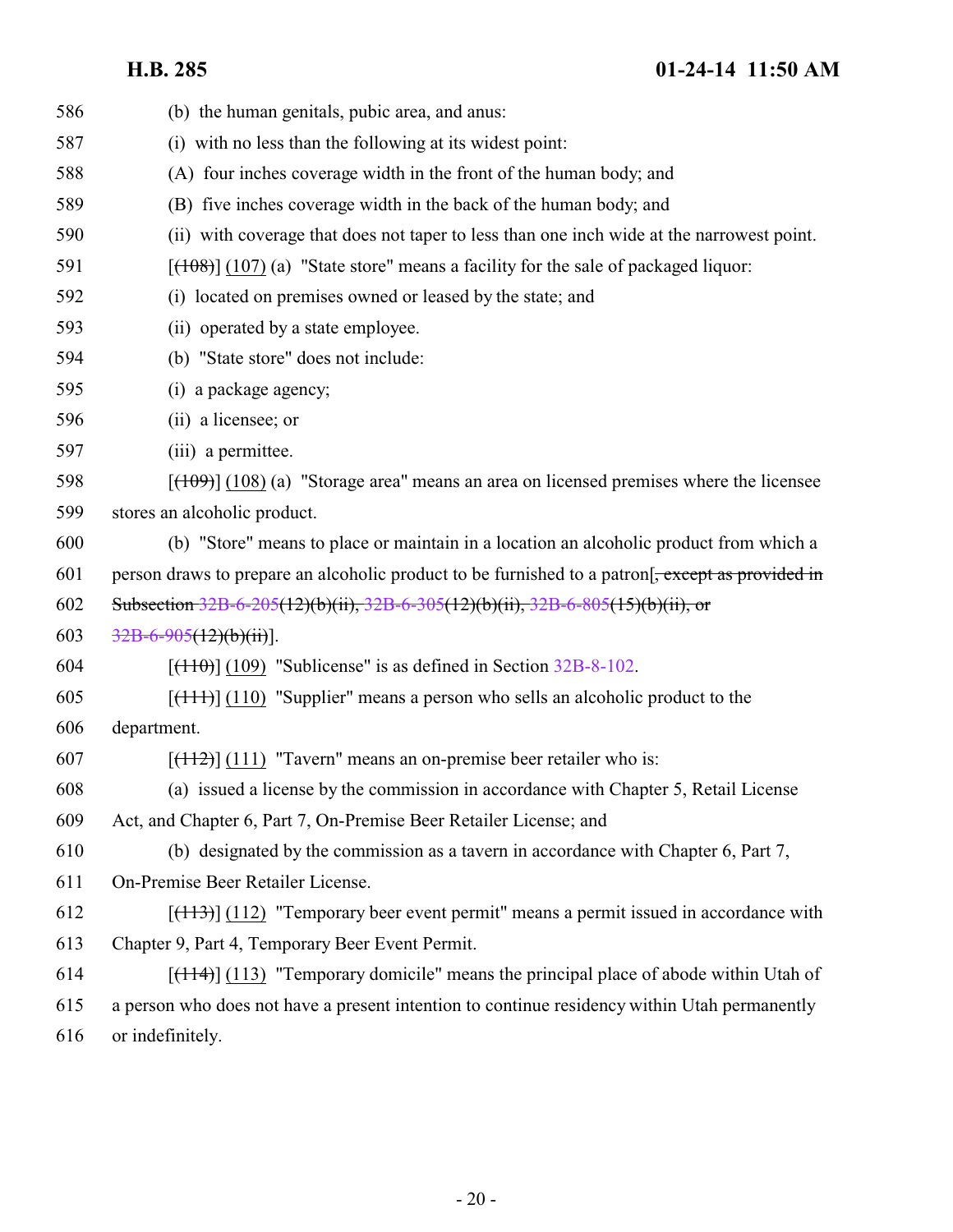<span id="page-20-0"></span>

| 617 | $[ (115)$ "Translucent" means a substance that allows light to pass through, but does not          |
|-----|----------------------------------------------------------------------------------------------------|
| 618 | allow an object or person to be seen through the substance.]                                       |
| 619 | $[ (116) ] (114)$ "Unsaleable liquor merchandise" means a container that:                          |
| 620 | (a) is unsaleable because the container is:                                                        |
| 621 | (i) unlabeled;                                                                                     |
| 622 | (ii) leaky;                                                                                        |
| 623 | (iii) damaged;                                                                                     |
| 624 | (iv) difficult to open; or                                                                         |
| 625 | (v) partly filled;                                                                                 |
| 626 | (b) (i) has faded labels or defective caps or corks;                                               |
| 627 | (ii) has contents that are:                                                                        |
| 628 | $(A)$ cloudy;                                                                                      |
| 629 | (B) spoiled; or                                                                                    |
| 630 | (C) chemically determined to be impure; or                                                         |
| 631 | (iii) contains:                                                                                    |
| 632 | (A) sediment; or                                                                                   |
| 633 | (B) a foreign substance; or                                                                        |
| 634 | (c) is otherwise considered by the department as unfit for sale.                                   |
| 635 | $[ (117) ]$ (115) (a) "Wine" means an alcoholic product obtained by the fermentation of            |
| 636 | the natural sugar content of fruits, plants, honey, or milk, or other like substance, whether or   |
| 637 | not another ingredient is added.                                                                   |
| 638 | (b) "Wine" is considered liquor for purposes of this title, except as otherwise provided           |
| 639 | in this title.                                                                                     |
| 640 | $[ (118) ]$ (116) "Winery manufacturing license" means a license issued in accordance              |
| 641 | with Chapter 11, Part 3, Winery Manufacturing License.                                             |
| 642 | Section 2. Section 32B-6-205 is amended to read:                                                   |
| 643 | 32B-6-205. Specific operational requirements for a full-service restaurant license.                |
| 644 | (1) (a) In addition to complying with Chapter 5, Part 3, Retail Licensee Operational               |
| 645 | Requirements, a full-service restaurant licensee and staff of the full-service restaurant licensee |
| 646 | shall comply with this section.                                                                    |
| 647 | (b) Failure to comply as provided in Subsection $(1)(a)$ may result in disciplinary action         |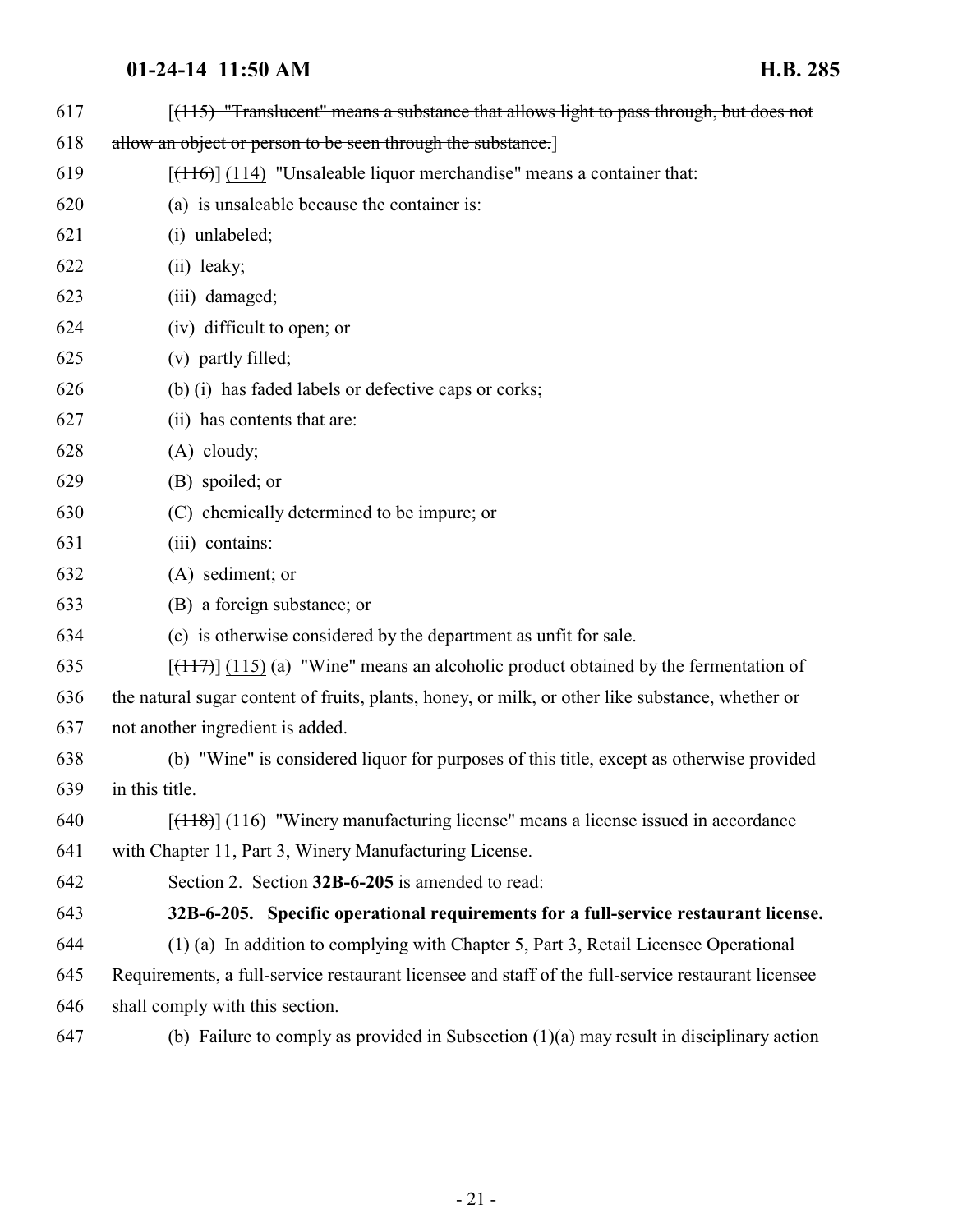| 648 | in accordance with Chapter 3, Disciplinary Actions and Enforcement Act, against:                                   |
|-----|--------------------------------------------------------------------------------------------------------------------|
| 649 | (i) a full-service restaurant licensee;                                                                            |
| 650 | (ii) individual staff of a full-service restaurant licensee; or                                                    |
| 651 | (iii) both a full-service restaurant licensee and staff of the full-service restaurant                             |
| 652 | licensee.                                                                                                          |
| 653 | (2) In addition to complying with Subsection $32B-5-301(3)$ , a full-service restaurant                            |
| 654 | licensee shall display in a prominent place in the restaurant a list of the types and brand names                  |
| 655 | of liquor being furnished through the full-service restaurant licensee's calibrated metered                        |
| 656 | dispensing system.                                                                                                 |
| 657 | $(3)$ In addition to complying with Section 32B-5-303, a full-service restaurant licensee                          |
| 658 | shall store an alcoholic product in a storage area described in Subsection $(12)(a)$ .                             |
| 659 | $[\frac{4}{3}]$ (3) (a) An individual who serves an alcoholic product in a full-service restaurant                 |
| 660 | licensee's premises shall make a written beverage tab for each table or group that orders or                       |
| 661 | consumes an alcoholic product on the premises.                                                                     |
| 662 | (b) A beverage tab required by this Subsection $\left[\frac{4}{3}\right]$ (3) shall list the type and amount       |
| 663 | of an alcoholic product ordered or consumed.                                                                       |
| 664 | $[\frac{1}{2}, \frac{1}{2}]$ (4) A person's willingness to serve an alcoholic product may not be made a            |
| 665 | condition of employment as a server with a full-service restaurant licensee.                                       |
| 666 | $[\text{f6}]$ (5) (a) A full-service restaurant licensee may not sell, offer for sale, or furnish                  |
| 667 | liquor at the licensed premises on any day during the period that:                                                 |
| 668 | (i) begins at midnight; and                                                                                        |
| 669 | (ii) ends at $11:29$ a.m.                                                                                          |
| 670 | (b) A full-service restaurant licensee may sell, offer for sale, or furnish beer during the                        |
| 671 | hours specified in Part 7, On-Premise Beer Retailer License, for an on-premise beer retailer,                      |
| 672 | except that a full-service restaurant licensee may not sell, offer for sale, or furnish beer before                |
| 673 | $11:30$ a.m. on any day.                                                                                           |
| 674 | $\left[\frac{7}{7}\right]$ (6) A full-service restaurant licensee shall maintain at least 70% of its total         |
| 675 | restaurant business from the sale of food, which does not include:                                                 |
| 676 | (a) mix for an alcoholic product; or                                                                               |
| 677 | (b) a service charge.                                                                                              |
| 678 | $\left[\frac{1}{6}\right]$ (7) (a) A full-service restaurant licensee [may not sell, offer for sale, or furnish an |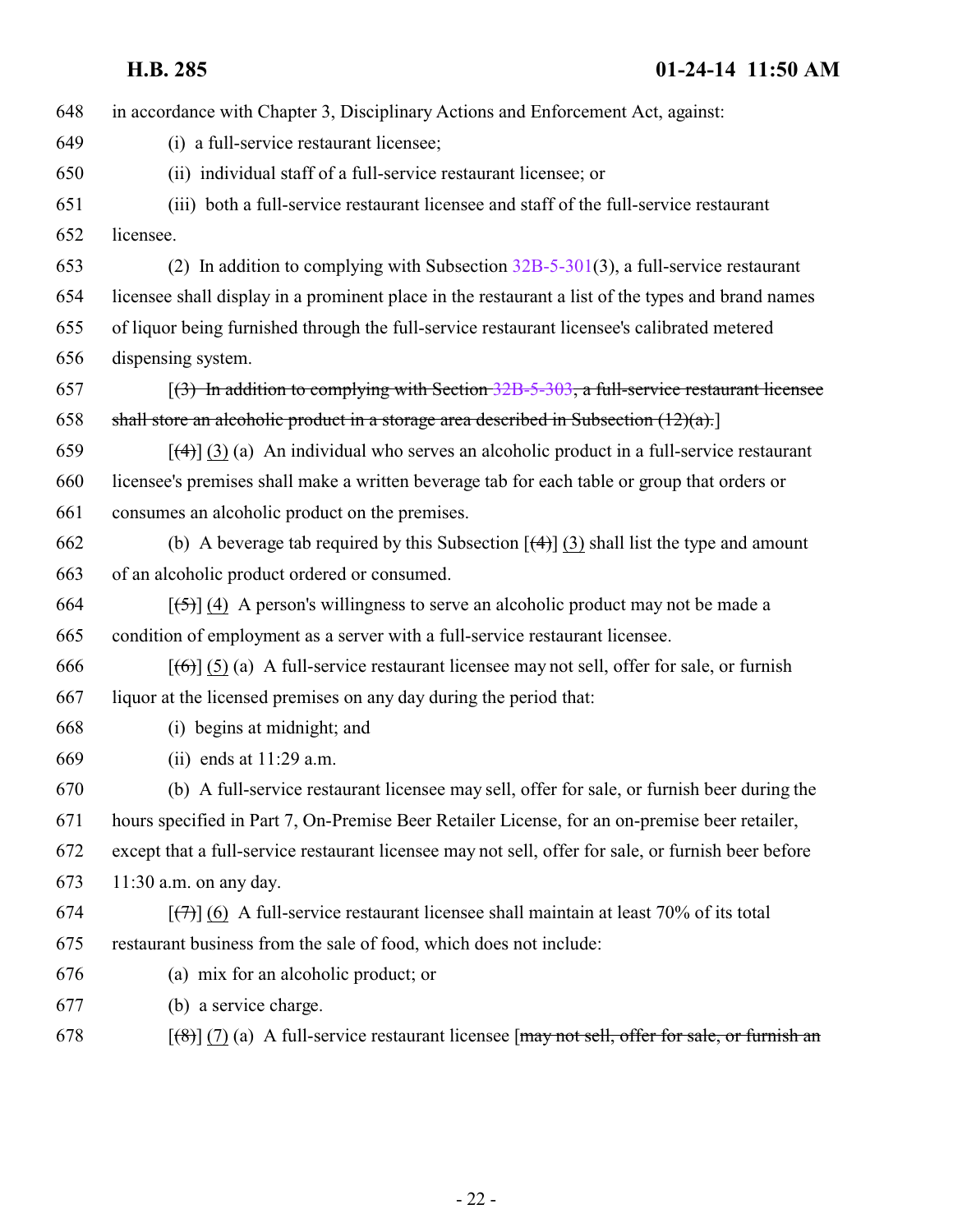| 679 | alcoholic product except after the full-service restaurant licensee confirms that the patron has                                                                                                                                                                                                                                                                                                                                                                                           |
|-----|--------------------------------------------------------------------------------------------------------------------------------------------------------------------------------------------------------------------------------------------------------------------------------------------------------------------------------------------------------------------------------------------------------------------------------------------------------------------------------------------|
| 680 | the intent to order food prepared, sold, and furnished at the licensed premises] shall have food                                                                                                                                                                                                                                                                                                                                                                                           |
| 681 | available for purchase at all times when an alcoholic product is sold, offered for sale, furnished,                                                                                                                                                                                                                                                                                                                                                                                        |
| 682 | or consumed on the licensed premises.                                                                                                                                                                                                                                                                                                                                                                                                                                                      |
| 683 | (b) A full-service restaurant licensee shall maintain on the licensed premises adequate                                                                                                                                                                                                                                                                                                                                                                                                    |
| 684 | culinary facilities for food preparation and dining accommodations.                                                                                                                                                                                                                                                                                                                                                                                                                        |
| 685 | $[\langle 9 \rangle]$ (8) (a) Subject to the other provisions of this Subsection $[\langle 9 \rangle]$ (8), a patron may                                                                                                                                                                                                                                                                                                                                                                   |
| 686 | not have more than two alcoholic products of any kind at a time before the patron.                                                                                                                                                                                                                                                                                                                                                                                                         |
| 687 | (b) A patron may not have more than one spirituous liquor drink at a time before the                                                                                                                                                                                                                                                                                                                                                                                                       |
| 688 | patron.                                                                                                                                                                                                                                                                                                                                                                                                                                                                                    |
| 689 | (c) An individual portion of wine is considered to be one alcoholic product under                                                                                                                                                                                                                                                                                                                                                                                                          |
| 690 | Subsection $\lceil (\frac{9}{2}) \rceil (8)(a)$ .                                                                                                                                                                                                                                                                                                                                                                                                                                          |
| 691 | $[\frac{100}{100}]$ (9) A patron may consume an alcoholic product only:                                                                                                                                                                                                                                                                                                                                                                                                                    |
| 692 | $(a)$ at:                                                                                                                                                                                                                                                                                                                                                                                                                                                                                  |
| 693 | (i) the patron's table;                                                                                                                                                                                                                                                                                                                                                                                                                                                                    |
| 694 | (ii) a counter; or                                                                                                                                                                                                                                                                                                                                                                                                                                                                         |
| 695 | (iii) a [seating grandfathered] bar structure; and                                                                                                                                                                                                                                                                                                                                                                                                                                         |
| 696 | (b) where food is served.                                                                                                                                                                                                                                                                                                                                                                                                                                                                  |
| 697 | $[(11)(a)$ A full-service restaurant licensee may not sell, offer for sale, or furnish an                                                                                                                                                                                                                                                                                                                                                                                                  |
| 698 | alcoholic product to a patron, and a patron may not consume an alcoholic product at a bar                                                                                                                                                                                                                                                                                                                                                                                                  |
| 699 | structure that is not a seating grandfathered bar structure.]                                                                                                                                                                                                                                                                                                                                                                                                                              |
| 700 | $[\phi]$ (10) (a) At a [seating grandfathered] bar structure a patron who is 21 years of age                                                                                                                                                                                                                                                                                                                                                                                               |
| 701 | or older may:                                                                                                                                                                                                                                                                                                                                                                                                                                                                              |
| 702 | $(i)$ sit;                                                                                                                                                                                                                                                                                                                                                                                                                                                                                 |
| 703 | (ii) be furnished an alcoholic product; and                                                                                                                                                                                                                                                                                                                                                                                                                                                |
| 704 | (iii) consume an alcoholic product.                                                                                                                                                                                                                                                                                                                                                                                                                                                        |
| 705 | $[\text{e}(\text{e})]$ (b) Except as provided in Subsection $[\text{f}(\text{f}(\text{f}))](10)(c)$ , at a [seating grandfathered]                                                                                                                                                                                                                                                                                                                                                         |
| 706 | bar structure a full-service restaurant licensee may not permit a minor to, and a minor may not:                                                                                                                                                                                                                                                                                                                                                                                           |
| 707 | $(i)$ sit; or                                                                                                                                                                                                                                                                                                                                                                                                                                                                              |
| 708 | (ii) consume food or beverages.                                                                                                                                                                                                                                                                                                                                                                                                                                                            |
| 709 | $[\text{d} \cdot \text{d} \cdot \text{d} \cdot \text{d} \cdot \text{d} \cdot \text{d} \cdot \text{d} \cdot \text{d} \cdot \text{d} \cdot \text{d} \cdot \text{d} \cdot \text{d} \cdot \text{d} \cdot \text{d} \cdot \text{d} \cdot \text{d} \cdot \text{d} \cdot \text{d} \cdot \text{d} \cdot \text{d} \cdot \text{d} \cdot \text{d} \cdot \text{d} \cdot \text{d} \cdot \text{d} \cdot \text{d} \cdot \text{d} \cdot \text{d} \cdot \text{d} \cdot \text{d} \cdot \text{d} \cdot \text{$ |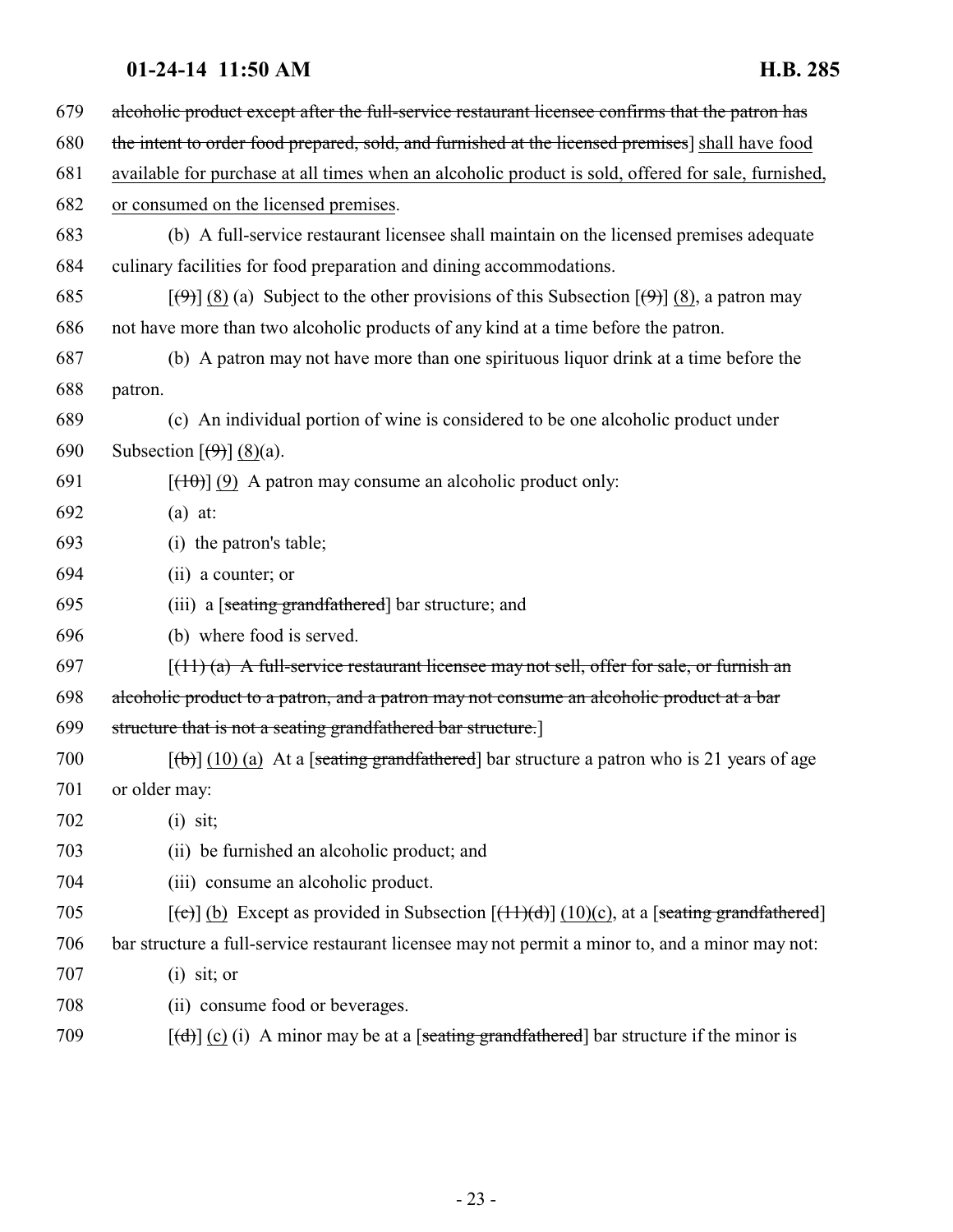| 710 | employed by a full-service restaurant licensee:                                                       |
|-----|-------------------------------------------------------------------------------------------------------|
| 711 | (A) as provided in Subsection $32B-5-308(2)$ ; or                                                     |
| 712 | (B) to perform maintenance and cleaning services during an hour when the full-service                 |
| 713 | restaurant licensee is not open for business.                                                         |
| 714 | (ii) A minor may momentarily pass by a [seating grandfathered] bar structure without                  |
| 715 | remaining or sitting at the bar structure en route to an area of a full-service restaurant licensee's |
| 716 | premises in which the minor is permitted to be.                                                       |
| 717 | $[(12)$ Except as provided in Subsection 32B-5-307(3), a full-service restaurant licensee             |
| 718 | may dispense an alcoholic product only if:                                                            |
| 719 | $[(a)$ the alcoholic product is dispensed from:                                                       |
| 720 | $[(i)$ a grandfathered bar structure;                                                                 |
| 721 | $(iii)$ an area adjacent to a grandfathered bar structure that is visible to a patron sitting at      |
| 722 | the grandfathered bar structure if that area is used to dispense an alcoholic product as of May       |
| 723 | $\{12, 2009, \text{or}\}$                                                                             |
| 724 | $\left[$ (iii) an area that is:                                                                       |
| 725 | $(A)$ separated from an area for the consumption of food by a patron by a solid,                      |
| 726 | translucent, permanent structural barrier such that the facilities for the storage or dispensing of   |
| 727 | an alcoholic product are:                                                                             |
| 728 | $[(1)$ not readily visible to a patron; and                                                           |
| 729 | $[\text{(H) not accessible by a patron; and}]$                                                        |
| 730 | $[({\rm B})$ apart from an area used:                                                                 |
| 731 | $[f]$ for dining;                                                                                     |
| 732 | $[\text{H}\text{]}$ for staging; or]                                                                  |
| 733 | $[\text{(HH)}$ as a lobby or waiting area;                                                            |
| 734 | $\lceil$ (b) the full-service restaurant licensee uses an alcoholic product that is:                  |
| 735 | $[(i)$ stored in an area described in Subsection $(12)(a)$ ; or                                       |
| 736 | $\lceil$ (ii) in an area not described in Subsection (12)(a) on the licensed premises and:            |
| 737 | $\left[\right(A)$ immediately before the alcoholic product is dispensed it is in an unopened          |
| 738 | container;                                                                                            |
| 739 | $(6)$ the unopened container is taken to an area described in Subsection $(12)(a)$ before             |
| 740 | it is opened; and]                                                                                    |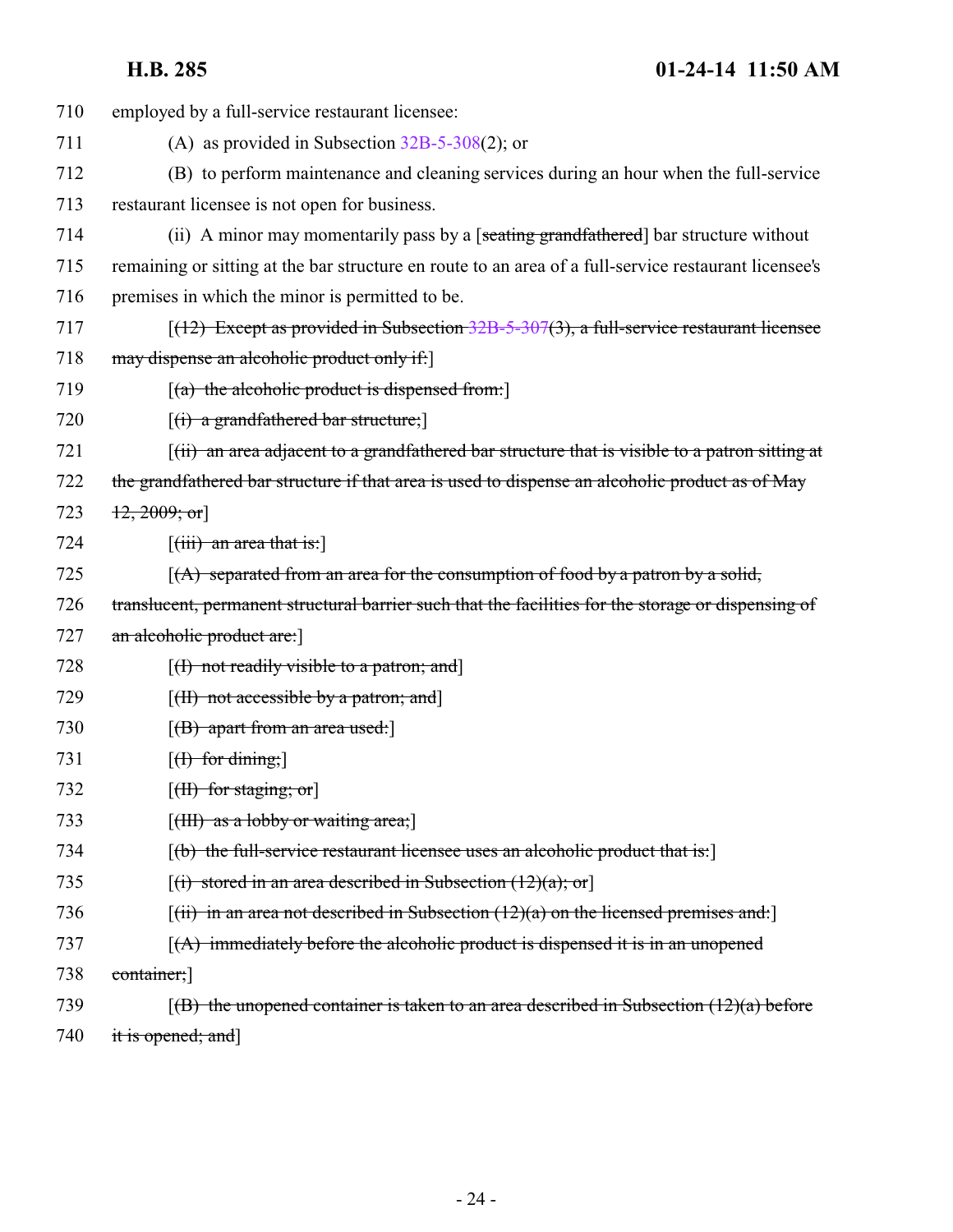<span id="page-24-0"></span>

| 741 | $\overline{f(C)}$ once opened, the container is stored in an area described in Subsection $(12)(a)$ ; |
|-----|-------------------------------------------------------------------------------------------------------|
| 742 | and]                                                                                                  |
| 743 | $(c)$ any instrument or equipment used to dispense alcoholic product is located in an                 |
| 744 | area described in Subsection $(12)(a)$ .                                                              |
| 745 | $[ (13) ]$ (11) A full-service restaurant licensee may state in a food or alcoholic product           |
| 746 | menu a charge or fee made in connection with the sale, service, or consumption of liquor              |
| 747 | including:                                                                                            |
| 748 | (a) a set-up charge;                                                                                  |
| 749 | (b) a service charge; or                                                                              |
| 750 | (c) a chilling fee.                                                                                   |
| 751 | Section 3. Section 32B-6-302 is amended to read:                                                      |
| 752 | 32B-6-302. Definitions.                                                                               |
| 753 | [As used in this part.]                                                                               |
| 754 | $(1)$ (a) "Grandfathered bar structure" means a bar structure in a licensed premises of a             |
| 755 | limited-service restaurant licensee that:                                                             |
| 756 | $[(i)$ as of May 11, 2009, has:                                                                       |
| 757 | $[(A)$ patron seating at the bar structure;                                                           |
| 758 | [(B) a partition at one or more locations on the bar structure that is along:]                        |
| 759 | $[(1)$ the width of the bar structure; or                                                             |
| 760 | [ <del>(II) the length of the bar structure; and</del> ]                                              |
| 761 | $[$ (C) facilities for the dispensing or storage of an alcoholic product:                             |
| 762 | $(t)$ on the portion of the bar structure that is separated by the partition described in             |
| 763 | Subsection $(1)(a)(i)(B)$ ; or]                                                                       |
| 764 | $[(\text{H})$ if the partition as described in Subsection $(1)(a)(i)(B)(H)$ is adjacent to the bar    |
| 765 | structure in a manner visible to a patron sitting at the bar structure;                               |
| 766 | $[(iii)$ is not operational as of May 12, 2009, if:                                                   |
| 767 | $[(A)$ a person applying for a limited-service restaurant license:                                    |
| 768 | $[(1)$ has as of May 12, 2009, a building permit to construct the restaurant;                         |
| 769 | [(II) is as of May 12, 2009, actively engaged in the construction of the restaurant, as               |
| 770 | defined by rule made by the commission; and                                                           |
| 771 | $[(H)]$ is issued the limited-service restaurant license by no later than December 31,                |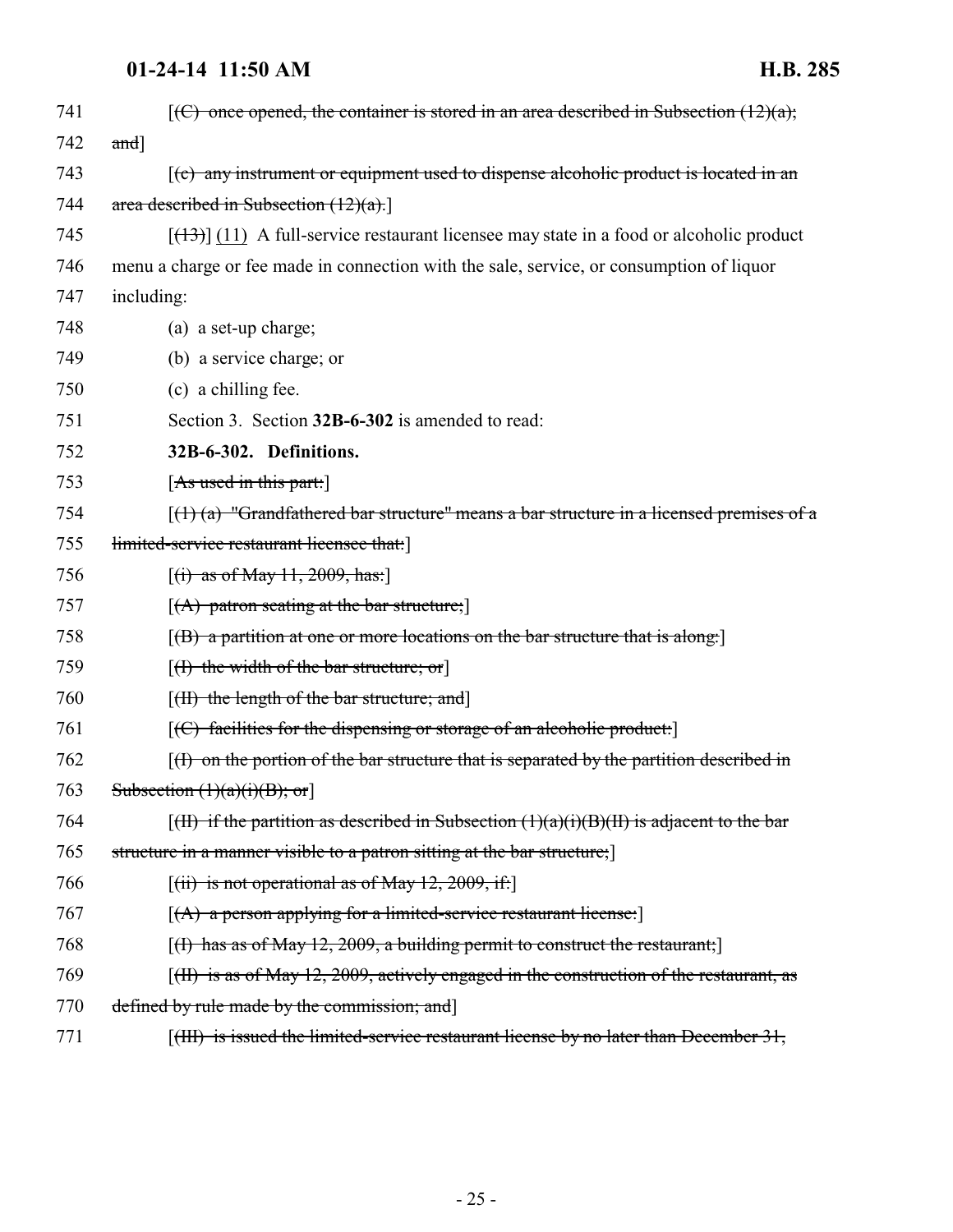| 772 | $2009;$ and]                                                                                                  |
|-----|---------------------------------------------------------------------------------------------------------------|
| 773 | $(6)$ once constructed, the licensed premises has a bar structure described in Subsection                     |
| 774 | $(\frac{1}{a})(\pi)$                                                                                          |
| 775 | $[(iii)$ as of May 12, 2009, has no patron seating at the bar structure; or                                   |
| 776 | $[(iv)$ is not operational as of May 12, 2009, if:                                                            |
| 777 | $[(A)$ a person applying for a limited-service restaurant license:                                            |
| 778 | $[(1)$ has as of May 12, 2009, a building permit to construct the restaurant];                                |
| 779 | $\lceil$ (H) is as of May 12, 2009, actively engaged in the construction of the restaurant, as                |
| 780 | defined by rule made by the commission; and                                                                   |
| 781 | $[({\text{HH}})$ is issued a limited-service restaurant license by no later than December 31, 2009;           |
| 782 | and]                                                                                                          |
| 783 | $[(B)$ once constructed, the licensed premises has a bar structure with no patron seating.                    |
| 784 | [(b) "Grandfathered bar structure" does not include a grandfathered bar structure                             |
| 785 | described in Subsection $(1)(a)$ on or after the day on which a restaurant remodels the                       |
| 786 | grandfathered bar structure, as defined by rule made by the commission.                                       |
| 787 | $\left[\text{(c)}\right]$ Subject to Subsection (1)(b), a grandfathered bar structure remains a grandfathered |
| 788 | bar structure notwithstanding whether a restaurant undergoes a change of ownership.]                          |
| 789 | $[(2)$ "Seating grandfathered bar structure" means:                                                           |
| 790 | $[(a)$ a grandfathered bar structure described in Subsection $(1)(a)(i)$ or $(ii);$ or                        |
| 791 | [(b) a bar structure grandfathered under Section 32B-6-409.]                                                  |
| 792 | $[(3)$ "Wine"] As used in this part, "wine" includes an alcoholic beverage defined as                         |
| 793 | wine under 27 U.S.C. Sec. 211 and 27 C.F.R. Sec. 4.10, including the following alcoholic                      |
| 794 | beverages made in the manner of wine containing not less than 7% and not more than 24% of                     |
| 795 | alcohol by volume:                                                                                            |
| 796 | $\left[\frac{a}{a}\right]$ (1) sparkling and carbonated wine;                                                 |
| 797 | $[\theta$ ) (2) wine made from condensed grape must;                                                          |
| 798 | $[\text{e}(\epsilon)]$ (3) wine made from other agricultural products than the juice of sound, ripe           |
| 799 | grapes;                                                                                                       |
| 800 | $\left[\left(\frac{d}{d}\right)\right]$ (4) imitation wine;                                                   |
| 801 | $[\text{e}(\text{e})]$ (5) compounds sold as wine;                                                            |
| 802 | $[\left(\frac{f}{f}\right)](6)$ vermouth;                                                                     |
|     |                                                                                                               |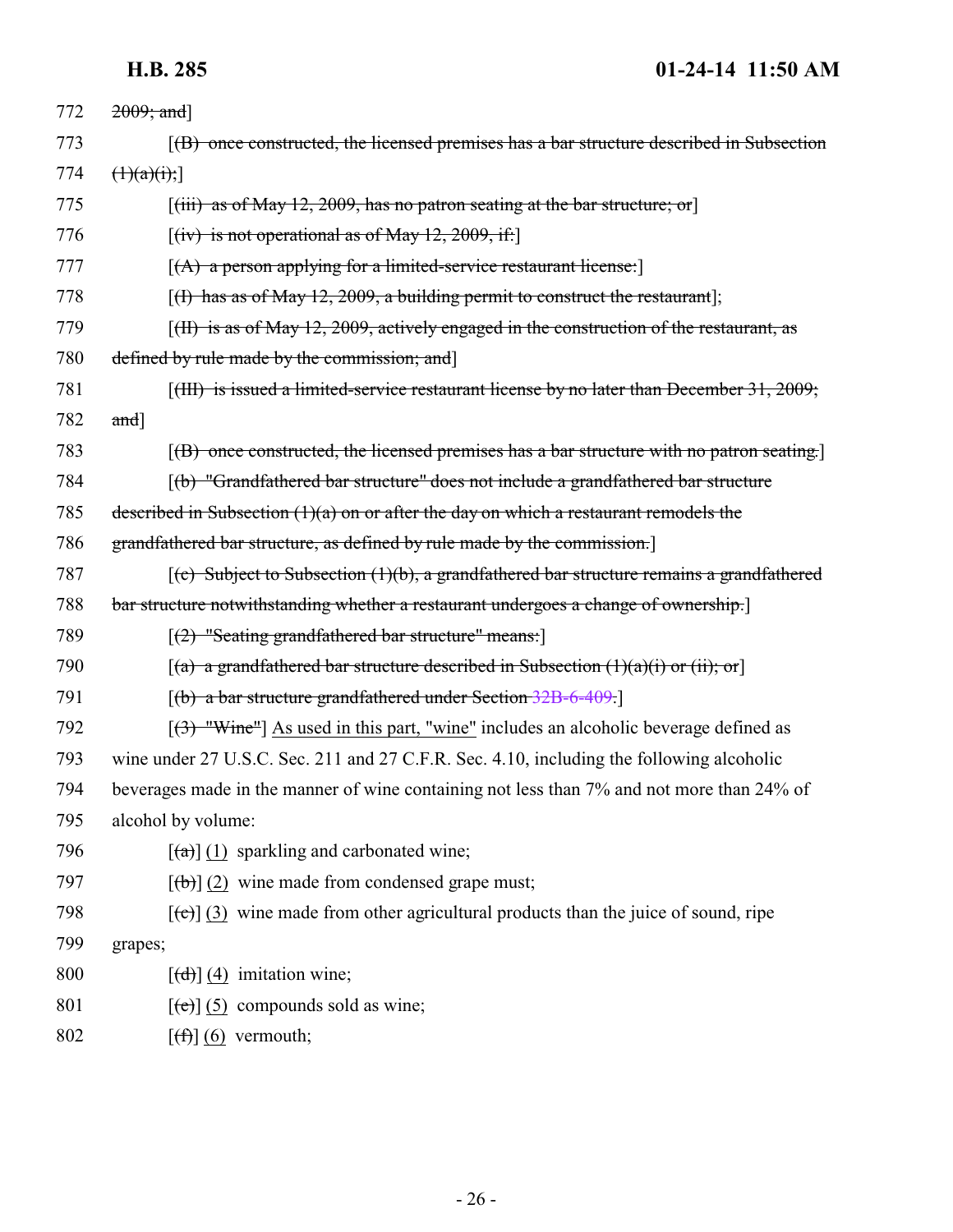<span id="page-26-0"></span>

| 803 | $[\frac{1}{2}](7)$ cider;                                                                               |
|-----|---------------------------------------------------------------------------------------------------------|
| 804 | $\left[\frac{h}{\hbar}\right]$ (8) perry; and                                                           |
| 805 | $[\left(\mathbf{\hat{i}}\right)](9)$ sake.                                                              |
| 806 | Section 4. Section 32B-6-305 is amended to read:                                                        |
| 807 | 32B-6-305. Specific operational requirements for a limited-service restaurant                           |
| 808 | license.                                                                                                |
| 809 | (1) (a) In addition to complying with Chapter 5, Part 3, Retail Licensee Operational                    |
| 810 | Requirements, a limited-service restaurant licensee and staff of the limited-service restaurant         |
| 811 | licensee shall comply with this section.                                                                |
| 812 | (b) Failure to comply as provided in Subsection $(1)(a)$ may result in disciplinary action              |
| 813 | in accordance with Chapter 3, Disciplinary Actions and Enforcement Act, against:                        |
| 814 | (i) a limited-service restaurant licensee;                                                              |
| 815 | (ii) individual staff of a limited-service restaurant licensee; or                                      |
| 816 | (iii) both a limited-service restaurant licensee and staff of the limited-service restaurant            |
| 817 | licensee.                                                                                               |
| 818 | (2) (a) A limited-service restaurant licensee on the licensed premises may not sell, offer              |
| 819 | for sale, furnish, or allow consumption of:                                                             |
| 820 | (i) spirituous liquor; or                                                                               |
| 821 | (ii) a flavored malt beverage.                                                                          |
| 822 | (b) A product listed in Subsection $(2)(a)$ may not be on the premises of a                             |
| 823 | limited-service restaurant licensee except for use:                                                     |
| 824 | (i) as a flavoring on a dessert; and                                                                    |
| 825 | (ii) in the preparation of a flaming food dish, drink, or dessert.                                      |
| 826 | $(3)$ In addition to complying with Section 32B-5-303, a limited-service restaurant                     |
| 827 | licensee shall store an alcoholic product in a storage area described in Subsection $(12)(a)$ .         |
| 828 | $[\frac{4}{3}]$ (3) (a) An individual who serves an alcoholic product in a limited-service              |
| 829 | restaurant licensee's premises shall make a written beverage tab for each table or group that           |
| 830 | orders or consumes an alcoholic product on the premises.                                                |
| 831 | (b) A beverage tab required by this Subsection $[\left(4\right)]$ (3) shall list the type and amount    |
| 832 | of an alcoholic product ordered or consumed.                                                            |
| 833 | $[\frac{1}{2}, \frac{1}{2}]$ (4) A person's willingness to serve an alcoholic product may not be made a |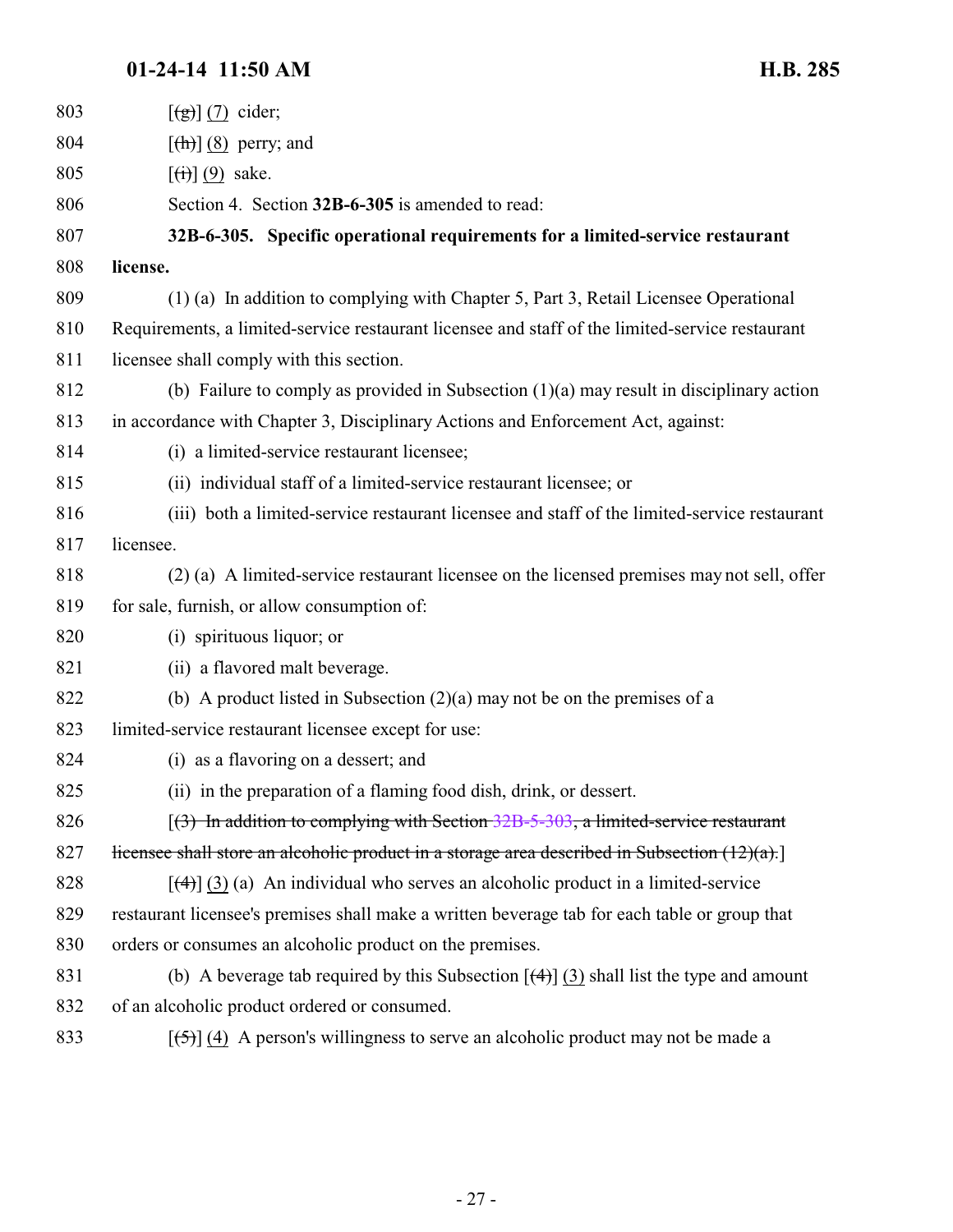condition of employment as a server with a limited-service restaurant licensee.

- 835  $[(6)] (5) (a)$  A limited-service restaurant licensee may not sell, offer for sale, or furnish wine or heavy beer at the licensed premises on any day during the period that:
- (i) begins at midnight; and
- (ii) ends at 11:29 a.m.

 (b) A limited-service restaurant licensee may sell, offer for sale, or furnish beer during 840 the hours specified in Part 7, On-Premise Beer Retailer License, for an on-premise beer retailer, except that a limited-service restaurant licensee may not sell, offer for sale, or furnish beer before 11:30 a.m. on any day.

843  $\left[\left(\frac{7}{7}\right)\right]$  (6) A limited-service restaurant licensee shall maintain at least 70% of its total restaurant business from the sale of food, which does not include a service charge.

845  $[(8)] (7) (a)$  A limited-service restaurant licensee  $[\text{may not sell}, \text{offer for sale}, \text{or furnish}]$ an alcoholic product except after the limited-service restaurant licensee confirms that the

847 patron has the intent to order food prepared, sold, and furnished at the licensed premises] shall

have food available for purchase at all times when an alcoholic product is sold, offered for sale,

- furnished, or consumed on the licensed premises.
- (b) A limited-service restaurant licensee shall maintain on the licensed premises adequate culinary facilities for food preparation and dining accommodations.
- 852 [(9)] (8) (a) Subject to the other provisions of this Subsection  $[\Theta]$  (8), a patron may not have more than two alcoholic products of any kind at a time before the patron.
- (b) An individual portion of wine is considered to be one alcoholic product under 855 Subsection  $\left[\left(\frac{9}{9}\right)\right]$  (8)(a).
- 856  $[(10)(9)$  A patron may consume an alcoholic product only:
- (a) at:
- (i) the patron's table;
- (ii) a counter; or
- 860 (iii) a [seating grandfathered] bar structure; and
- (b) where food is served.

[(11) (a) A limited-service restaurant licensee may not sell, offer for sale, or furnish an

863 alcoholic product to a patron, and a patron may not consume an alcoholic product at a bar

864 structure that is not a seating grandfathered bar structure.]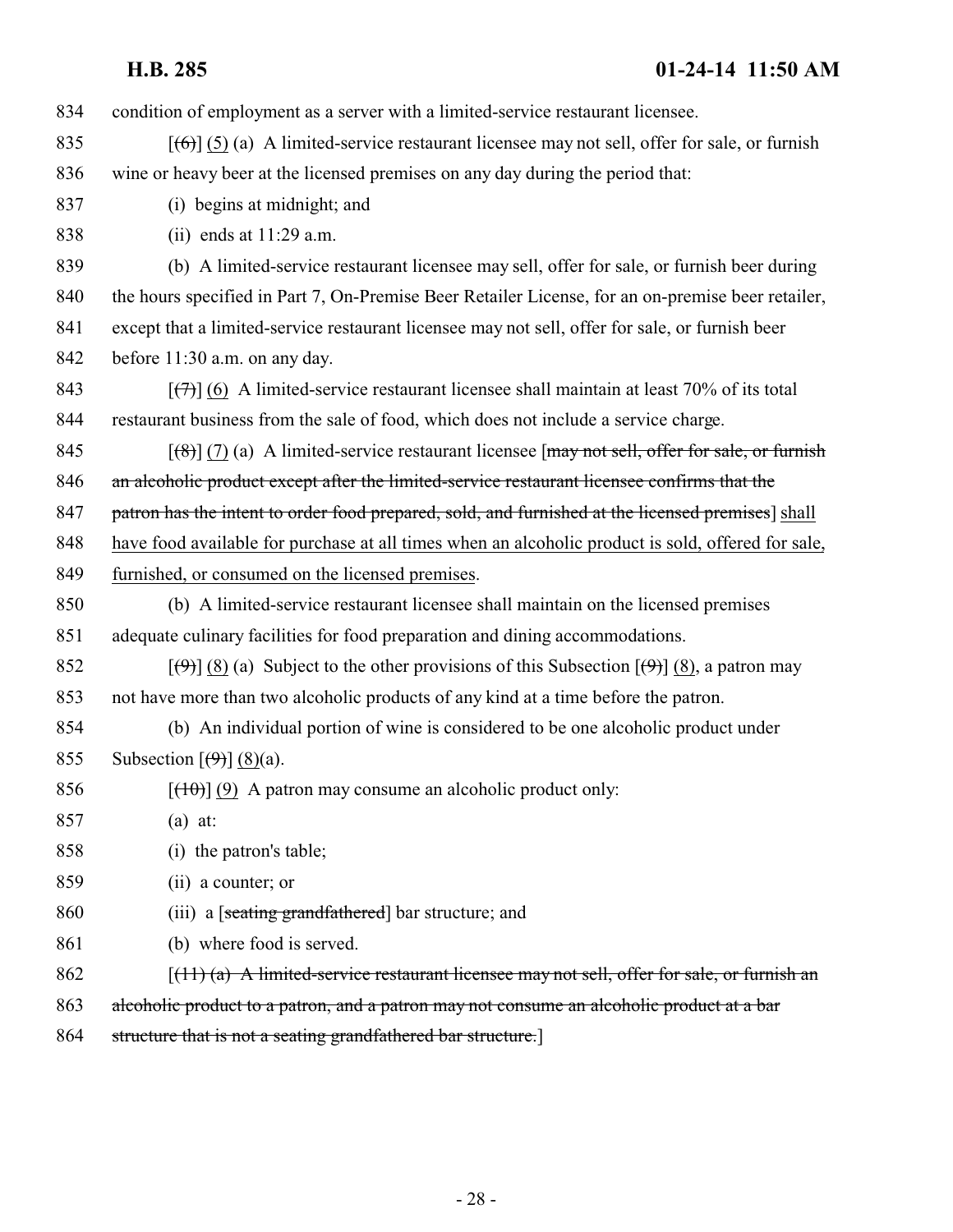| 865 | $[\phi]$ (10) (a) At a [seating grandfathered] bar structure a patron who is 21 years of age               |
|-----|------------------------------------------------------------------------------------------------------------|
| 866 | or older may:                                                                                              |
| 867 | $(i)$ sit;                                                                                                 |
| 868 | (ii) be furnished an alcoholic product; and                                                                |
| 869 | (iii) consume an alcoholic product.                                                                        |
| 870 | $[\text{(-c)}]$ (b) Except as provided in Subsection $[\text{(+1)}]$ (10)(c), at a [seating grandfathered] |
| 871 | bar structure a limited-service restaurant licensee may not permit a minor to, and a minor may             |
| 872 | not:                                                                                                       |
| 873 | $(i)$ sit; or                                                                                              |
| 874 | (ii) consume food or beverages.                                                                            |
| 875 | $[\text{(\text{d})}]$ (c) (i) A minor may be at a [seating grandfathered] bar structure if the minor is    |
| 876 | employed by a limited-service restaurant licensee:                                                         |
| 877 | (A) as provided in Subsection $32B-5-308(2)$ ; or                                                          |
| 878 | (B) to perform maintenance and cleaning services during an hour when the                                   |
| 879 | limited-service restaurant licensee is not open for business.                                              |
| 880 | (ii) A minor may momentarily pass by a [seating grandfathered] bar structure without                       |
| 881 | remaining or sitting at the bar structure en route to an area of a limited-service restaurant              |
| 882 | licensee's premises in which the minor is permitted to be.                                                 |
| 883 | $(12)$ Except as provided in Subsection 32B-5-307(3), a limited-service restaurant                         |
| 884 | licensee may dispense an alcoholic product only if:                                                        |
| 885 | $[(a)$ the alcoholic product is dispensed from:                                                            |
| 886 | $[(i)$ a grandfathered bar structure;                                                                      |
| 887 | (ii) an area adjacent to a grandfathered bar structure that is visible to a patron sitting at              |
| 888 | the grandfathered bar structure if that area is used to dispense an alcoholic product as of May            |
| 889 | $\{12, 2009; \text{or}\}$                                                                                  |
| 890 | $\left[$ (iii) an area that is: $\right]$                                                                  |
| 891 | $(A)$ separated from an area for the consumption of food by a patron by a solid,                           |
| 892 | translucent, permanent structural barrier such that the facilities for the storage or dispensing of        |
| 893 | an alcoholic product are:                                                                                  |
| 894 | [(I) not readily visible to a patron; and]                                                                 |
| 895 | [ <del>(II) not accessible by a patron; and</del> ]                                                        |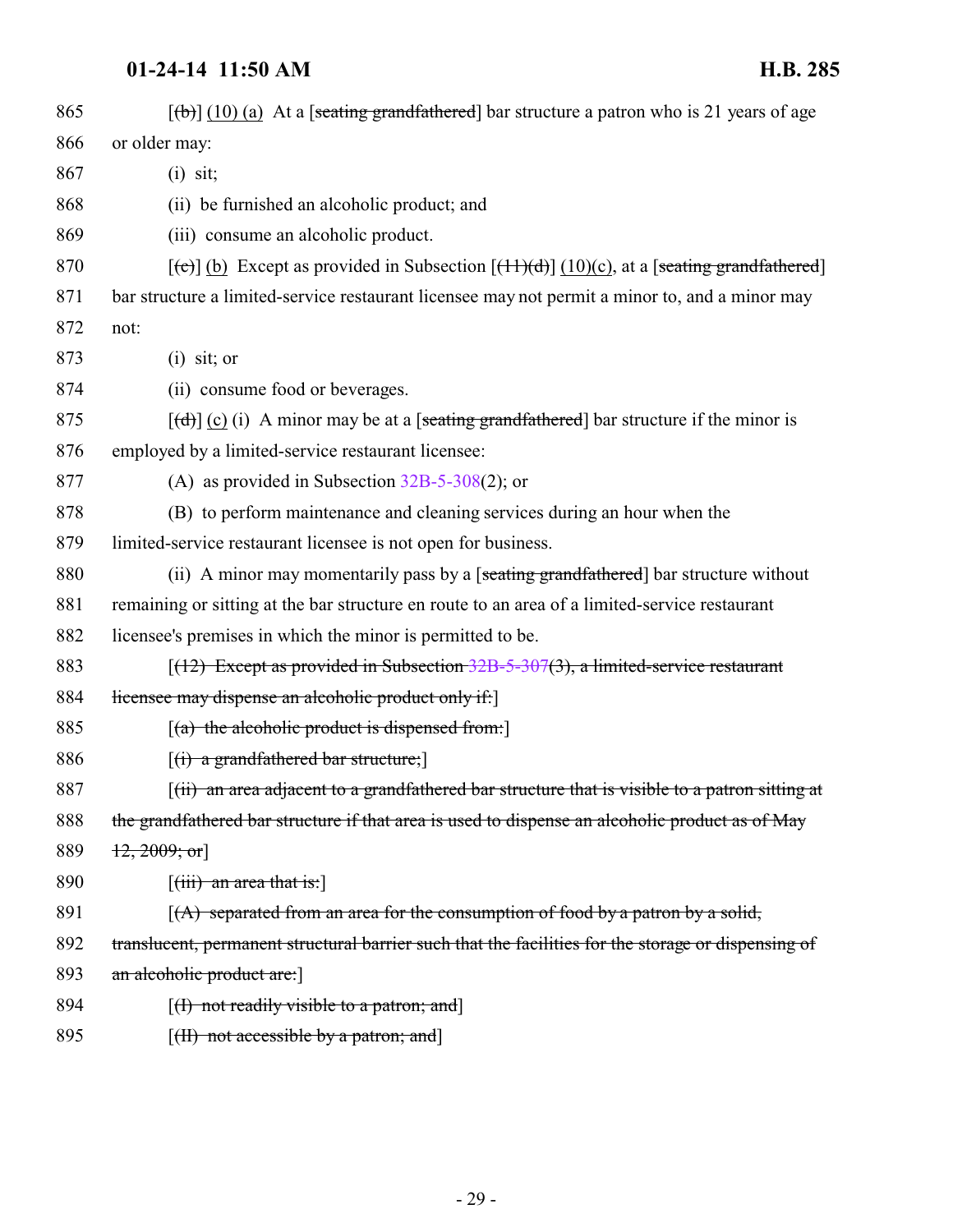<span id="page-29-0"></span>

| 896 | $[ B\rangle$ apart from an area used:                                                                     |
|-----|-----------------------------------------------------------------------------------------------------------|
| 897 | $[f]$ for dining;                                                                                         |
| 898 | $[\text{H}\rightarrow \text{for staying}; \text{or}]$                                                     |
| 899 | $[\text{(HH)}$ as a lobby or waiting area;                                                                |
| 900 | $(f(b))$ the limited-service restaurant licensee uses an alcoholic product that is:                       |
| 901 | $[(i)$ stored in an area described in Subsection $(12)(a)$ ; or                                           |
| 902 | $[(iii)$ in an area not described in Subsection $(12)(a)$ on the licensed premises and:                   |
| 903 | $(A)$ immediately before the alcoholic product is dispensed it is in an unopened                          |
| 904 | container;                                                                                                |
| 905 | $(6)$ the unopened container is taken to an area described in Subsection $(12)(a)$ before                 |
| 906 | it is opened; and]                                                                                        |
| 907 | $[(C)$ once opened, the container is stored in an area described in Subsection $(12)(a)$ ;                |
| 908 | $and$ ]                                                                                                   |
| 909 | $\left[\text{(c)}\right]$ any instrument or equipment used to dispense alcoholic product is located in an |
| 910 | area described in Subsection $(12)(a)$ .                                                                  |
| 911 | $[ (13) ] (11)$ A limited-service restaurant licensee may state in a food or alcoholic                    |
| 912 | product menu a charge or fee made in connection with the sale, service, or consumption of                 |
| 913 | wine or heavy beer including:                                                                             |
| 914 | (a) a set-up charge;                                                                                      |
| 915 | (b) a service charge; or                                                                                  |
| 916 | (c) a chilling fee.                                                                                       |
| 917 | Section 5. Section 32B-6-703 is amended to read:                                                          |
| 918 | 32B-6-703. Commission's power to issue on-premise beer retailer license.                                  |
| 919 | (1) Before a person may store, sell, offer for sale, furnish, or allow the consumption of                 |
| 920 | beer on the premises as an on-premise beer retailer, the person shall first obtain an on-premise          |
| 921 | beer retailer license from the commission in accordance with this part.                                   |
| 922 | (2) (a) The commission may issue an on-premise beer retailer license to establish                         |
| 923 | on-premise beer retailer licensed premises at places and in numbers as the commission                     |
| 924 | considers proper for the storage, sale, offer for sale, furnishing, and consumption of beer on            |
| 925 | premises operated as an on-premise beer retailer.                                                         |
| 926 | (b) At the time that the commission issues an on-premise beer retailer license, the                       |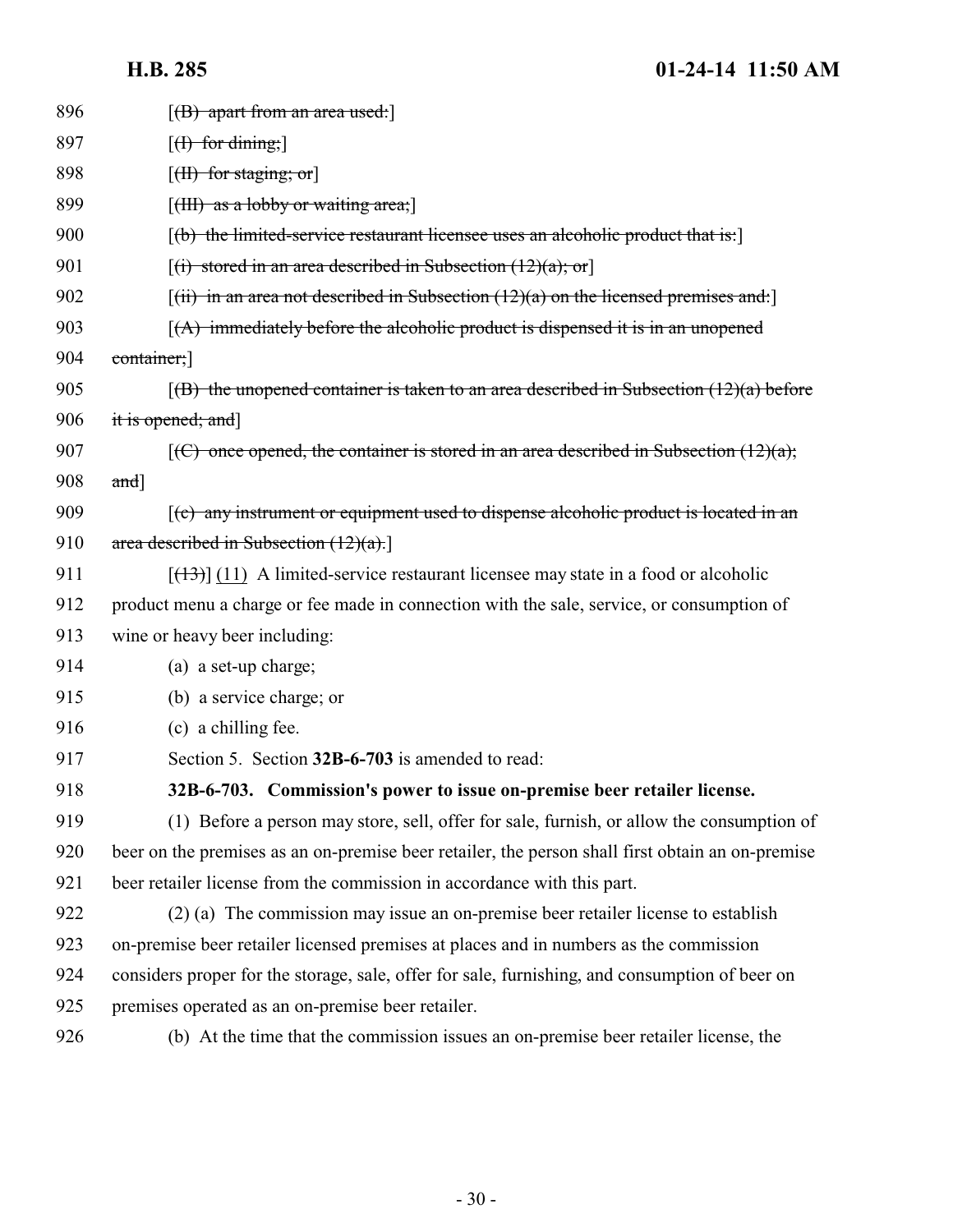- commission shall designate whether the on-premise beer retailer is a tavern.
- (c) The commission may change its designation of whether an on-premise beer retailer is a tavern in accordance with rules made by the commission.
- (d) (i) In determining whether an on-premise beer retailer is a tavern, the commission shall determine whether the on-premise beer retailer will engage primarily in the retail sale of beer for consumption on the establishment's premises.
- 933 (ii) In making a determination under this Subsection  $(2)(d)$ , the commission shall consider:
- (A) whether the on-premise beer retailer will operate as one of the following:
- (I) a beer bar;
- (II) a parlor;
- (III) a lounge;
- (IV) a cabaret; or
- (V) a nightclub;
- 941 (B) if the on-premise beer retailer will operate as described in Subsection  $(2)(d)(ii)(A)$ :
- (I) whether the on-premise beer retailer will sell food in the establishment; and
- (II) if the on-premise beer retailer sells food, whether the revenue from the sale of beer will exceed the revenue of the sale of food;
- (C) whether full meals including appetizers, main courses, and desserts will be served;
- (D) the square footage and seating capacity of the premises;
- (E) what portion of the square footage and seating capacity will be used for a dining area in comparison to the portion that will be used as a lounge or bar area;
- (F) whether the person will maintain adequate on-premise culinary facilities to prepare full meals, except a person that is located on the premises of a hotel or resort facility may use the culinary facilities of the hotel or resort facility;
- (G) whether the entertainment provided on the premises of the beer retailer will be suitable for minors; and
- (H) the beer retailer management's ability to manage and operate an on-premise beer retailer license including:
- (I) management experience;
- (II) past beer retailer management experience; and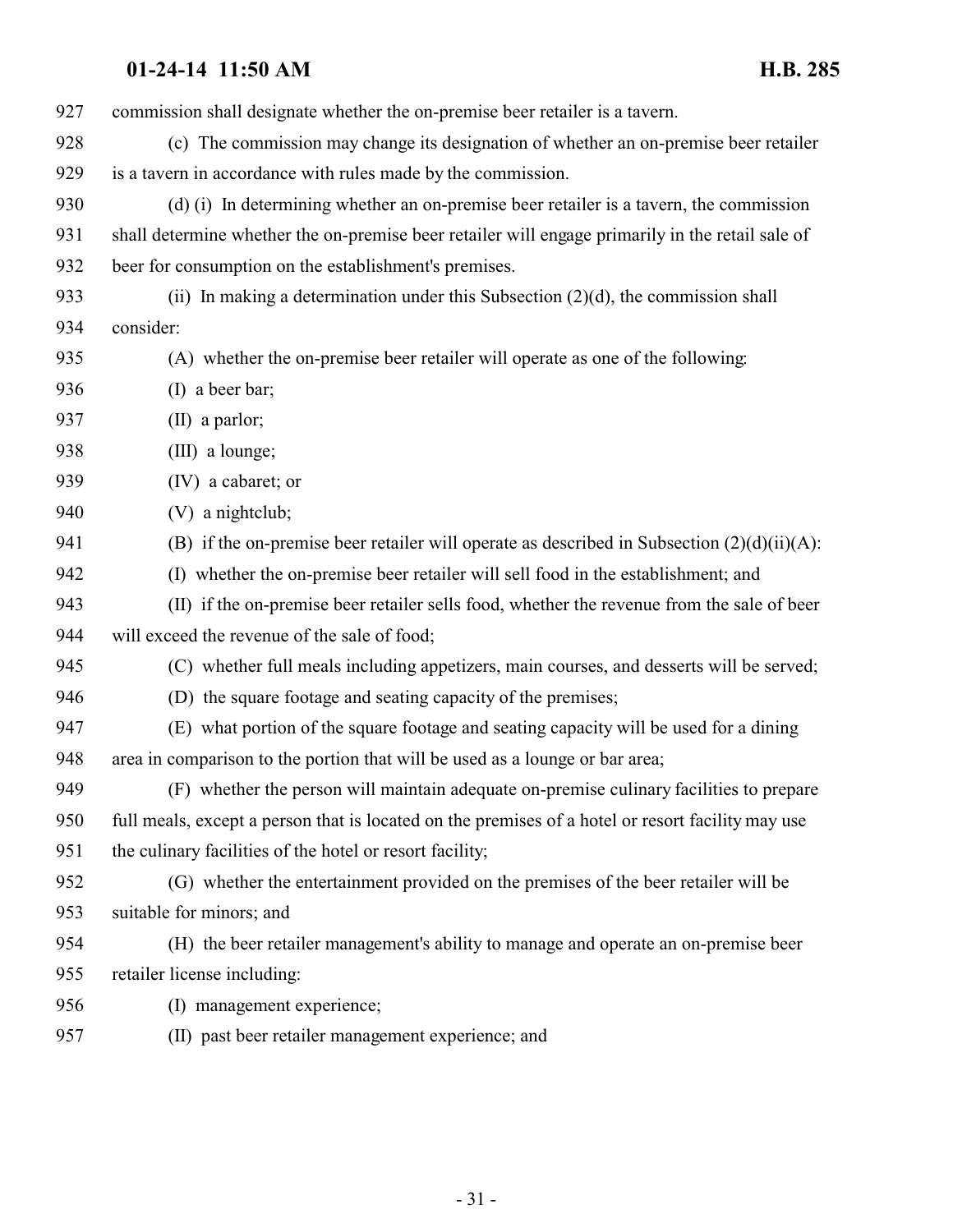(III) the type of management scheme that will be used by the beer retailer. (e) On or after March 1, 2012: (i) To be licensed as an on-premise beer retailer that is not a tavern, a person shall: (A) maintain at least 70% of the person's total gross revenues from business directly related to a recreational amenity on or directly adjoining the licensed premises of the beer retailer; or (B) have a recreational amenity on or directly adjoining the licensed premises of the beer retailer and maintain at least 70% of the person's total gross revenues from the sale of food. (ii) The commission may not license a person as an on-premise beer retailer if the person does not: 969 (A) meet the requirements of Subsection  $(2)(e)(i)$ ; or (B) operate as a tavern. (iii) (A) A person licensed as an on-premise beer retailer that is not a tavern as of July 972 1, 2011 shall notify the department by no later than August 1, 2011, whether effective March 1, 2012, the person will seek to be licensed as a beer-only restaurant licensee, a tavern, or an 974 on-premise beer retailer that meets the requirements of Subsection  $(2)(e)(i)$ . (B) If an on-premise beer retailer fails to notify the department as required by Subsection (2)(e)(iii)(A), the on-premise beer retailer's license expires as of February 29, 2012, and to operate as an on-premise beer retailer after February 29, 2012, the on-premise beer 978 retailer is required to apply as a new licensee<sup>[, and any bar or bar structure on the premises of</sup> 979 an on-premise beer retailer license that is not a tavern and does not meet the requirements of 980 Subsection (2)(e)(i) will not be grandfathered under Subsection [32B-6-902](http://le.utah.gov/UtahCode/SectionLookup.jsp?section=32b-6-902&session=2014GS)(1)]. 981 [(iv) A person who, after August 1, 2011, applies for an on-premise beer retailer 982 license that is not a tavern and does not meet the requirements of Subsection  $(2)(e)(i)$ , may not have or construct facilities for the dispensing or storage of an alcoholic product that do not 984 meet the requirements of Subsection [32B-6-905](#page-36-0)(12)(a)(ii).] (3) Subject to Section [32B-1-201](http://le.utah.gov/UtahCode/SectionLookup.jsp?section=32b-1-201&session=2014GS): (a) The commission may not issue a total number of on-premise beer retailer licenses that are taverns that at any time exceeds the number determined by dividing the population of the state by 54,147.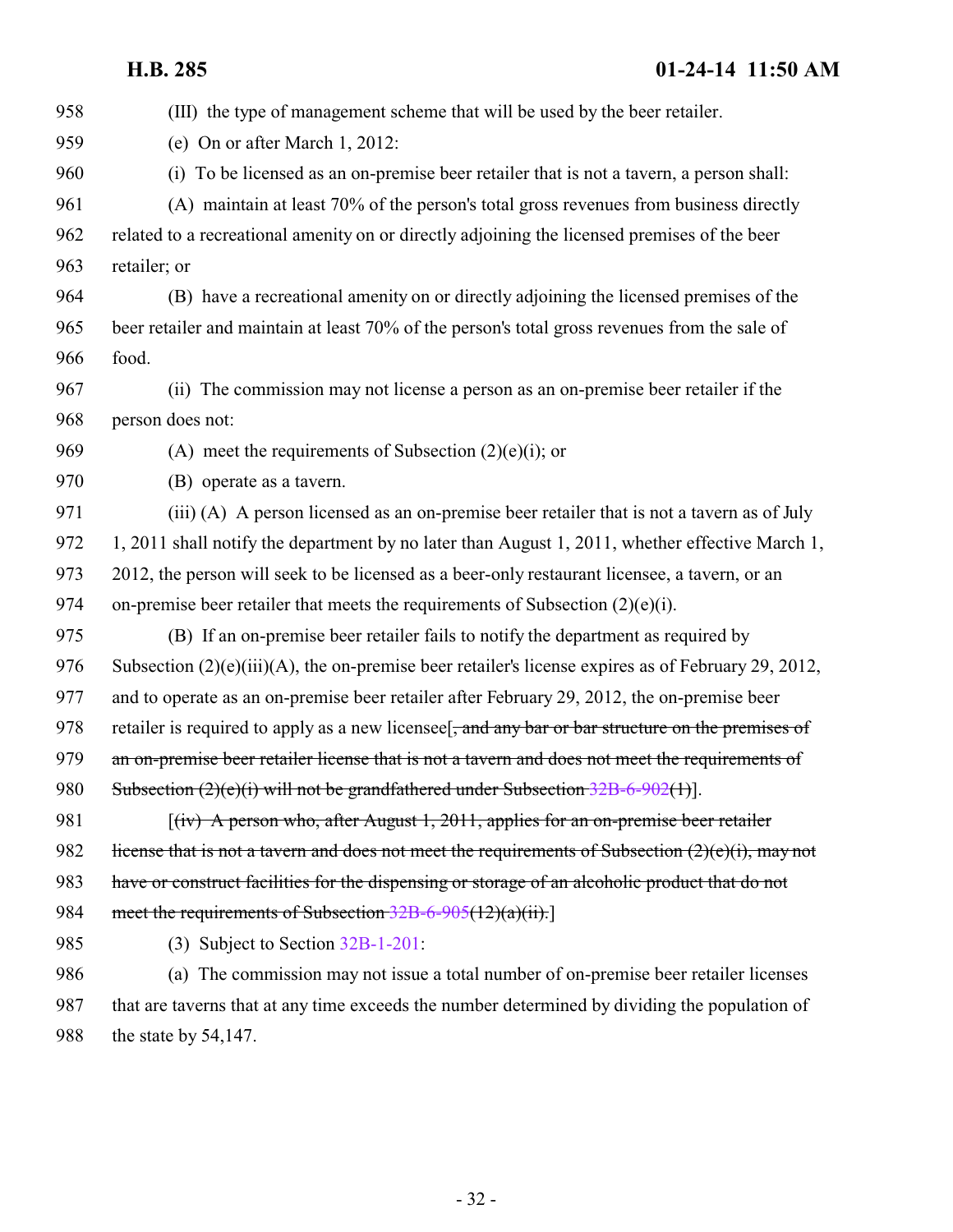<span id="page-32-0"></span>

| 989  | (b) The commission may issue a seasonal on-premise beer retailer license for a tavern                      |
|------|------------------------------------------------------------------------------------------------------------|
| 990  | in accordance with Section 32B-5-206.                                                                      |
| 991  | $(4)$ (a) Unless otherwise provided in Subsection $(4)(b)$ :                                               |
| 992  | (i) only one on-premise beer retailer license is required for each building or resort                      |
| 993  | facility owned or leased by the same person; and                                                           |
| 994  | (ii) a separate license is not required for each retail beer dispensing location in the                    |
| 995  | same building or on the same resort premises owned or operated by the same person.                         |
| 996  | (b) (i) Subsection $(4)(a)$ applies only if each retail beer dispensing location in the                    |
| 997  | building or resort facility operates in the same manner.                                                   |
| 998  | (ii) If each retail beer dispensing location does not operate in the same manner:                          |
| 999  | (A) one on-premise beer retailer license designated as a tavern is required for the                        |
| 1000 | locations in the same building or on the same resort premises that operate as a tavern; and                |
| 1001 | (B) one on-premise beer retailer license is required for the locations in the same                         |
| 1002 | building or on the same resort premises that do not operate as a tavern.                                   |
| 1003 | Section 6. Section 32B-6-805 is amended to read:                                                           |
| 1004 | 32B-6-805. Specific operational requirements for a reception center license.                               |
| 1005 | (1) (a) In addition to complying with Chapter 5, Part 3, Retail Licensee Operational                       |
| 1006 | Requirements, a reception center licensee and staff of the reception center licensee shall                 |
| 1007 | comply with this section.                                                                                  |
| 1008 | (b) Failure to comply as provided in Subsection $(1)(a)$ may result in disciplinary action                 |
| 1009 | in accordance with Chapter 3, Disciplinary Actions and Enforcement Act, against:                           |
| 1010 | (i) a reception center licensee;                                                                           |
| 1011 | (ii) individual staff of a reception center licensee; or                                                   |
| 1012 | (iii) both a reception center licensee and staff of the reception center licensee.                         |
| 1013 | $(2)$ In addition to complying with Section 32B-5-303, a reception center licensee shall                   |
| 1014 | store an alcoholic product in a storage area described in Subsection $(15)(a)$ .                           |
| 1015 | $[\frac{1}{2}]$ (2) (a) For the purpose described in Subsection $[\frac{1}{2}]$ (2)(b), a reception center |
| 1016 | licensee shall provide the following with advance notice of a scheduled event in accordance                |
| 1017 | with rules made by the commission:                                                                         |
| 1018 | (i) the department; and                                                                                    |
| 1019 | (ii) the local law enforcement agency responsible for the enforcement of this title in the                 |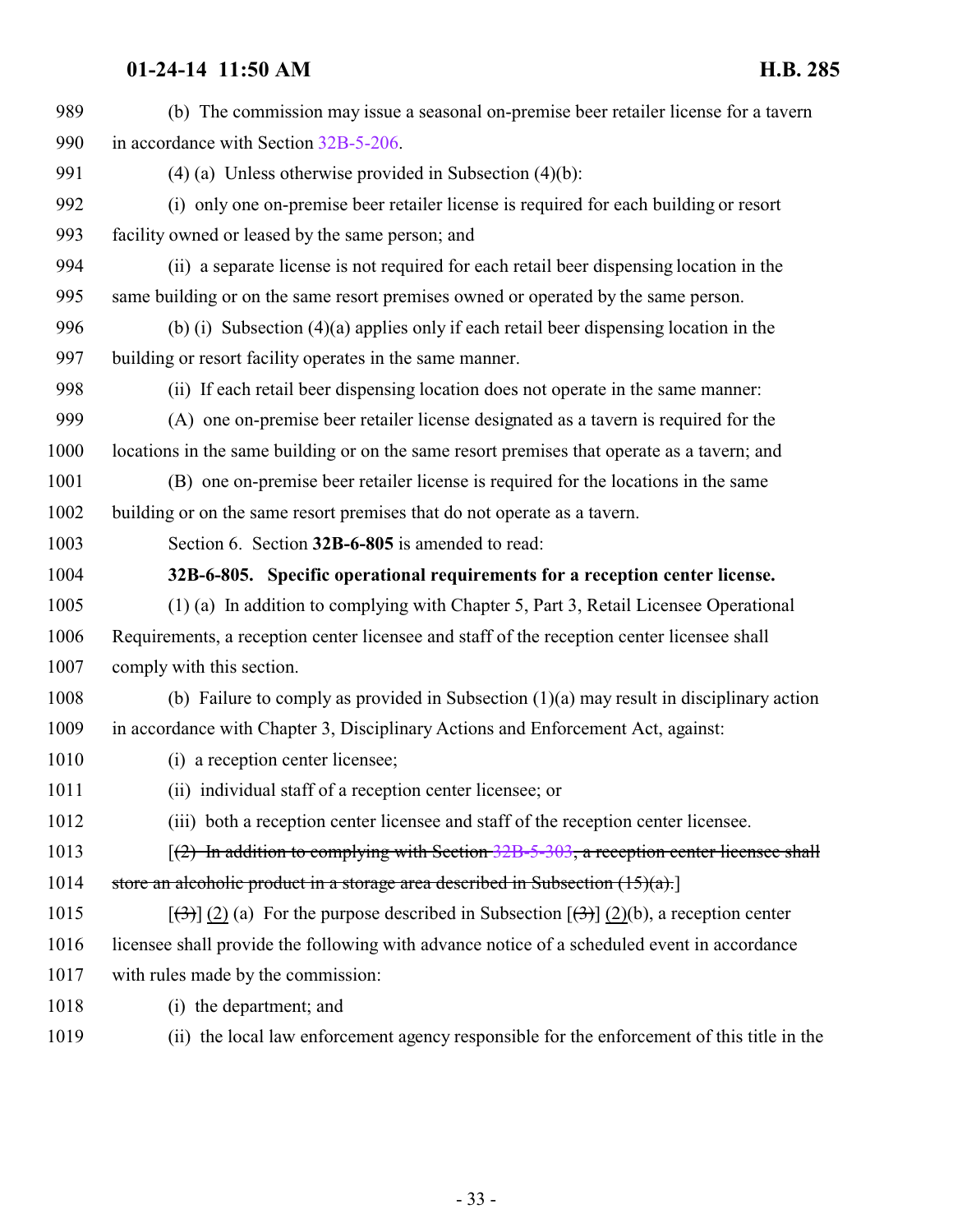1020 jurisdiction where the reception center is located. (b) Any of the following may conduct a random inspection of an event: (i) an authorized representative of the commission or the department; or (ii) a law enforcement officer.  $\left[\frac{(4)}{(3)}\right]$  (3) (a) Except as otherwise provided in this title, a reception center licensee may sell, offer for sale, or furnish an alcoholic product at an event only for consumption at the reception center's licensed premises. (b) A host of an event, a patron, or a person other than the reception center licensee or staff of the reception center licensee, may not remove an alcoholic product from the reception center's licensed premises. (c) Notwithstanding Section [32B-5-307](http://le.utah.gov/UtahCode/SectionLookup.jsp?section=32b-5-307&session=2014GS), a patron at an event may not bring an alcoholic product into or onto, or remove an alcoholic product from, the reception center.  $\left[\frac{(-5)}{4}\right]$  (4) (a) A reception center licensee may not leave an unsold alcoholic product at an event following the conclusion of the event. (b) At the conclusion of an event, a reception center licensee shall: (i) destroy an opened and unused alcoholic product that is not saleable, under conditions established by the department; and (ii) return to the reception center licensee's approved locked storage area any: (A) opened and unused alcoholic product that is saleable; and (B) unopened container of an alcoholic product. 1040 (c) Except as provided in Subsection  $[\frac{1}{2}] (4)(b)$  with regard to an open or sealed container of an alcoholic product not sold or consumed at an event, a reception center 1042 licensee  $[\div(i)]$  shall store the alcoholic product in accordance with Subsection (2); and (ii)] may use the alcoholic product at more than one event. 1044 [(6)] (5) Notwithstanding Section [32B-5-308](http://le.utah.gov/UtahCode/SectionLookup.jsp?section=32b-5-308&session=2014GS), a reception center licensee may not employ a minor in connection with an event at the reception center at which food is not made available.  $\lceil(\frac{7}{7})\rceil$  (6) A person's willingness to serve an alcoholic product may not be made a condition of employment as a server with a reception center licensee.  $\left[\left(\frac{8}{6}\right)\right]$  (7) A reception center licensee may not sell, offer for sale, or furnish an alcoholic product at the licensed premises on any day during the period that: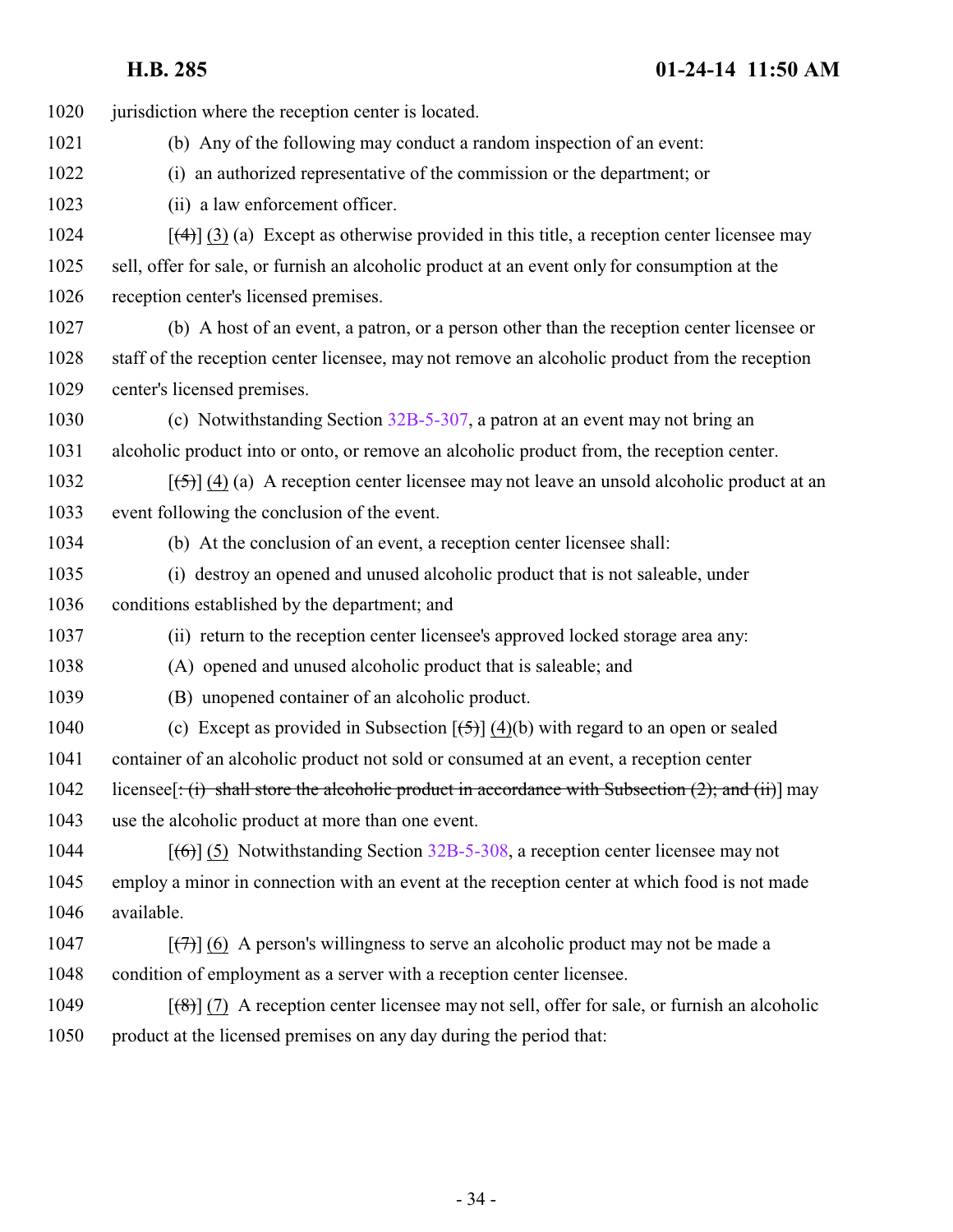1051 (a) begins at 1 a.m.; and

1052 (b) ends at 9:59 a.m.

1053  $\left[\left(\frac{9}{2}\right)\right]$  (8) (a) A reception center licensee may not maintain in excess of 30% of its total 1054 annual receipts from the sale of an alcoholic product, which includes:

1055 (i) mix for an alcoholic product; or

1056 (ii) a charge in connection with the furnishing of an alcoholic product.

1057 (b) A reception center licensee shall report the information necessary to show 1058 compliance with this Subsection  $[\Theta]$  (8) to the department on an annual basis.

1059  $[(10)$  (9) A reception center licensee may not sell, offer for sale, or furnish an

1060 alcoholic product at an event at which a minor is present unless the reception center licensee

1061 makes food available at all times when an alcoholic product is sold, offered for sale, furnished,

1062 or consumed during the event.

1063 [(11)] (10) (a) Subject to the other provisions of this Subsection  $[(11)(10)$ , a patron 1064 may not have more than two alcoholic products of any kind at a time before the patron.

1065 (b) An individual portion of wine is considered to be one alcoholic product under 1066 Subsection  $[ (11)] (10)(a)$ .

1067  $[(12)(11)(a)$  A reception center licensee shall supervise and direct a person involved 1068 in the sale, offer for sale, or furnishing of an alcoholic product.

1069 (b) A person involved in the sale, offer for sale, or furnishing of an alcoholic product 1070 shall complete an alcohol training and education seminar.

 $1071$  [ $(13)$ ] (12) A staff person of a reception center licensee shall remain at an event at all 1072 times when an alcoholic product is sold, offered for sale, furnished, or consumed at the event.

1073 [(14)] (13) A reception center licensee may not sell, offer for sale, or furnish an 1074 alcoholic product to a patron, and a patron may not consume an alcoholic product at a bar 1075 structure.

1076 [(15) Except as provided in Subsection (16), a reception center licensee may dispense 1077 an alcoholic product only if:

1078  $\left[ \frac{a}{b} \right]$  the alcoholic product is dispensed from an area that is:

1079 [(i) separated from an area for the consumption of food by a patron by a solid,

1080 translucent, permanent structural barrier such that the facilities for the storage or dispensing of

1081 an alcoholic product are: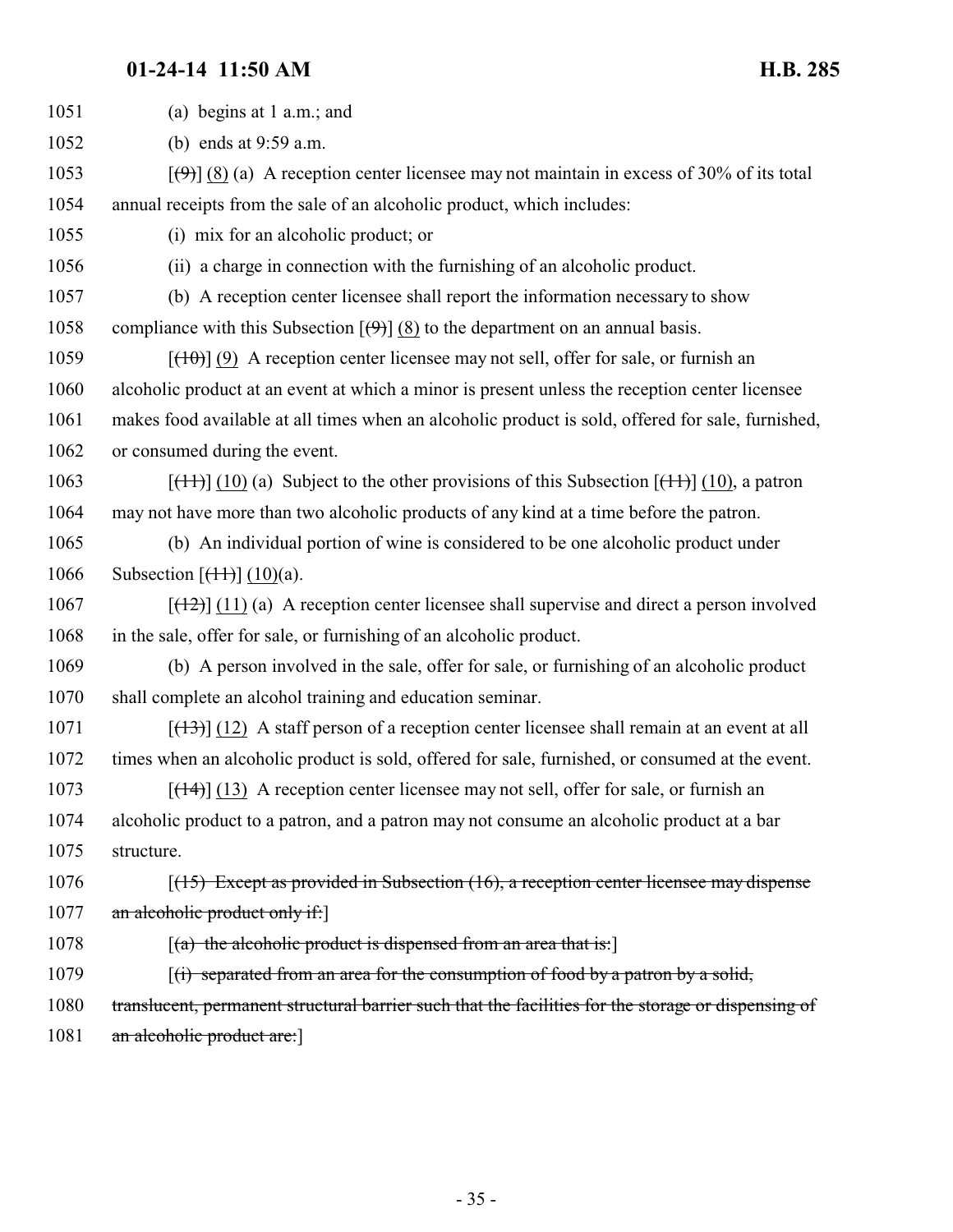| 1082 | $[(A)$ not readily visible to a patron; and                                                          |
|------|------------------------------------------------------------------------------------------------------|
| 1083 | $[(B)$ not accessible by a patron; and                                                               |
| 1084 | [ <del>(ii) apart from an area used:</del> ]                                                         |
| 1085 | $[(A)$ for staging; or                                                                               |
| 1086 | $[(B)$ as a lobby or waiting area;                                                                   |
| 1087 | [(b) the reception center licensee uses an alcoholic product that is:]                               |
| 1088 | $[(i)$ stored in an area described in Subsection $(15)(a)$ ; or                                      |
| 1089 | $\lceil$ (ii) in an area not described in Subsection (15)(a) on the licensed premises and:           |
| 1090 | $(A)$ immediately before the alcoholic product is dispensed it is in an unopened                     |
| 1091 | container;                                                                                           |
| 1092 | $(6)$ the unopened container is taken to an area described in Subsection $(15)(a)$ before            |
| 1093 | it is opened; and]                                                                                   |
| 1094 | $\overline{f(C)}$ once opened, the container is stored in an area described in Subsection (15)(a);   |
| 1095 | and]                                                                                                 |
| 1096 | $\mathfrak{f}(e)$ any instrument or equipment used to dispense an alcoholic product is located in an |
| 1097 | area described in Subsection $(15)(a)$ .                                                             |
| 1098 | $[ (16) ] (14)$ A reception center licensee may dispense an alcoholic product from a                 |
| 1099 | mobile serving area that:                                                                            |
| 1100 | (a) is moved only by staff of the reception center licensee;                                         |
| 1101 | (b) is capable of being moved by only one individual; and                                            |
| 1102 | (c) is no larger than 6 feet long and 30 inches wide.                                                |
| 1103 | $[ (17) ] (15)$ (a) A reception center licensee may not have an event on the licensed                |
| 1104 | premises except pursuant to a contract between a third party host of the event and the reception     |
| 1105 | center licensee under which the reception center licensee provides an alcoholic product sold,        |
| 1106 | offered for sale, or furnished at an event.                                                          |
| 1107 | (b) At an event, a reception center licensee may furnish an alcoholic product:                       |
| 1108 | (i) without charge to a patron, except that the third party host of the event shall pay for          |
| 1109 | an alcoholic product furnished at the event; or                                                      |
| 1110 | (ii) with a charge to a patron at the event.                                                         |
| 1111 | (c) The commission may by rule define what constitutes a "third-party host" for                      |
| 1112 | purposes of this Subsection $[(17)] (15)$ so that a reception center licensee and the third-party    |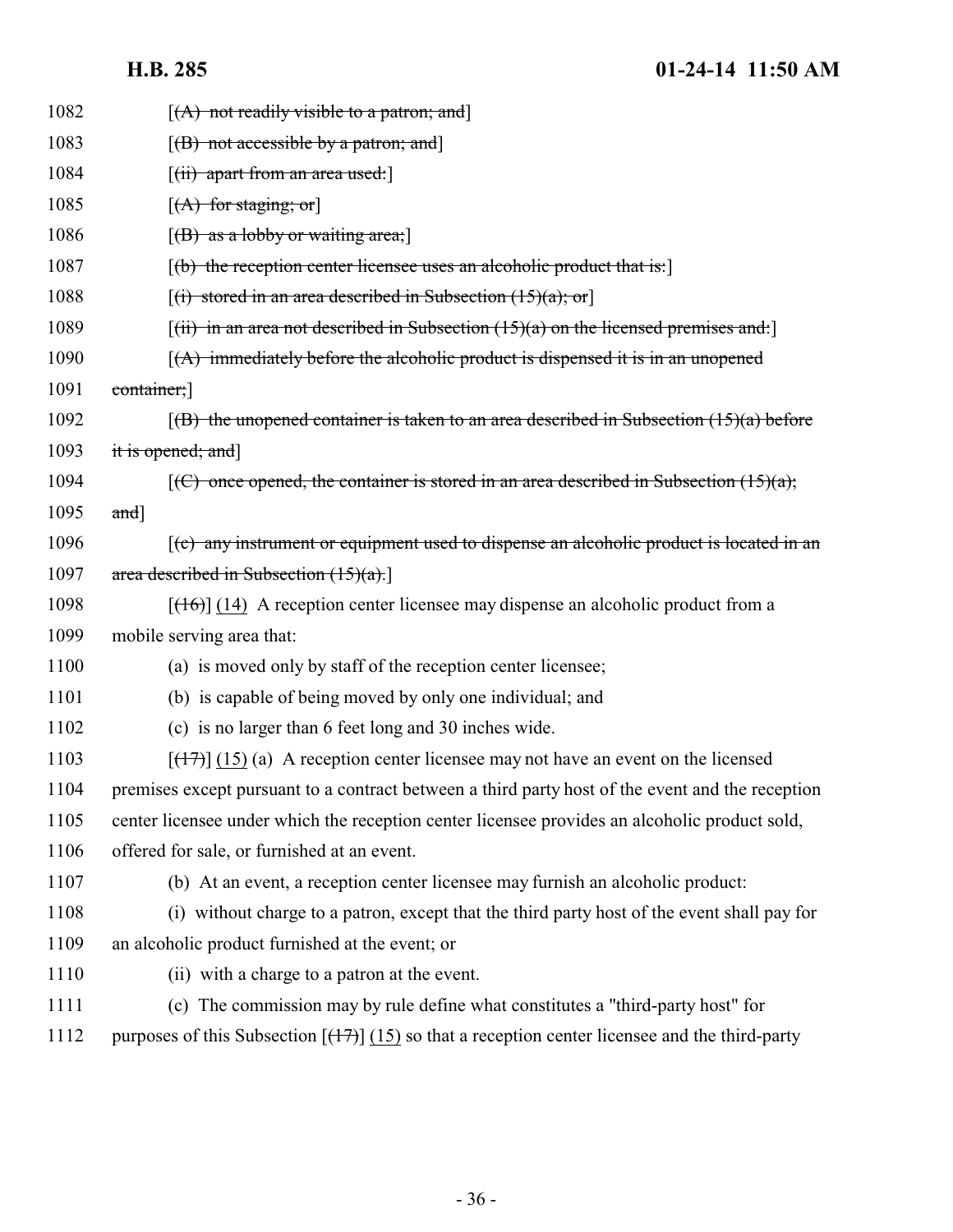<span id="page-36-0"></span>

| 1113 | host are not owned by or operated by the same persons, except that the rule shall permit a                                        |
|------|-----------------------------------------------------------------------------------------------------------------------------------|
| 1114 | reception center licensee to host an event for an immediate family member of the reception                                        |
| 1115 | center licensee.                                                                                                                  |
| 1116 | $[ (18) ]$ (16) A reception center licensee shall have culinary facilities that are:                                              |
| 1117 | (a) adequate to prepare a full meal; and                                                                                          |
| 1118 | (b) (i) located on the licensed premises; or                                                                                      |
| 1119 | (ii) under the same control as the reception center licensee.                                                                     |
| 1120 | $[\frac{(19)}{(17)}]$ (17) (a) Except as provided in Subsection $[\frac{(19)}{(17)}]$ (17)(b), a reception center                 |
| 1121 | licensee may not operate an event:                                                                                                |
| 1122 | (i) that is open to the general public; and                                                                                       |
| 1123 | (ii) at which an alcoholic product is sold or offered for sale.                                                                   |
| 1124 | (b) A reception center licensee may operate an event described in Subsection $[$ ( $\uparrow$ $\uparrow$ $\uparrow$ $\uparrow$ )] |
| 1125 | $(17)(a)$ if the event is hosted:                                                                                                 |
| 1126 | (i) at the reception center no more frequently than once a calendar year; and                                                     |
| 1127 | (ii) by a nonprofit organization that is organized and qualified under Section $501(c)$ ,                                         |
| 1128 | Internal Revenue Code.                                                                                                            |
| 1129 | Section 7. Section 32B-6-905 is amended to read:                                                                                  |
| 1130 | 32B-6-905. Specific operational requirements for a beer-only restaurant license.                                                  |
| 1131 | (1) (a) In addition to complying with Chapter 5, Part 3, Retail Licensee Operational                                              |
| 1132 | Requirements, a beer-only restaurant licensee and staff of the beer-only restaurant licensee                                      |
| 1133 | shall comply with this section.                                                                                                   |
| 1134 | (b) Failure to comply as provided in Subsection $(1)(a)$ may result in disciplinary action                                        |
| 1135 | in accordance with Chapter 3, Disciplinary Actions and Enforcement Act, against:                                                  |
| 1136 | (i) a beer-only restaurant licensee;                                                                                              |
| 1137 | (ii) individual staff of a beer-only restaurant licensee; or                                                                      |
| 1138 | (iii) both a beer-only restaurant licensee and staff of the beer-only restaurant licensee.                                        |
| 1139 | (2) (a) A beer-only restaurant licensee on the licensed premises may not sell, offer for                                          |
| 1140 | sale, furnish, or allow consumption of liquor.                                                                                    |
| 1141 | (b) Liquor may not be on the premises of a beer-only restaurant licensee except for use:                                          |
| 1142 | (i) as a flavoring on a dessert; and                                                                                              |
| 1143 | (ii) in the preparation of a flaming food dish, drink, or dessert.                                                                |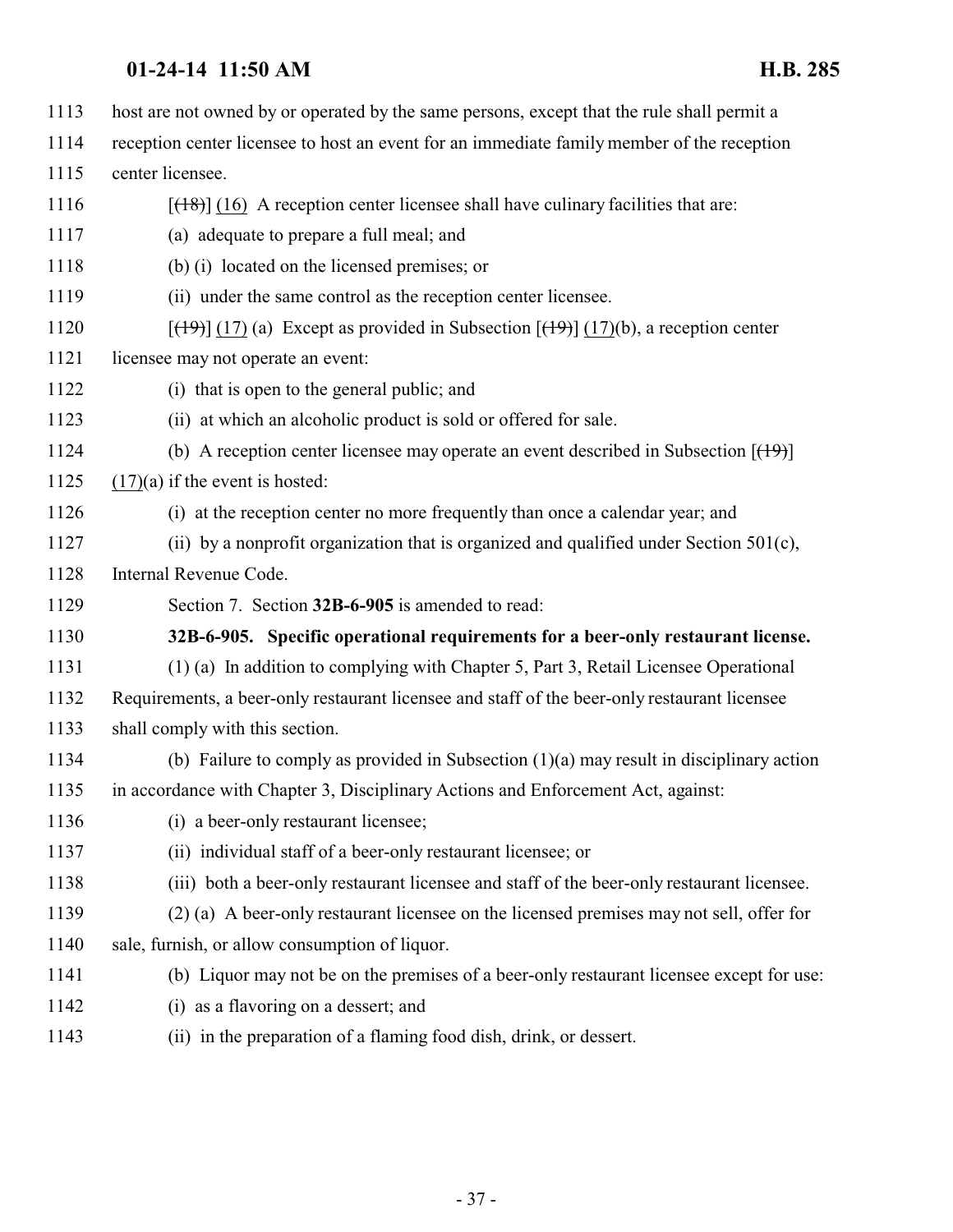| 1144 | $(3)$ In addition to complying with Section 32B-5-303, a beer-only restaurant licensee                       |
|------|--------------------------------------------------------------------------------------------------------------|
| 1145 | shall store beer in a storage area described in Subsection $(12)(a)$ .                                       |
| 1146 | $\lceil$ (4) (3) (a) An individual who serves beer in a beer-only restaurant licensee's premises             |
| 1147 | shall make a written beverage tab for each table or group that orders or consumes an alcoholic               |
| 1148 | product on the premises.                                                                                     |
| 1149 | (b) A beverage tab required by this Subsection $\left[\frac{4}{3}\right]$ (3) shall list the type and amount |
| 1150 | of beer ordered or consumed.                                                                                 |
| 1151 | $[\frac{5}{3}]$ (4) A person's willingness to serve beer may not be made a condition of                      |
| 1152 | employment as a server with a beer-only restaurant licensee.                                                 |
| 1153 | $[66]$ (5) A beer-only restaurant licensee may sell, offer for sale, or furnish beer during                  |
| 1154 | the hours specified in Part 7, On-Premise Beer Retailer License, for an on-premise beer retailer,            |
| 1155 | except that a beer-only restaurant licensee may not sell, offer for sale, or furnish beer before             |
| 1156 | $11:30$ a.m. on any day.                                                                                     |
| 1157 | $[\overline{(+)}]$ (6) A beer-only restaurant licensee shall maintain at least 70% of its total              |
| 1158 | restaurant business from the sale of food, which does not include a service charge.                          |
| 1159 | $\lceil (8) \rceil$ (7) (a) A beer-only restaurant [may not sell, offer for sale, or furnish beer except     |
| 1160 | after the beer-only restaurant licensee confirms that the patron has the intent to order food                |
| 1161 | prepared, sold, and furnished at the licensed premises] shall have food available for purchase at            |
| 1162 | all times when an alcoholic product is sold, offered for sale, furnished, or consumed on the                 |
| 1163 | licensed premises.                                                                                           |
| 1164 | (b) A beer-only restaurant shall maintain on the licensed premises adequate culinary                         |
| 1165 | facilities for food preparation and dining accommodations.                                                   |
| 1166 | $[\left(\frac{4}{2}\right)]$ (8) A patron may not have more than two beers at a time before the patron.      |
| 1167 | $[\frac{(10)}{(9)}$ A patron may consume a beer only:                                                        |
| 1168 | $(a)$ at:                                                                                                    |
| 1169 | (i) the patron's table;                                                                                      |
| 1170 | (ii) a $\lceil$ grandfathered $\lceil$ bar structure; or                                                     |
| 1171 | (iii) a counter; and                                                                                         |
| 1172 | (b) where food is served.                                                                                    |
| 1173 | $\lceil$ (11) (a) A beer-only restaurant licensee may not sell, offer for sale, or furnish a beer to         |
| 1174 | a patron, and a patron may not consume an alcoholic product at a bar structure.                              |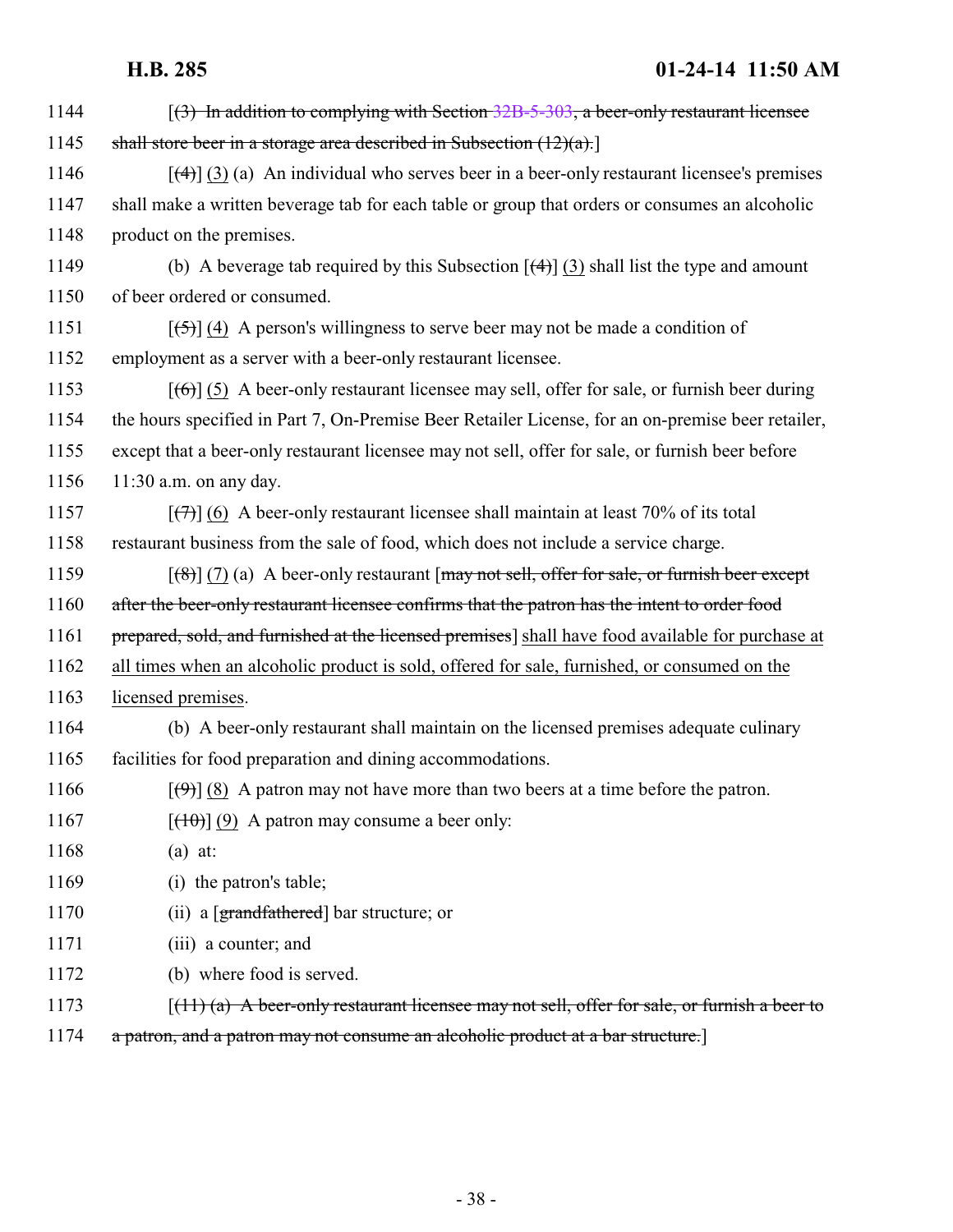| 1175 | $[(b)$ Notwithstanding Subsection $(11)(a)$ , at a grandfathered                                                       |
|------|------------------------------------------------------------------------------------------------------------------------|
| 1176 | $(10)$ (a) At a bar structure, a patron who is 21 years of age or older may:                                           |
| 1177 | $(i)$ sit;                                                                                                             |
| 1178 | (ii) be furnished a beer; and                                                                                          |
| 1179 | (iii) consume a beer.                                                                                                  |
| 1180 | $[\text{(\text{c})}]$ (b) Except as provided in Subsection $[\text{(\text{11})(d)}]$ (10)(c), at a [grandfathered] bar |
| 1181 | structure, a beer-only restaurant licensee may not permit a minor to, and a minor may not:                             |
| 1182 | $(i)$ sit; or                                                                                                          |
| 1183 | (ii) consume food or beverages.                                                                                        |
| 1184 | $[\text{d}(\text{d})]$ (c) (i) A minor may be at a [grandfathered] bar structure if the minor is employed              |
| 1185 | by a beer-only restaurant licensee:                                                                                    |
| 1186 | (A) as provided in Subsection $32B-5-308(2)$ ; or                                                                      |
| 1187 | (B) to perform maintenance and cleaning services during an hour when the beer-only                                     |
| 1188 | restaurant licensee is not open for business.                                                                          |
| 1189 | (ii) A minor may momentarily pass by a [grandfathered] bar structure without                                           |
| 1190 | remaining or sitting at the bar structure en route to an area of a beer-only restaurant licensee's                     |
| 1191 | premises in which the minor is permitted to be.                                                                        |
| 1192 | $[(12)$ A beer-only restaurant licensee may dispense a beer only if:                                                   |
| 1193 | $[(a)$ the beer is dispensed from an area that is:                                                                     |
| 1194 | $[(i)$ a grandfathered bar structure; or                                                                               |
| 1195 | $\left[\right(\text{ii})$ separated from an area for the consumption of food by a patron by a solid,                   |
| 1196 | translucent, permanent structural barrier such that the facilities for the storage or dispensing of                    |
| 1197 | an alcoholic product are not readily visible to a patron, not accessible by a patron, and apart                        |
| 1198 | from an area used for dining, for staging, or as a lobby or waiting area;                                              |
| 1199 | $[(b)$ the beer-only restaurant licensee uses a beer that is:                                                          |
| 1200 | $[(i)$ stored in an area described in Subsection $(12)(a)$ ; or                                                        |
| 1201 | $[(ii)$ in an area not described in Subsection $(12)(a)$ on the licensed premises and:                                 |
| 1202 | $[(A)$ immediately before the beer is dispensed it is in an unopened container;                                        |
| 1203 | $(6)$ the unopened container is taken to an area described in Subsection $(12)(a)$ before                              |
| 1204 | it is opened; and]                                                                                                     |
| 1205 | $[(C)$ once opened, the container is stored in an area described in Subsection $(12)(a)$ ;                             |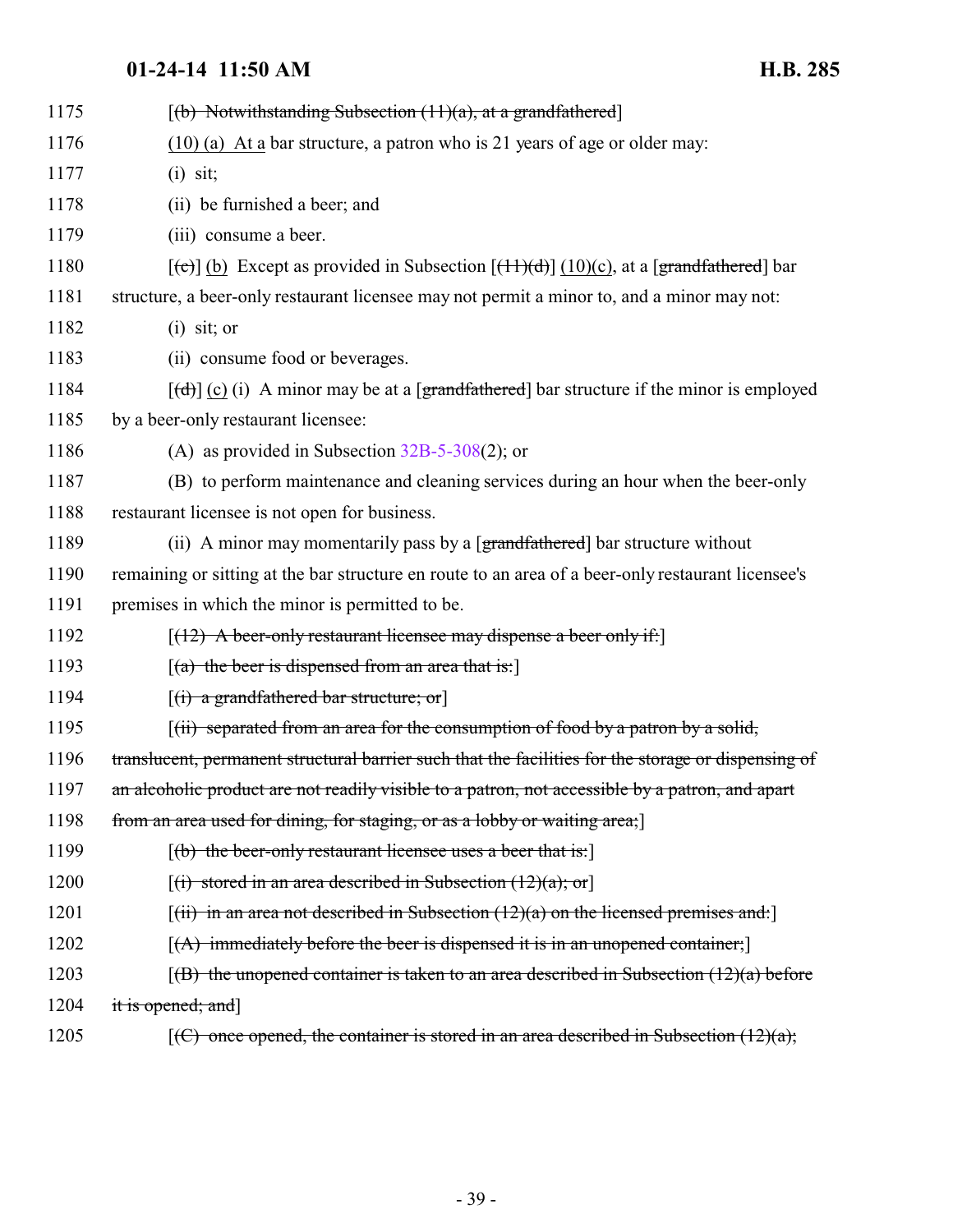<span id="page-39-0"></span>

| 1206 | and]                                                                                               |
|------|----------------------------------------------------------------------------------------------------|
| 1207 | $(c)$ any instrument or equipment used to dispense the beer is located in an area                  |
| 1208 | described in Subsection $(12)(a)$ .                                                                |
| 1209 | Section 8. Section 32B-8-402 is amended to read:                                                   |
| 1210 | 32B-8-402. Specific operational requirements for a sublicense.                                     |
| 1211 | (1) A person operating under a sublicense is subject to the operational requirements               |
| 1212 | under the provisions applicable to the sublicense except that $[\pm(\alpha)]$ notwithstanding a    |
| 1213 | requirement in the provisions applicable to the sublicense, a person operating under the           |
| 1214 | sublicense is not subject to a requirement that a certain percentage of the gross receipts for the |
| 1215 | sublicense be from the sale of food, except to the extent that the gross receipts for the          |
| 1216 | sublicense are included in calculating the percentages under Subsection $32B-8-401(4)$ ; and.      |
| 1217 | $(6)$ notwithstanding Section 32B-6-202 or 32B-6-302, a bar structure in a licensed                |
| 1218 | premises operated under a full-service restaurant sublicense or limited-service restaurant         |
| 1219 | sublicense is considered a grandfathered bar structure if the resort license that includes the     |
| 1220 | full-service restaurant sublicense or limited-service restaurant sublicense is issued by no later  |
| 1221 | than December $31, 2010$ .                                                                         |
| 1222 | (2) Subject to Section $32B-8-502$ , for purposes of interpreting an operational                   |
| 1223 | requirement imposed by the provisions applicable to a sublicense:                                  |
| 1224 | (a) a requirement imposed on a person operating under a sublicense applies to the                  |
| 1225 | resort licensee; and                                                                               |
| 1226 | (b) a requirement imposed on staff of a person operating under a sublicense applies to             |
| 1227 | staff of the resort licensee.                                                                      |
| 1228 | Section 9. Repealer.                                                                               |
| 1229 | This bill repeals:                                                                                 |
| 1230 | Section 32B-6-202, Definitions.                                                                    |
| 1231 | Section 32B-6-205.1, Credit for grandfathered bar structures of full-service                       |
| 1232 | restaurant licensee.                                                                               |
| 1233 | Section 32B-6-305.1, Credit for grandfathered bar structures for limited-service                   |
| 1234 | restaurant licensee.                                                                               |
| 1235 | Section 32B-6-902, Definitions.                                                                    |